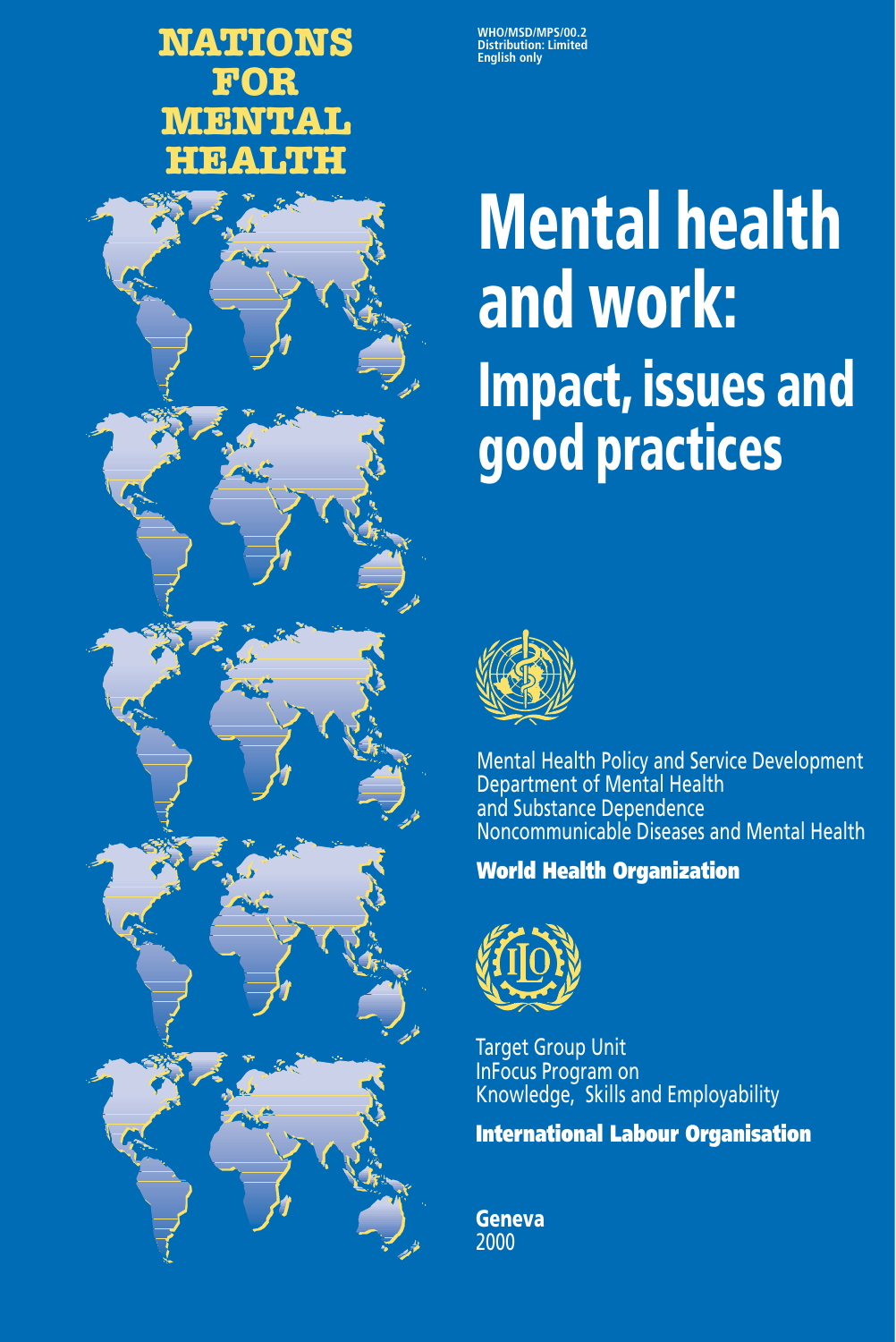# **Mental health policy and service development team**

#### **Objectives and strategies**

- To strengthen mental health policies, legislation and plans through: increasing awareness of the burden associated with mental health problems and the commitment of governments to reduce this burden; helping to build up the technical capacity of countries to create, review and develop mental health policies, legislation and plans; and developing and disseminating advocacy and policy resources.
- To improve the planning and development of services for mental health through: strengthening the technical capacity of countries to plan and develop services; supporting demonstration projects for mental health best practices; encouraging operational research related to service delivery; and developing and disseminating resources related to service development and delivery.

Financial support is provided from the Eli Lilly and Company Foundation, the Johnson and Johnson European Philanthropy Committee, the Government of Italy, the Government of Japan, the Government of Norway, the Government of Australia and the Brocher **Foundation** 

Further information can be obtained by contacting:

Dr Michelle Funk Mental health policy and service development (MPS) Department of Mental Health and Substance Dependence (MSD) World Health Organization CH - 1211 Geneva 27, Switzerland E-mail: funkm@who.int Telephone: (41) 22 791 3855 Fax: (41) 22 791 41 60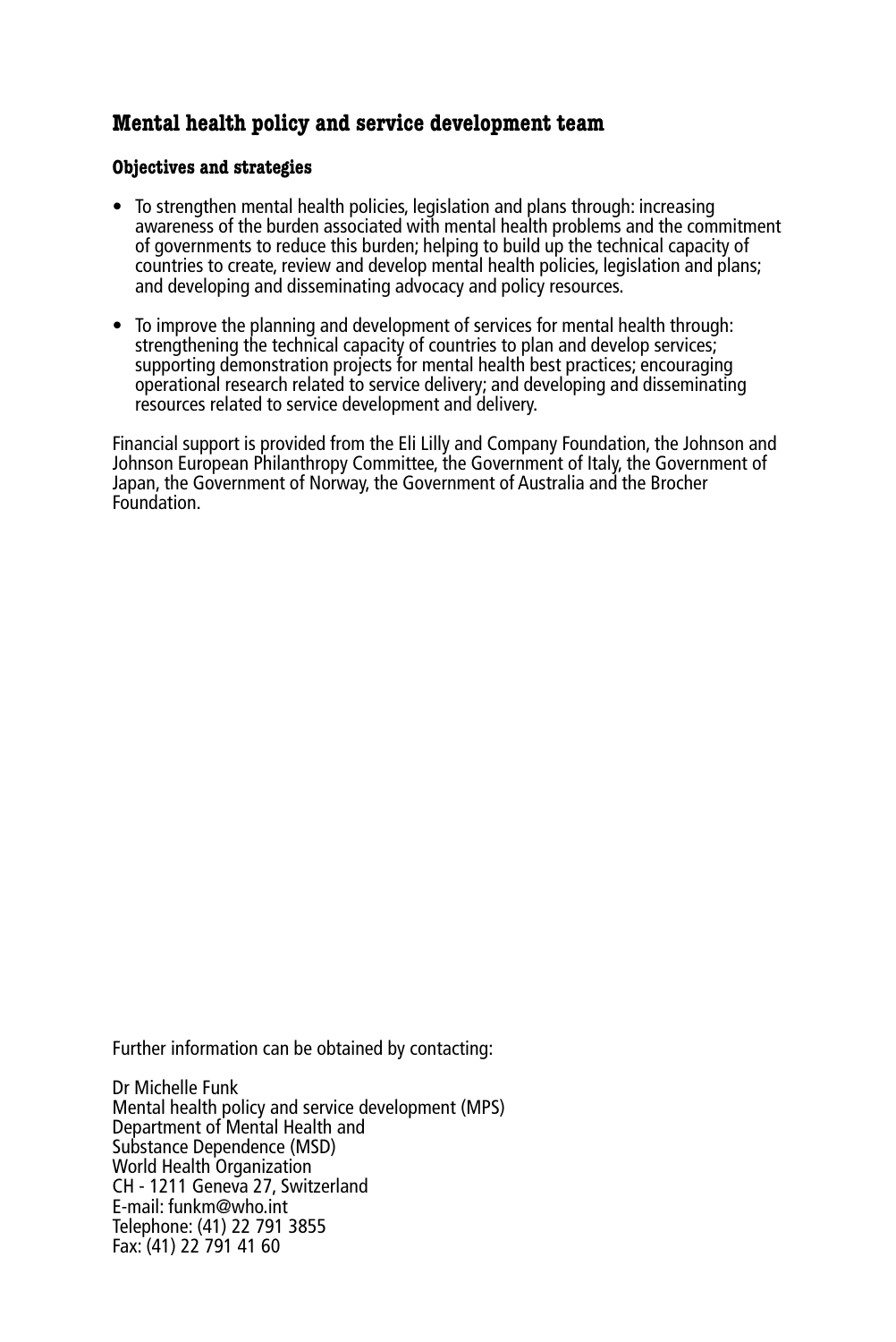

**WHO/MSD/MPS/00.2**

# **HEALTH Mental health and work: Impact, issues and good practices**

Gaston Harnois Phyllis Gabriel



Mental Health Policy and Service Development Department of Mental Health and Substance Dependence Noncommunicable Diseases and Mental Health

**World Health Organization**



Target Group Unit InFocus Program on Knowledge, Skills and Employability

**International Labour Organisation**

**Geneva** 2000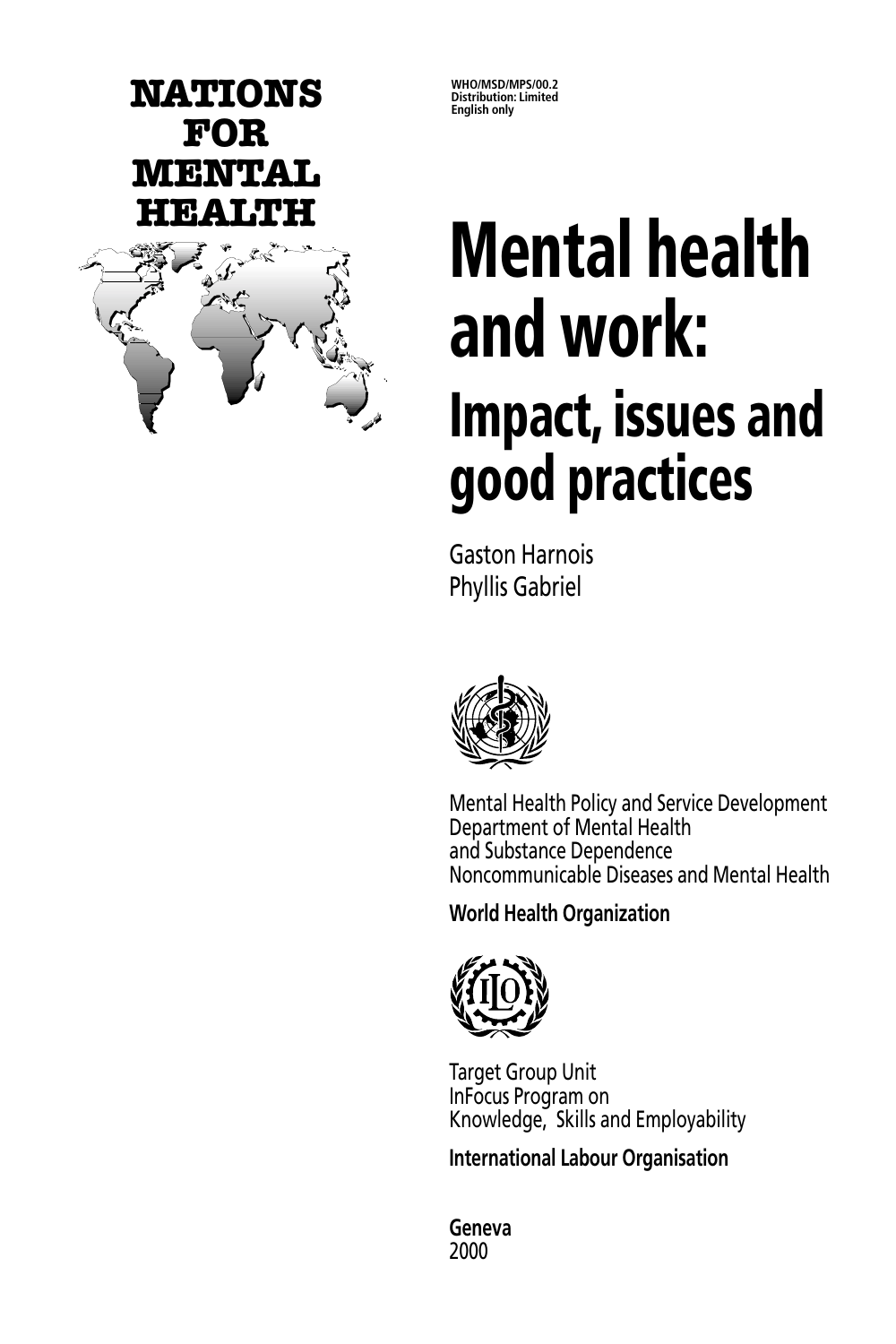#### **This document is a joint product of the World Health Organization and the International Labour Organisation.**

Copyright © World Health Organization 2000

This document is not a formal publication of the World Health Organization (WHO), and all rights are reserved by the Organization. The document may be freely reviewed and abstracted, on condition that the source is indicated, but nor for sale or for use in conjunction with commercial purposes. However, the document may not be reproduced or translated, in whole or in part, without the prior authorisation of WHO.

The designations employed and the presentation of the material in this document, including tables and maps, do not imply the expression of any opinion whatsoever on the part of the World Health Organization or the International Labour Organisation concerning the legal status of any country, territory, city or area or of its authorities, or concerning the delimitation of its frontiers or boundaries.

The mention of specific companies or of certain manufacturers' products does not imply that they are endorsed or recommended by the World Health Organization or the International Labour Organisation in preference to others of a similar nature that are not mentioned. Errors and omissions excepted, the names of proprietary products are distinguished by initial capital letters.

The World Health Organization and the International Labour Organisation do not warrant that the information contained in the document is complete and correct and shall not be liable whatsoever for any damages incurred as a result of its use.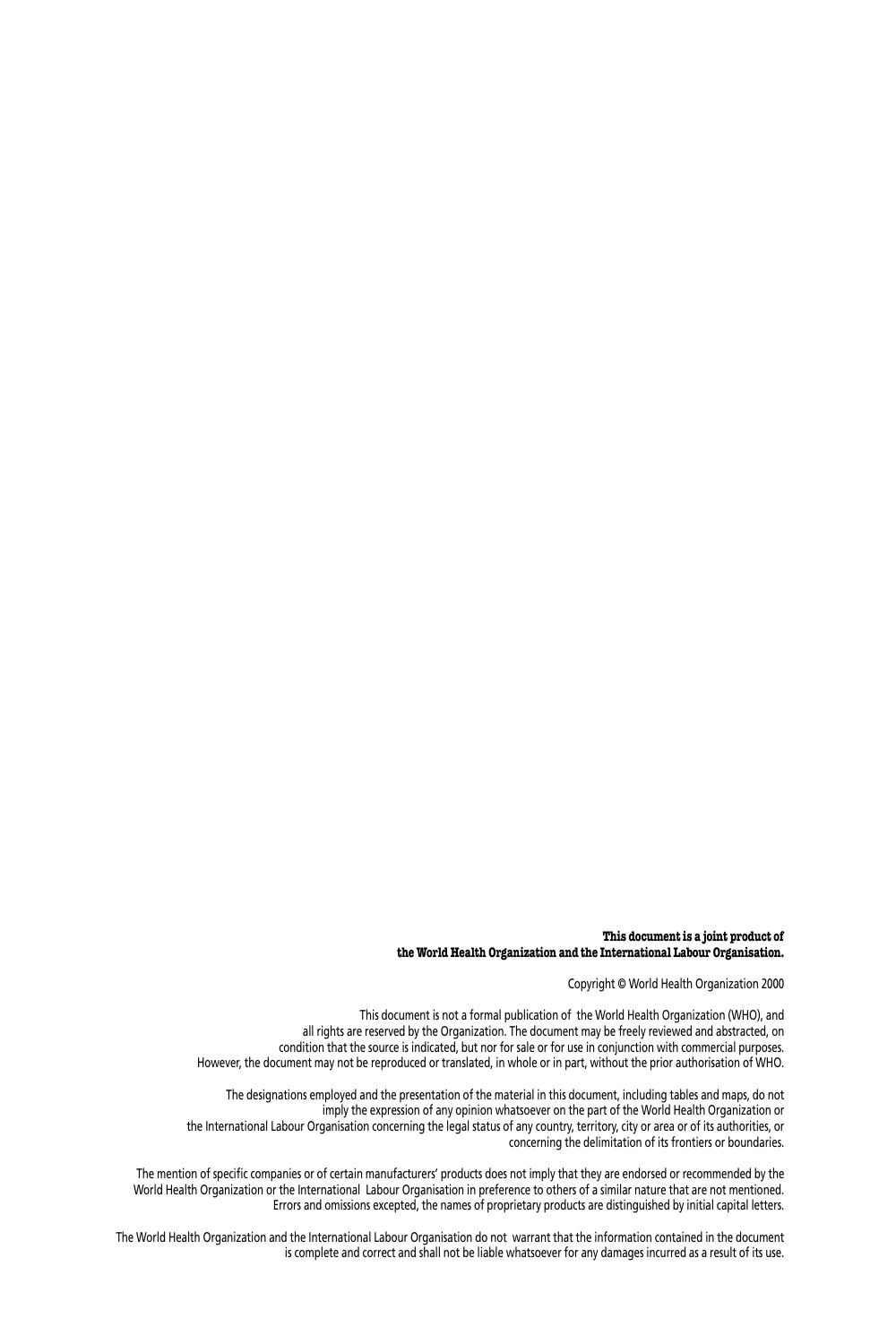# **Contents**

| Preface |                                                                                                                     | vi       |
|---------|---------------------------------------------------------------------------------------------------------------------|----------|
|         | Chapter 1<br><b>Introduction</b>                                                                                    |          |
|         | 1.1 Scope of the problem                                                                                            | 1        |
|         | 1.2 Mental health problems cause disability                                                                         | 1        |
|         | 1.3 Using the workplace to prevent mental health problems and                                                       |          |
|         | provide solutions for referral and rehabilitation                                                                   | 3        |
|         | Chapter 2                                                                                                           |          |
|         | The importance of work to an individual's mental health                                                             | 5        |
|         | 2.1 The workplace and mental well-being<br>2.2 Categories of psychological experience                               | 5        |
|         |                                                                                                                     |          |
|         | Chapter 3                                                                                                           |          |
|         | The workplace and mental health                                                                                     |          |
|         | 3.1 Promotion of mental health in the workplace                                                                     | 6        |
|         | Good Practice: Workplace activities for mental health – United Kingdom                                              | $\gamma$ |
|         | 3.2 Job stress - the stressful characteristics of work                                                              | 6        |
|         | 3.3 Consequences of mental health problems in the workplace                                                         | 8        |
|         | 3.4 Mental health and unemployment                                                                                  | 9        |
|         | Chapter 4                                                                                                           |          |
|         | Mental health – an imperative concern                                                                               |          |
|         | 4.1 Issues facing employers and managers                                                                            | $_{11}$  |
|         | Good Practice: Promotion/prevention – a case study on organizational stress                                         | 12       |
|         | 4.2 Country examples                                                                                                | 13       |
|         | 4.2.1 United Kingdom - the health of the nation                                                                     | 14       |
|         | 4.2.2 Mental health issues in Finnish workplaces                                                                    | 14       |
|         | Good Practice: Total wellness programme, Finland                                                                    | 15       |
|         | 4.2.3 Targeted intervention to facilitate return to work in Canada                                                  | 14       |
|         | Good Practice: The use of group process to facilitate work reintegration                                            | 16       |
|         | 4.3 Action needed                                                                                                   | 15       |
|         | 4.3.1 Specific steps an employer can take to help an employee<br>return to work after treatment for a mental health |          |
|         | problem such as depression                                                                                          | 15       |
|         | 4.3.2 Employee assistance programmes (EAPs)                                                                         | 16       |
|         | 4.3.3 Practical suggestions for small businesses                                                                    | 17       |
|         |                                                                                                                     |          |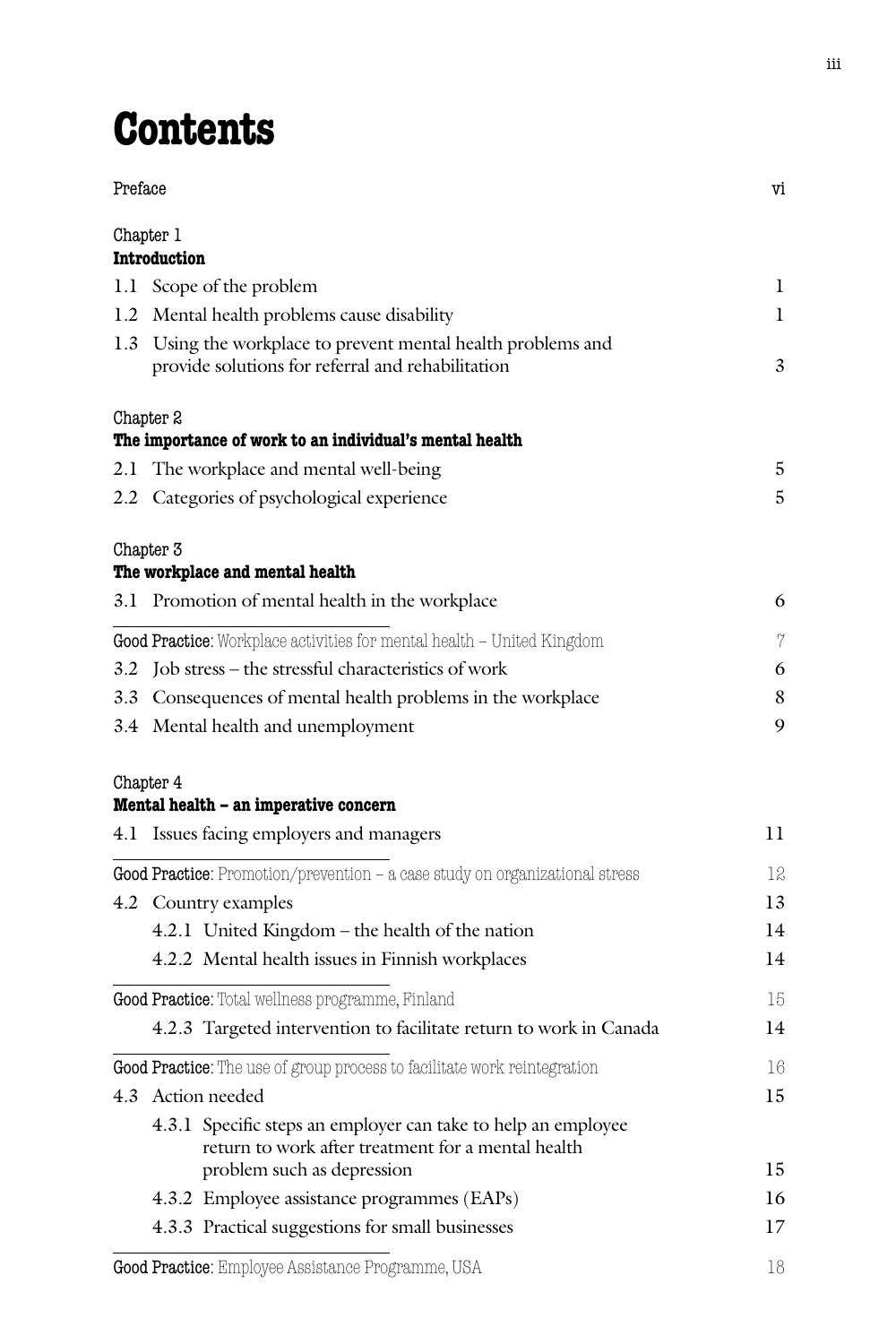| Chapter 5<br>Work as a mechanism for reintegrating persons with serious mental illness                                       |    |
|------------------------------------------------------------------------------------------------------------------------------|----|
| 5.1 Size and profile of this group                                                                                           | 19 |
| 5.2 Historical perspective                                                                                                   | 19 |
| 5.2.1 Deinstitutionalization                                                                                                 | 19 |
| 5.2.2 Organization of services                                                                                               | 21 |
| 5.2.3 Psychosocial rehabilitation                                                                                            | 21 |
| 5.2.4 Developing work skills                                                                                                 | 22 |
| 5.3 Current context: changes in the nature of work                                                                           | 23 |
| 5.4 Overcoming obstacles affecting clients' ability to access work                                                           | 24 |
| 5.4.1 Context                                                                                                                | 25 |
| 5.4.2 Overcoming obstacles linked to the illness                                                                             | 25 |
| 5.4.3 Overcoming obstacles linked to lack of                                                                                 |    |
| educational training and lack of work experience                                                                             | 26 |
| Good Practice: Supported education in Boston - Choose/Get/Keep                                                               | 27 |
| 5.4.4 Overcoming obstacles linked to prejudice and stigma                                                                    | 28 |
| 5.4.5 Myths about mental illness and the workplace                                                                           | 29 |
| 5.4.6 Overcoming obstacles linked to government policy                                                                       | 30 |
| 5.4.7 Overcoming obstacles linked to the labour market                                                                       | 31 |
| 5.5 The perspective of international agencies                                                                                | 32 |
| 5.5.1 United Nations                                                                                                         | 32 |
| 5.5.2 World Bank and the Harvard Report                                                                                      | 33 |
| 5.5.3 International Labour Organisation                                                                                      | 34 |
| 5.5.4 World Health Organization                                                                                              | 36 |
| 5.5.5 Nongovernmental organizations                                                                                          | 37 |
| 5.5.6 Overseeing training and employment of persons with disabilities                                                        | 37 |
| Good Practice: Vocational rehabilitation for individuals with a psychiatric disability -<br>the Australia experience         | 38 |
| 5.6 Rights of persons with serious mental health problems with<br>respect to access to work                                  | 39 |
| 5.7 International variations pertaining to culture, social structure and<br>economics that may exist in developing countries | 39 |
| 5.7.1 Countries in transition                                                                                                | 39 |
| Good Practice: A cotton factory in Beijing, China                                                                            | 40 |
| 5.8 Promoting the employment of persons with mental health problems                                                          | 41 |
| 5.8.1 Political will and legislation                                                                                         | 41 |
| Good Practice: Towards "reasonable accommodation" of persons with mental health problems                                     | 42 |
| 5.8.2 Quota system                                                                                                           | 43 |
| 5.8.3 Support                                                                                                                | 43 |

5.8.4 Coordinated action 43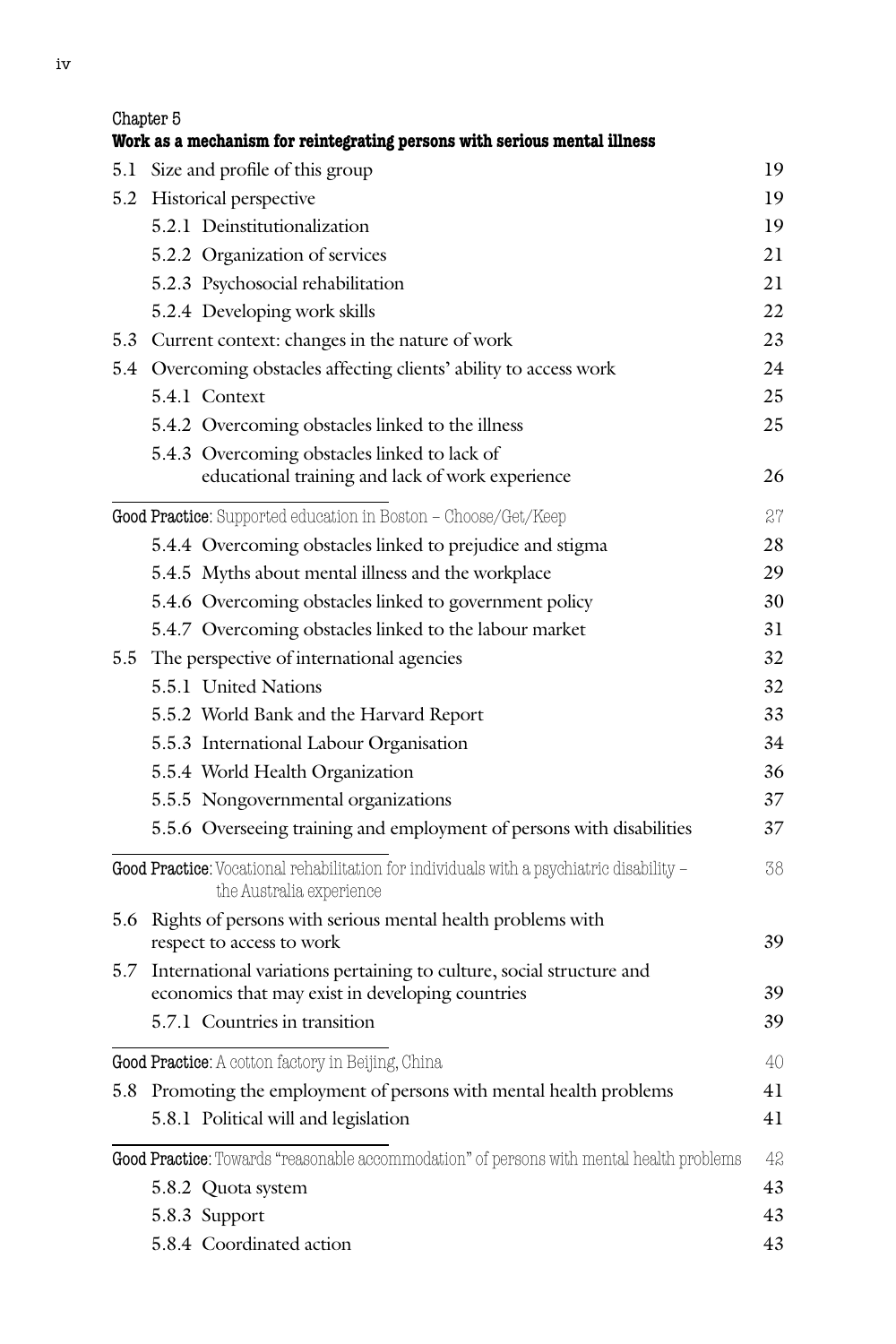| 5.9 Research findings                                      | 44 |
|------------------------------------------------------------|----|
| 5.9.1 Potential predictors of successful participation     | 44 |
| 5.9.2 Developing work skills                               | 44 |
| 5.9.3 Costs                                                | 47 |
| 5.9.4 Useful research tools                                | 47 |
| 5.10 Successful work programmes at the international level | 48 |
| 5.10.1 Utilization of supported employment programmes      | 48 |
| 5.10.2 Finding a job on the regular market                 | 48 |
| 5.10.3 Developing social firms                             | 49 |
| 5.10.4 Utilizing the cooperative movement                  | 51 |
| 5.10.5 Other international examples                        | 52 |
| Good Practice: An American Bank                            | 52 |
| Good Practice: Service Cooperative, Italy                  | 53 |
| Good Practice: A complete furniture factory, Spain         | 53 |
| Good Practice: Gardening project in Milan, Italy           | 54 |
| Good Practice: An Olympic task, Montreal, Canada           | 54 |
| Good Practice: A Mental Health NGO in Northern Ireland     | 55 |
| Chapter 6<br><b>Discussion</b>                             | 56 |
| Chapter 7<br><b>Conclusion</b>                             | 60 |
| References                                                 | 61 |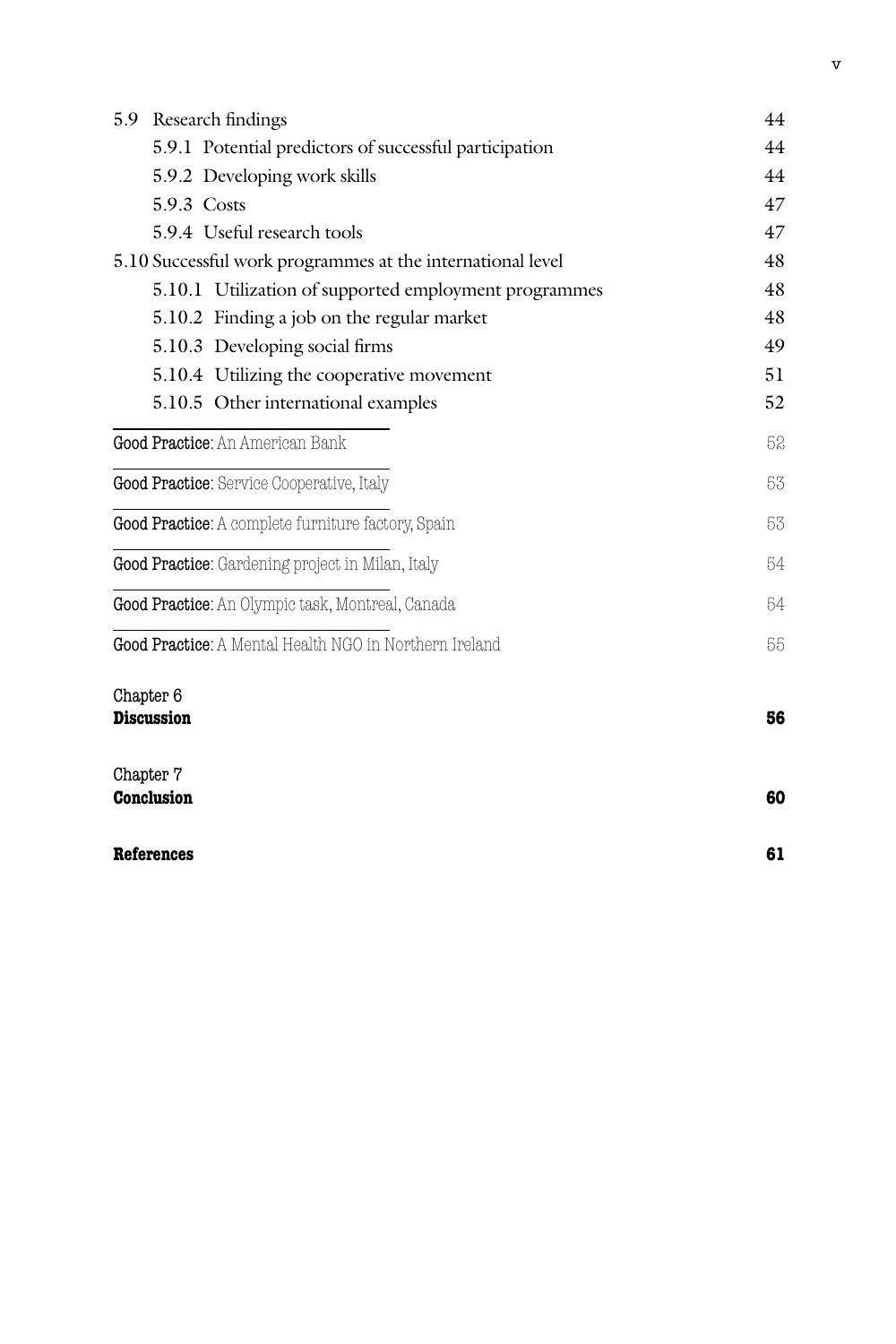# **Preface**

All of us have the right to decent and productive work in conditions of freedom, equity, security and human dignity. For persons with mental health problems**,** achieving this right is particularly challenging. The importance of work in enhancing the economic and social integration of people with mental health problems is highlighted in this monograph.

The International Labour Organisation (ILO) has long recognized the importance of documenting the extent of disabilities among the labour force and setting up effective preventive and rehabilitative programmes. The ILO's activities promote the inclusion of individuals with disabilities in mainstream training and employment structures. The importance of addressing specific issues related to the employment of persons with mental health problems has also been recognized.

ILO promotes increased investment in human resource development, particularly the human resource needs of vulnerable groups, including persons with mental health problems. Employees' mental health problems and their impact on an enterprise's productivity and disability/medical costs are critical human resource issues. Increasingly, employers' organizations, trade unions and government policy-makers are realizing that the social and economic costs of mental health problems in the workplace cannot be ignored.

Because of the extent and pervasiveness of mental health problems, the World Health Organization (WHO) recognizes mental health as a top priority.

Using instruments that allow us to see not how people die but rather how they live (*1*), we now know that the problems of mental illness loom large around the world. It accounts for 12% of all disability-adjusted life-years (DALYs), and 23% in high-income countries.

Five of the 10 leading causes of disability worldwide are mental problems (major depression, schizophrenia, bipolar disorders, alcohol use and obsessive-compulsive disorders). These disorders – together with anxiety, depression and stress – have a definitive impact on any working population and should be addressed within that context. They may also develop into long-term disorders with accompanying forms of disability.

Given the fact that numerous affordable interventions exist, the time has come to challenge both the low priority given to mental health and the stigma that those with mental ill-health still endure around the world.

We now know that when essential drugs, if needed, are made available and access is offered to a psychosocial rehabilitation programme (including the access to meaningful and realistic employment) many persons will be able to lead more socially and personally satisfying lives.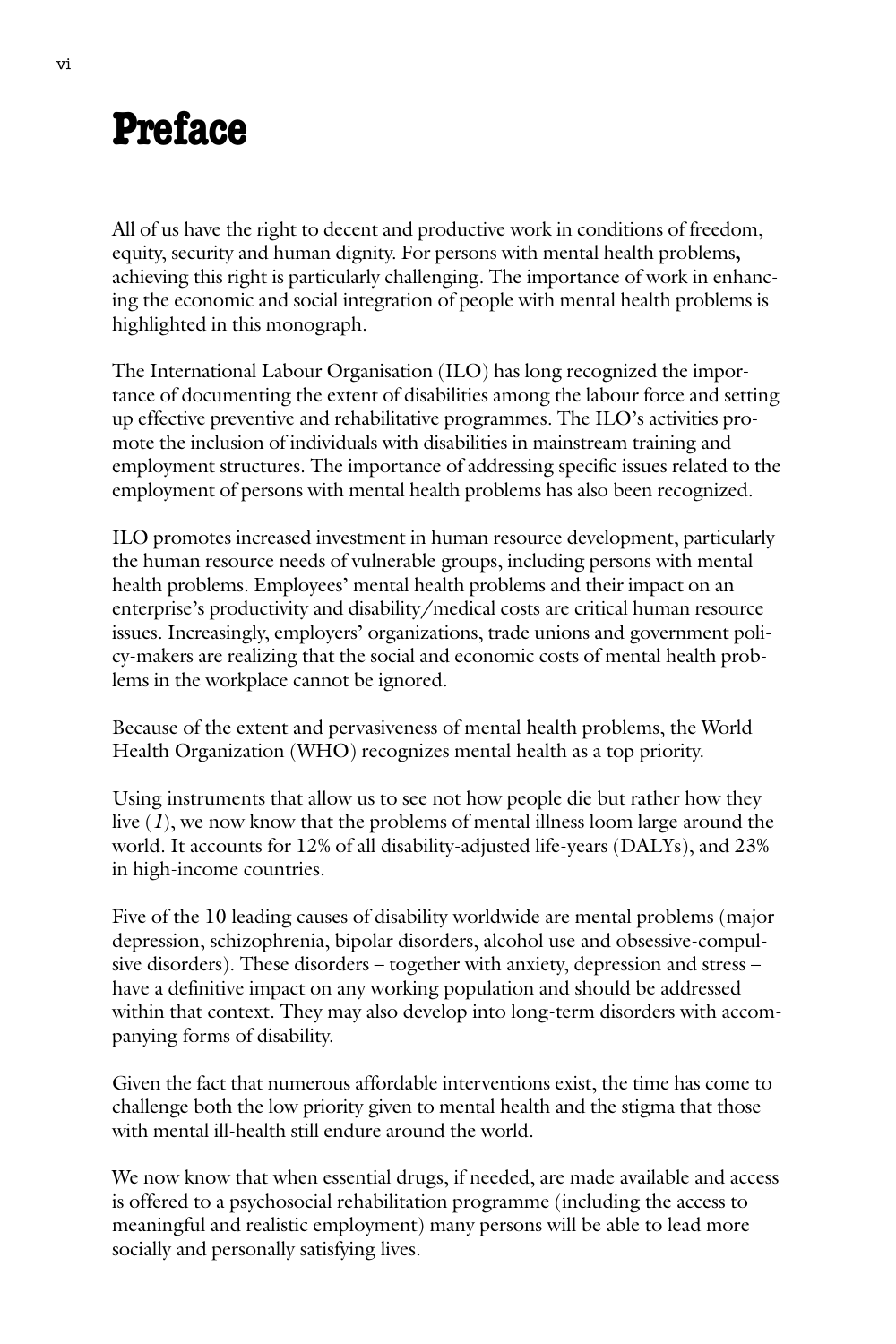WHO has made a renewed commitment to mental health in making it one of its priorities. Mental health will be the theme of World Health Day 2001 and also the *World Health Report 2001*. Given the multifaceted nature of the factors that contribute to good mental health, WHO is ever mindful of the need to highlight activities that foster good practices in mental health. In this monograph the issue of work as it relates to mental health is addressed.

The publication of this document is particularly important because it has brought together two large United Nations agencies involved in rehabilitation, namely WHO and ILO. The document examines the importance of mental health in the workplace in general, and suggests appropriate management for workers with mental health problems. In addition, it takes a practical look at strategies to promote and sustain good mental health while highlighting examples of good practices.

The document was written jointly by Dr Gaston Harnois on behalf of WHO and Phyllis Gabriel on behalf of ILO. Dr Harnois is Director of the Montreal WHO Collaborating Centre at the Douglas Hospital in Montreal, Canada. He is also Associate Professor of Psychiatry at McGill University, and former President of the World Association for Psychosocial Rehabilitation. Phyllis Gabriel MPH, MA is aVocational Rehabilitation Specialist at the ILO headquarters in Geneva. She has worked as a Vocational Rehabilitation Counsellor in US community-based social service agencies as well as in mental health care facilities.

It is hoped that this important document will assist employers and employees in raising awareness of the benefits of good mental health practices and encourage the implementation of strategies to maintain a healthy working environment.

#### **Dr Benedetto Saraceno** Mr Pekka Aro

Director Director Department of Mental Health and InFocus Programme on

Substance Dependence (MSD) Knowledge, Skills and Employability World Health Organization **International Labour Organization**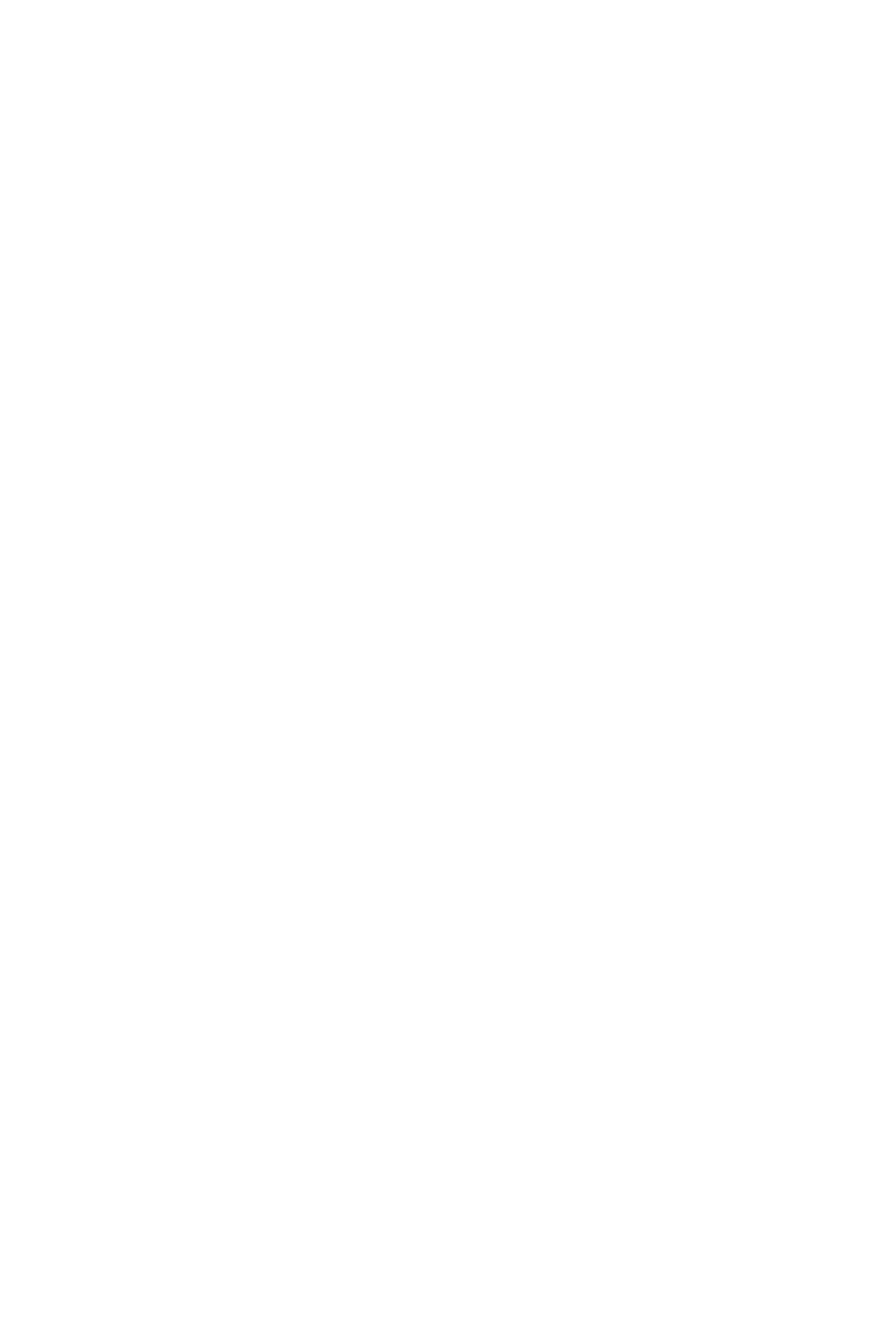# Chapter 1 **Introduction**

# **1.1. Scope of the problem**

There is growing evidence of the global impact of mental illness. Mental health problems are among the most important contributors to the burden of disease and disability worldwide. Five of the 10 leading causes of disability worldwide are mental health problems. They are as relevant in low-income countries as they are in rich ones, cutting across age, gender and social strata. Furthermore, all predictions indicate that the future will see a dramatic increase in mental health problems (*2*).

The burden of mental health disorders on health and productivity has long been underestimated. The United Kingdom Department of Health and the Confederation of British Industry have estimated that 15-30% of workers will experience some form of mental health problem during their working lives. In fact, mental health problems are a leading cause of illness and disability (*3*). The European Mental Health Agenda of the European Union (EU) has recognized the prevalence and impact of mental health disorders in the workplace in EU countries. It has been estimated that 20% of the adult working population has some type of mental health problem at any given time (*4*). In the USA, it is estimated that more than 40 million people have some type of mental health disorder and, of that number, 4-5 million adults are considered seriously mentally ill (*5*). Depressive disorders, for example, represent one of the most common health problems of adults in the United States workforce.

The impact of mental health problems in the workplace has serious consequences not only for the individual but also for the productivity of the enterprise. Employee performance, rates of illness, absenteeism, accidents and staff turnover are all affected by employees' mental health status. In the United Kingdom, for example, 80 million days are lost every year due to mental illnesses, costing employers £1-2 billion each year (*6*). In the United States, estimates for national spending on depression alone are US\$ 30-40 billion, with an estimated 200 million days lost from work each year (*7*, *8*).

## **1.2 Mental health problems cause disability**

As illustrated in this monograph, mental health problems affect functional and working capacity in numerous ways. Depending on the age of onset of a mental health disorder, an individual's working capacity may be significantly reduced. Mental disorders are usually one of the three leading causes of disability, together with cardiovascular disease and musculo-skeletal disorders. In the EU, for example, mental health disorders are a major reason for granting disability pensions (*9*).

Disability not only affects individuals but also impacts on the entire community. The cost to society of excluding people with disabilities from taking an active part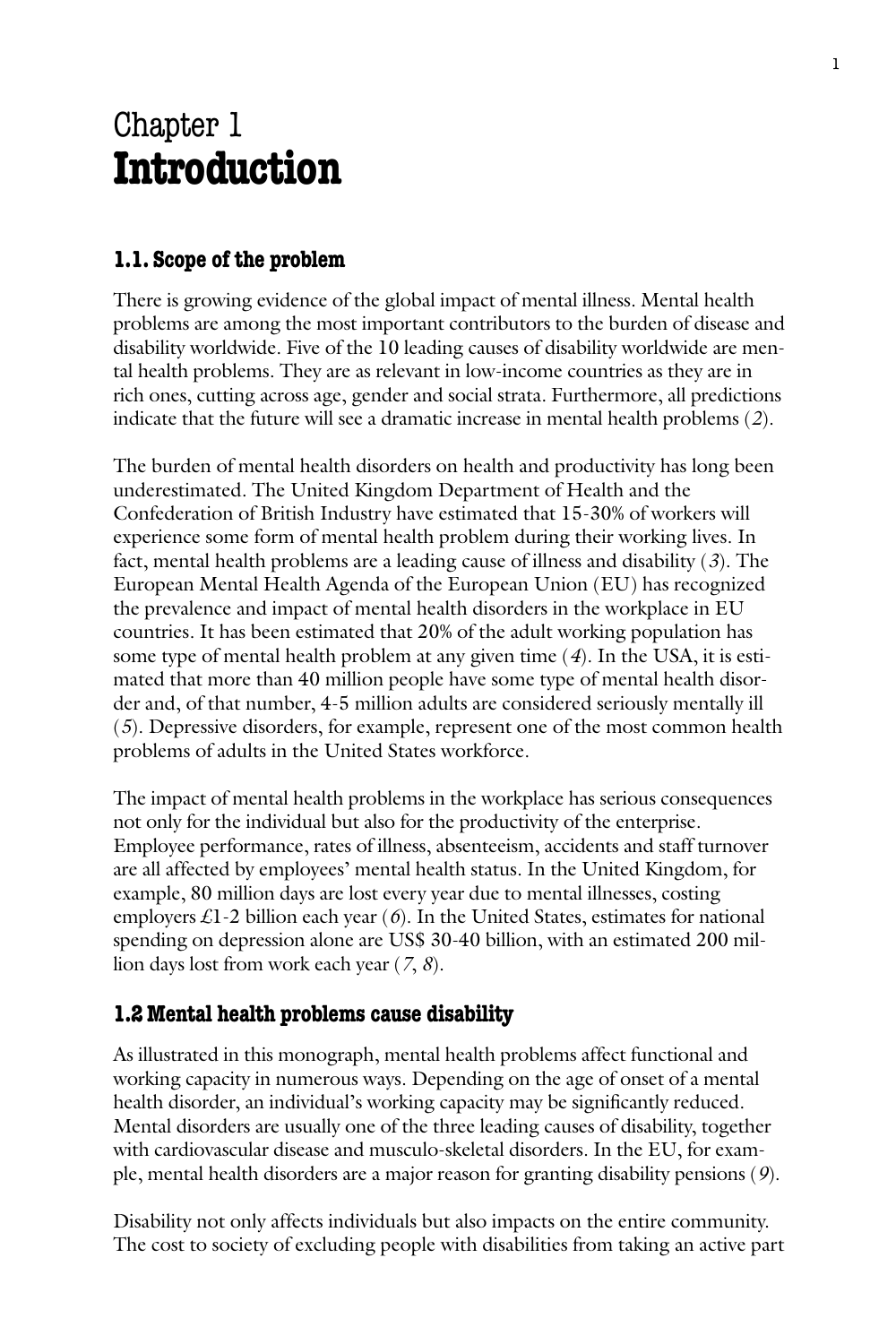

in community life is high. This exclusion often leads to diminished productivity and losses in human potential. The United Nations estimates that 25% of the world's population is adversely affected in one way or another as a result of disabilities*.* The cost of disability has three components (*10*):

- the direct cost of welfare services and treatment, including the costs of disability benefits, travel and access, possible medication, etc;
- the indirect cost to those who are not directly affected (carers);
- the opportunity costs of income foregone as a result of incapacity.

For example, analysis of Tanzanian survey data has revealed that households with a member who has a disability have a mean consumption less than 60% of that of the average household. This leads the authors to conclude that disability is a hidden aspect of African poverty (*11*).

People with disabilities, particularly psychiatric disabilities, face numerous barriers in obtaining equal opportunities – environmental, access, legal, institutional and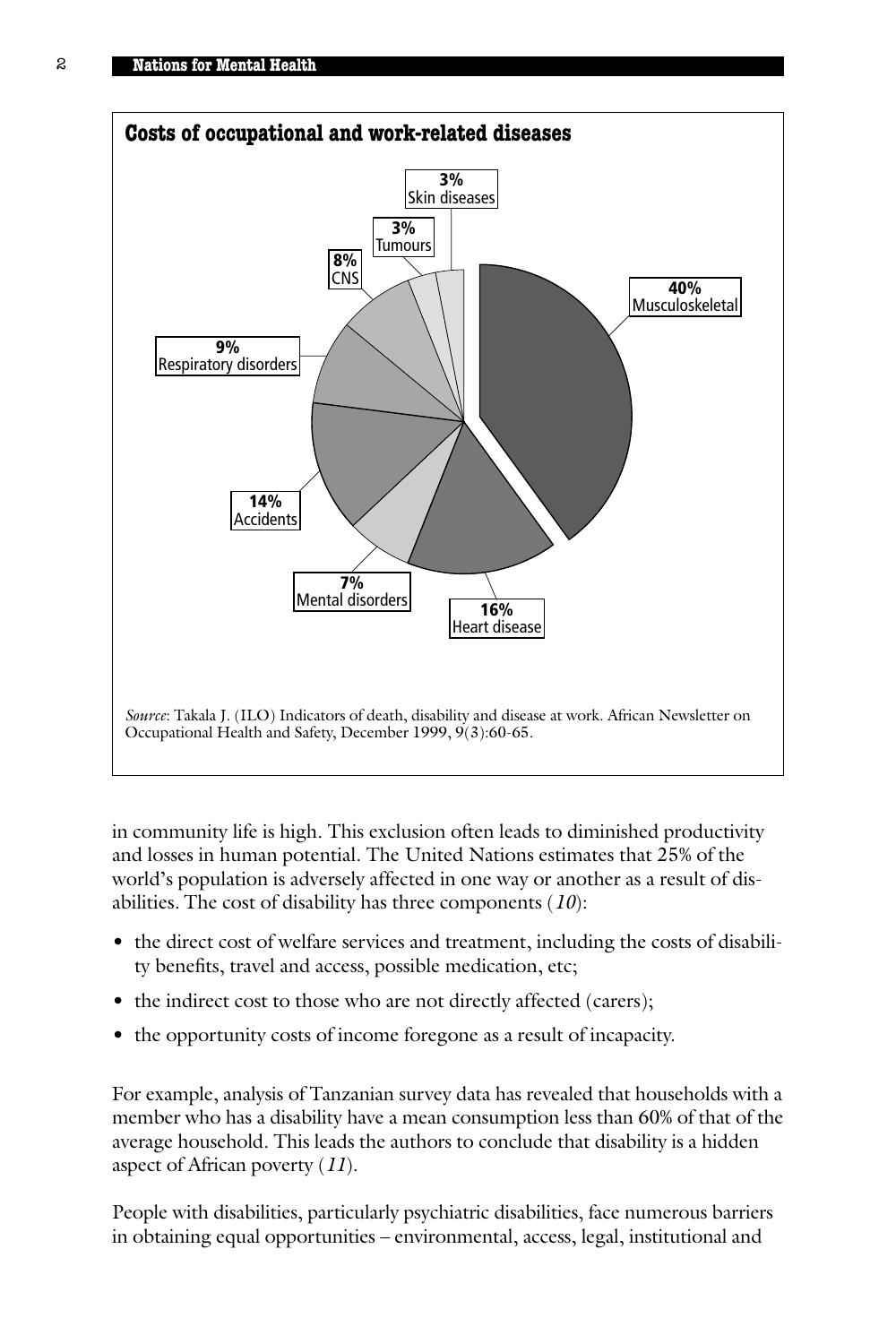

attitudinal barriers which cause social exclusion (*12*). For people with mental illness, social exclusion is often the hardest barrier to overcome and is usually associated with feelings of shame, fear and rejection.

It is clear that mental illness imposes a heavy burden in terms of human suffering, social exclusion, stigmatization of the mentally ill and their families and economic costs. Unfortunately, the burden is likely to grow over time as a result of ageing of the global population and stresses resulting from social problems and unrest, including violence, conflict and natural disasters (*13*).

# **1.3 Using the workplace to prevent mental health problems and provide solutions for referral and rehabilitation**

Globalization and interdependence have opened new opportunities for the growth of the world economy and development. While globalization has been a powerful and dynamic force for growth, work conditions and the labour market have changed dramatically during the last two decades. The key elements in these changes are increased automation and the rapid implementation of information technology. Workers worldwide confront as never before an array of new organizational structures and processes – downsizing, contingent employment and increased workload.

Employers have tended to take the view that work and/or the workplace are not etiological factors in mental health problems. However, whatever the causal factors, the prevalence of mental health problems in employees makes mental health a pressing issue in its own right (*14*). Although, effective mental health services are multidimensional, the workplace is an appropriate environment in which to educate individuals about, and raise their awareness of, mental health problems. For example, the workplace can promote good mental health practices and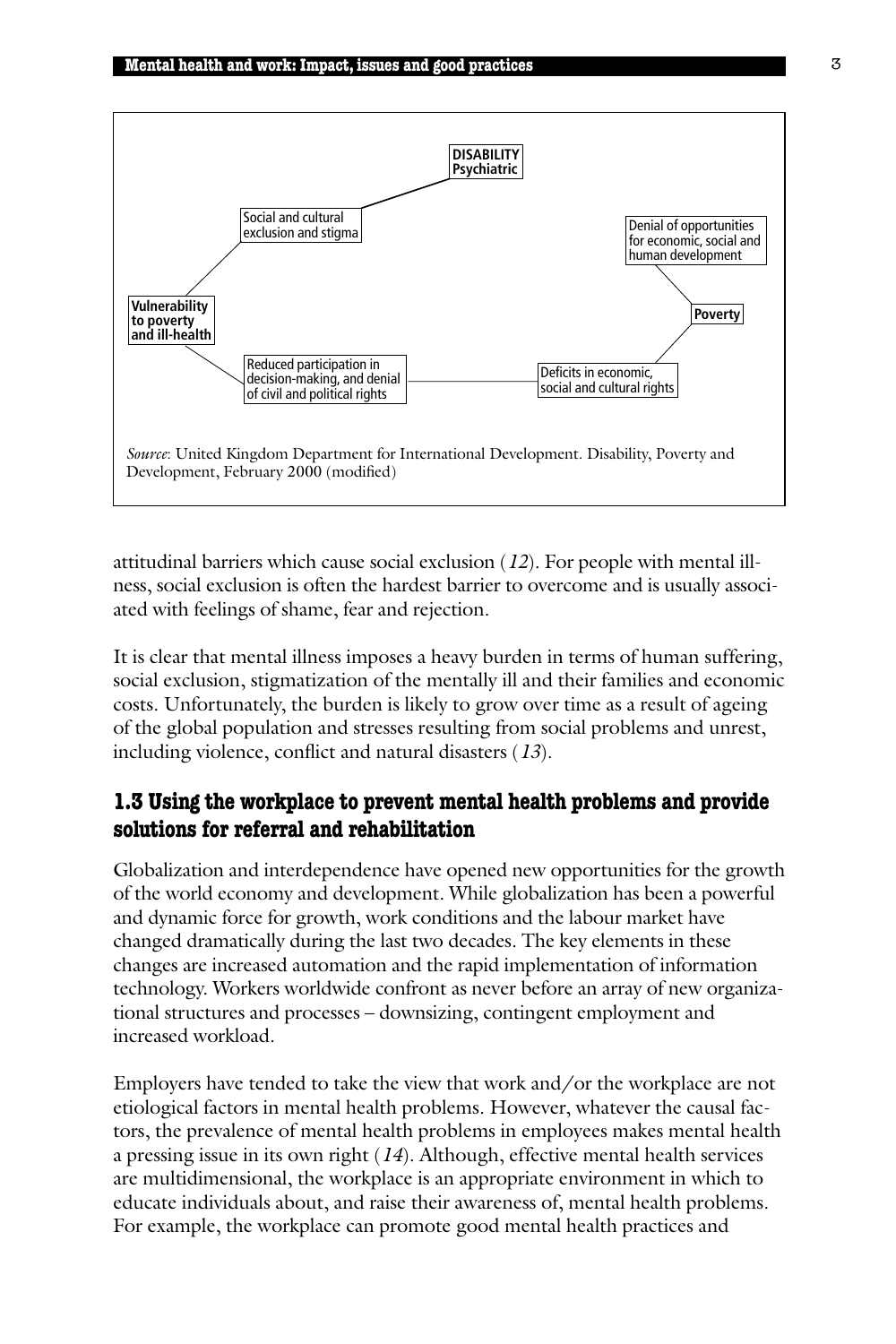#### 4 **Nations for Mental Health**

provide tools for recognition and early identification of mental health problems, and can establish links with local mental health services for referral, treatment and rehabilitation. Ultimately, these efforts will benefit all by reducing the social and economic costs to society of mental health problems.

For people with mental health problems, finding work in the open labour market or returning to work and retaining a job after treatment is often a challenge. Stigma surrounds those with mental illness and the recovery process is often misunderstood.

This monograph addresses these issues. It provides a practical guide and resource for human resource managers, mental health professionals, rehabilitation workers, policy-makers, trade unionists and other concerned individuals.

The central themes of this monograph are:

- To examine the importance of mental health problems in the workplace.
- To consider the role of the workplace in promoting good mental health practices for employees.
- To examine the importance of work for persons with mental health problems.
- To discuss the different vocational strategies and programmes for persons with mental health problems.
- To provide examples of good practices. These examples illustrate:
	- good mental health promotional practices in the workplace by employers;
	- how to handle an employee who becomes ill with a mental health problem, such as depression;
	- vocational rehabilitation models/programmes for persons with long-term mental health problems.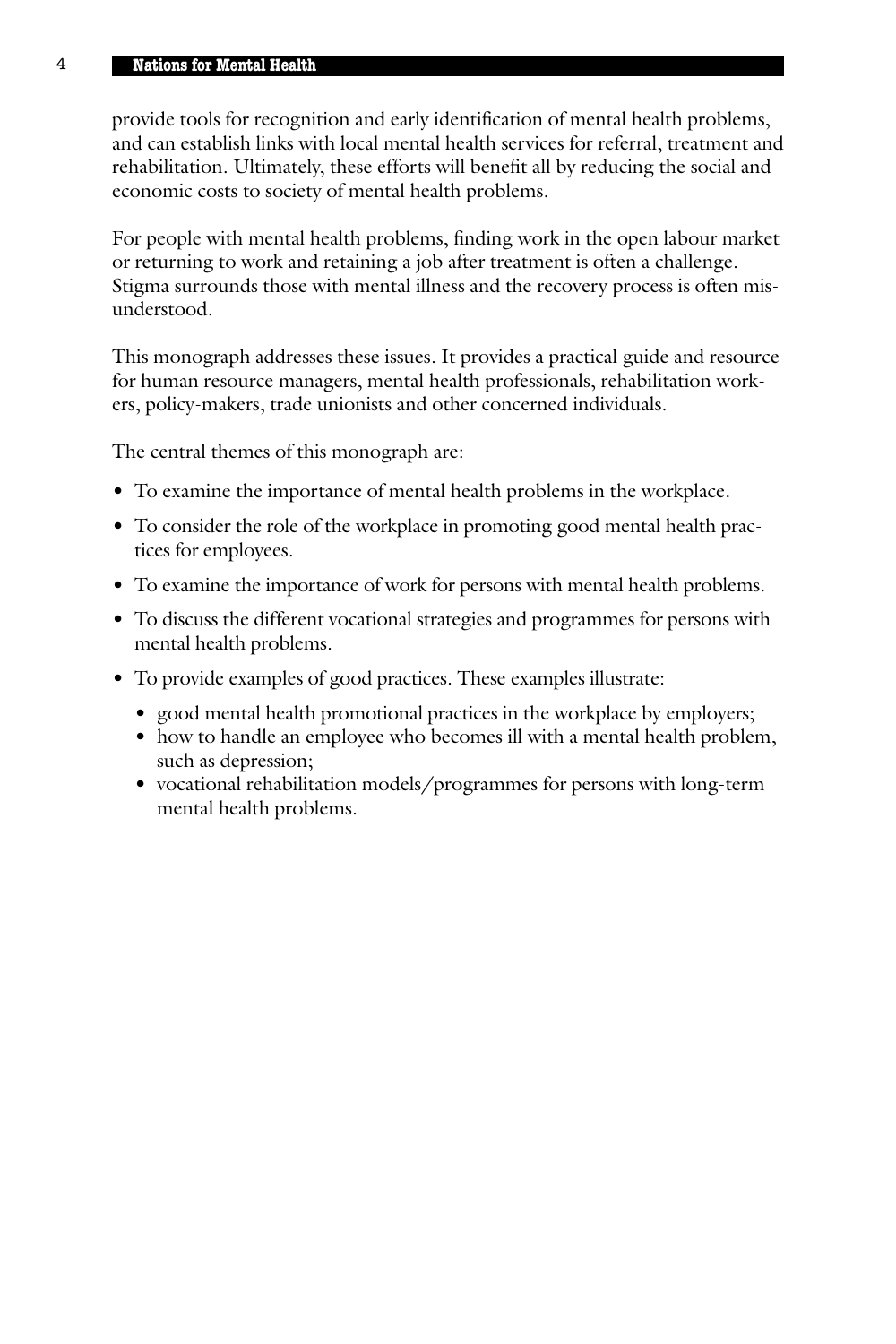# Chapter 2 **The importance of work to an individual's mental health**

## **2.1 The workplace and mental well-being**

The workplace is one of the key environments that affect our mental wellbeing and health. There is an acknowledgement and growing awareness of the role of work in promoting or hindering mental wellness and its corollary – mental illness. Although it is difficult to quantify the impact of work alone on personal identity, self-esteem and social recognition, most mental

Work is at the very core of contemporary life for most people, providing financial security, personal identity, and an opportunity to make a meaningful contribution to community life.

**Source: NAMI (15).**

health professionals agree that the workplace environment can have a significant impact on an individual's mental well-being.

## **2.2 Categories of psychological experience (16)**

Employment provides five categories of psychological experience that promote mental well-being:

- time structure (an absence of time structure can be a major psychological burden);
- social contact;
- collective effort and purpose (employment offers a social context outside the family);
- social identity (employment is an important element in defining oneself);
- regular activity (organizing one's daily life).

Many large companies now realize that their employees' productivity is connected to their health and well-being. However, more emphasis has traditionally been placed on physical health than on mental health and well-being.

Several factors at a workplace can promote employees' psychosocial well-being and mental health. Especially important in this respect is the opportunity to be included in planning and carrying out activities and events in the workplace (e.g. the opportunity to decide and act in one's chosen way and the potential to predict the consequences of one's action). A related feature is the degree to which the environment encourages or inhibits the utilization or development of skills. Physical security, opportunity for interpersonal contact, and equitable pay are also important.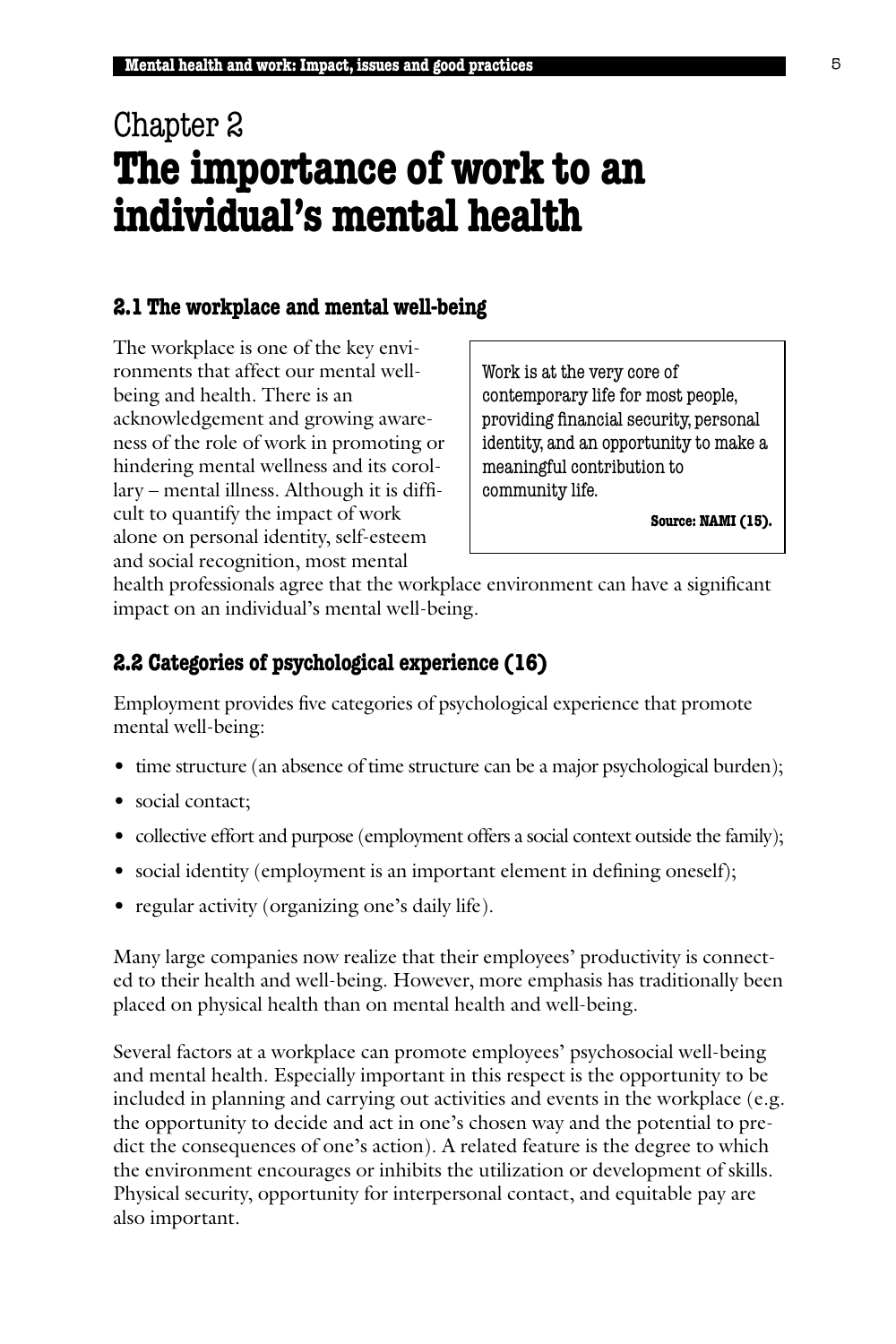# Chapter 3 **The workplace and mental health**

#### **3.1 Promotion of mental health in the workplace**

Notions of mental health at work tend to focus on the individual rather than the organization. A comprehensive policy of mental health at work includes, however, an assessment of the mental health of the organization itself. The gain to both individuals and the organization from promoting good mental health at work is reflected in increased presence, well-being and production.

The constant and unremitting rate of change that affects all businesses today is increasingly motivating employers to "We at the CBI are convinced that the mental health of a company's employees can have an important impact on business performance in the same way as do industrial relations climate or inadequate training. That is why the CBI continues to add its voice to the campaign to raise the profile of mental health as a workplace issue."

> **Howard Davies, Director General, Confederation of British Industry.**

address the health of their staff. Moreover, it is taking its toll on employees, some of whom fail to cope with the changes and need support to help them avoid under-performance and absenteeism. The global marketplace is forcing organizations to upgrade their efficiency and this, in turn, is encouraging employers to seek ways of enhancing the performance of employees and to avoid losses associated with health and safety (see example of Marks & Spencer, UK on page 7).

#### **3.2 Job stress – stressful characteristics of work**

Job stress can be defined as the harmful physical and emotional response that occurs when the requirements of the job do not match the capabilities, resources or needs of the worker (*18*). Job stress can cause poor health and can increase rates of work-related injuries and accidents. Some potential causes of workrelated stress are overwork, lack of clear

The nature of work is changing at whirlwind speed. Perhaps now more than ever before, job stress poses a threat to the health of workers and, in turn, to the health of organizations.

> **Source: National Institute for Occupational Safety and Health, 1998.**

instructions, unrealistic deadlines, lack of decision-making, job insecurity, isolated working conditions, surveillance, and inadequate child-care arrangements (*19*) (see examples on page 10). Although sexual harassment and discrimination are often excluded from lists of traditional job stressors, they must be included in any comprehensive analysis of the causes of workplace stress. Sexual harassment is a stressor for women in the workplace; and discrimination is a stronger predictor of health outcomes, including mental ill-health, for ethnic minorities than traditional job stressors (*20*). Some of the many effects of stress include numerous physical ailments as well as mental health problems such as depression and increased rates of suicide (*21*).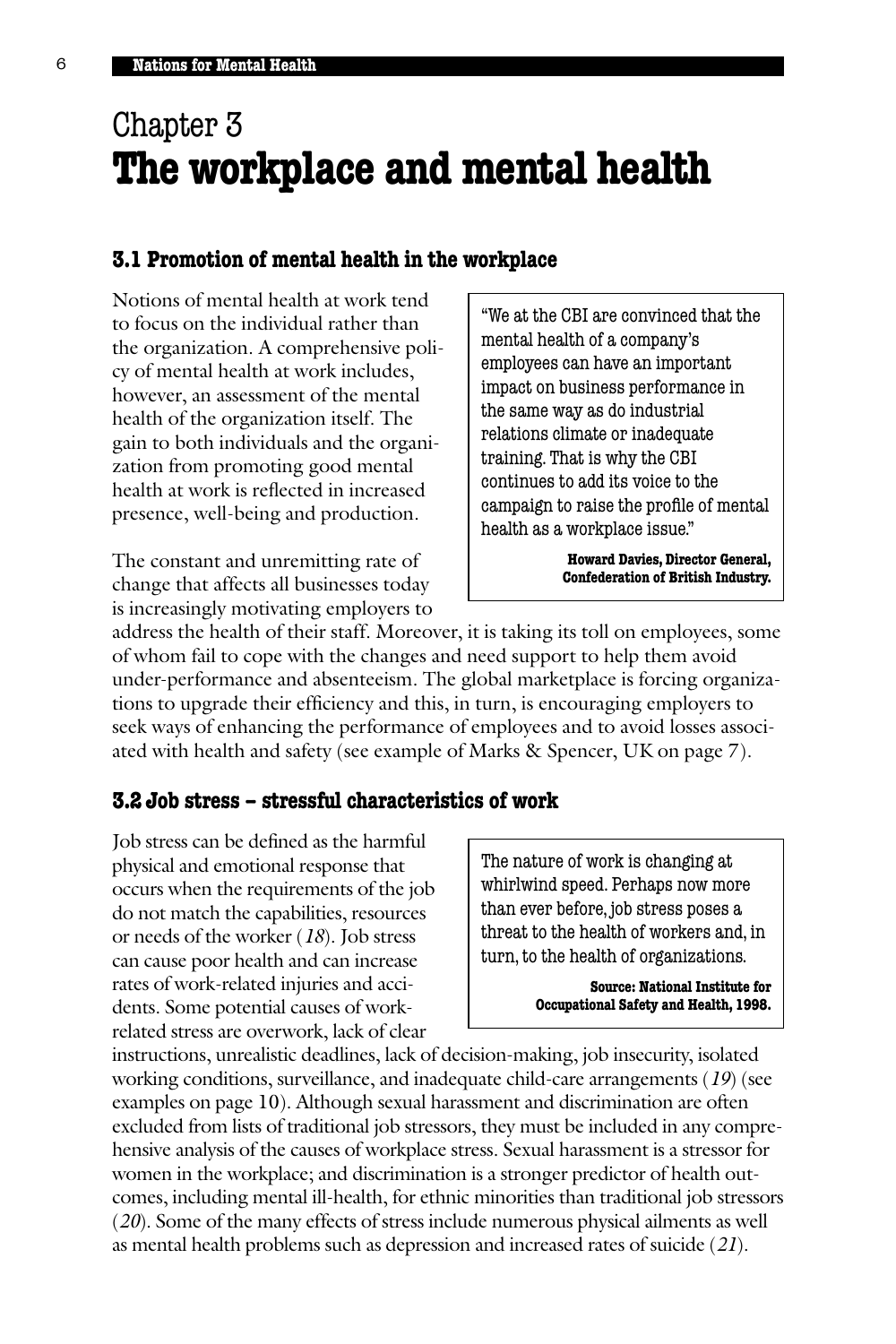#### **Good practice: Workplace activities for mental health, United Kingdom**

A large international retailer with 696 stores in many parts of the world including North America, Asia and Europe employs some 56,000 people. Over 52,000 of these are employed in stores. 83% of the workforce is female and 62% of these are part-time.

Their stated policy is to take the mental health of its workforce seriously: "We realize that in ensuring the mental well-being of staff we benefit from an individual and company point of view."

#### **Strategy for health promotion**

The strategy for overall health promotion, which includes mental health, is based on the following:

- health education to raise awareness of factors affecting health and well-being;
- screening programmes to detect risk factors or early signs of disease;
- action programmes to do something about them.

#### **The role of the occupational health service**

The occupational health service works closely with personnel and line management regarding all aspects of mental and physical health of employees. The occupational health team is available to look at the effects of health on work or of work on health, to discuss with staff any health problems they may have and to promote good health through health education, screening and action programmes. The company believes that an occupational health service can play a major role in helping:

- to identify work problems caused by mental ill-health;
- to take action to improve the health of employees;
- to assist employers in modifying the work and work environment;
- to enable employees to remain at work rather than withdraw.

The organization assists in preventing mental ill-health by giving people a good working environment and a clearly defined job. Following absence, it is often essential to be able to modify working hours during the rehabilitation period and to provide a gradual return to usual working practices through a good sick pay scheme. Financial support at this time allays anxiety and encourages a speedier return to work.

Regular honest appraisals are important and problems in performance should be discussed when they occur, with an opportunity to follow up and review progress. People should feel able to contribute to their development and feel accountable for their jobs.

On-site counselling facilities from personnel or health professionals are available, reducing time away from work  $(17)$ .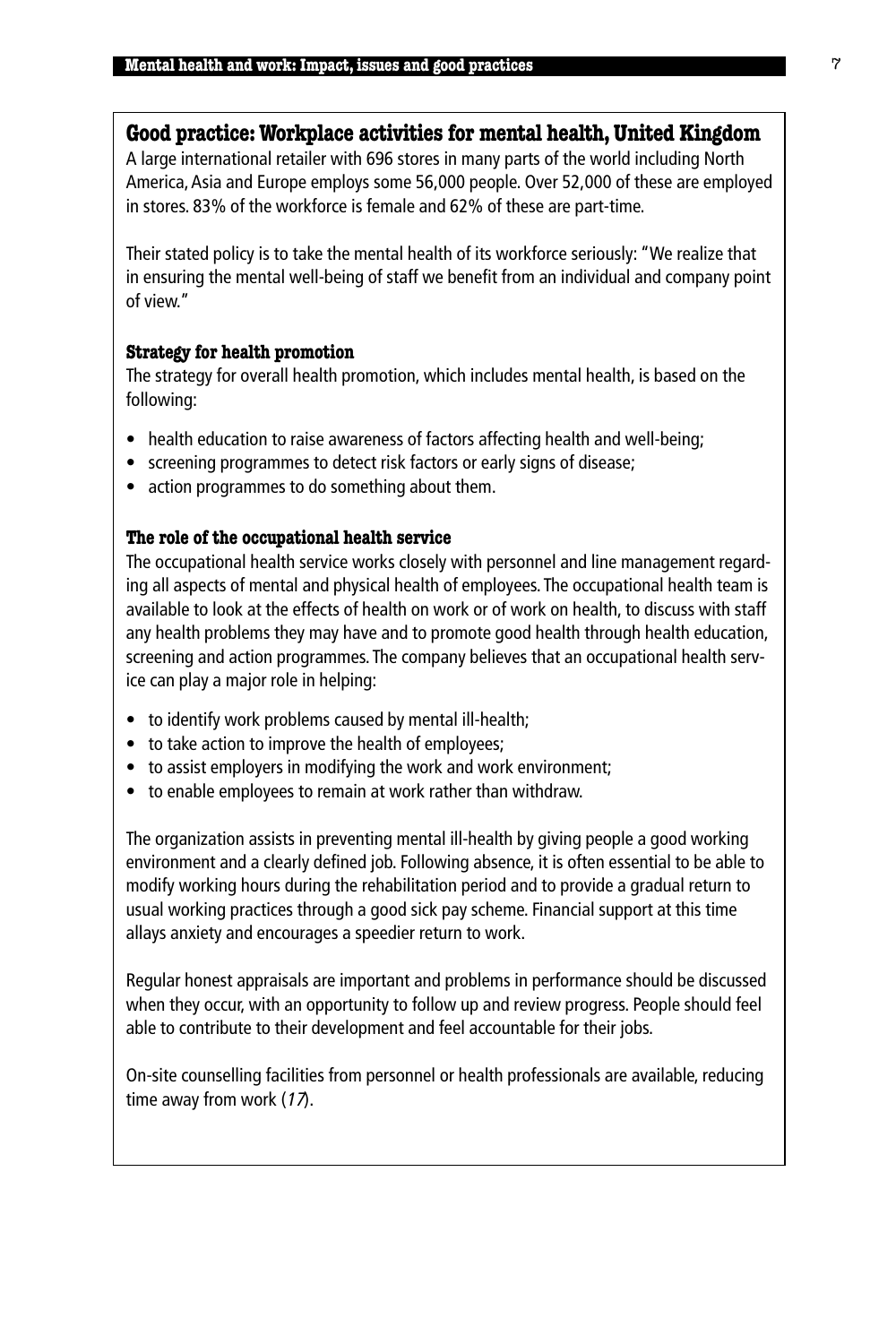#### 8 **Nations for Mental Health**

There is growing global concern about the impact of job stress, including issues related to gender, ethnicity, sexual harassment, violence and mobbing at work, family, and underemployment (*22*). Job stress is one of the most common workrelated health problems in EU countries. The Second European Survey on Working Conditions indicated that 28% of workers reported that their work causes stress. In Japan, the proportion of workers who report serious anxieties or stress in relation to their working life increased from 53% in 1982 to 63% in 1997. In developing countries, there is increasing concern regarding the health impact of job stress. For example, an increased risk of work-related illnesses and accidents has been observed in South-east Asian countries that have experienced rapid industrialization (*23*).

In most countries there is no specific legislation addressing the impact of job stress. Most countries have at least minimum standards for safety and health features of the workplace. These standards tend to focus on the physical aspects of the workplace and do not explicitly include the psychological and/or mental health aspects of working conditions. Notable exceptions include the Netherlands and the Nordic countries (*24).*

#### **3.3 Consequences of mental health problems in the workplace**

The consequences of mental health problems in the workplace can be summarized as follows (*25*):

#### Absenteeism

- increase in overall sickness absence, particularly frequent short periods of absence;
- poor health (depression, stress, burnout);
- physical conditions (high blood pressure, heart disease, ulcers, sleeping disorders, skin rashes, headache, neck- and backache, low resistance to infections).

#### Work performance

- reduction in productivity and output;
- increase in error rates;
- increased amount of accidents;
- poor decision-making;
- deterioration in planning and control of work.

#### Staff attitude and behaviour

- loss of motivation and commitment
- burnout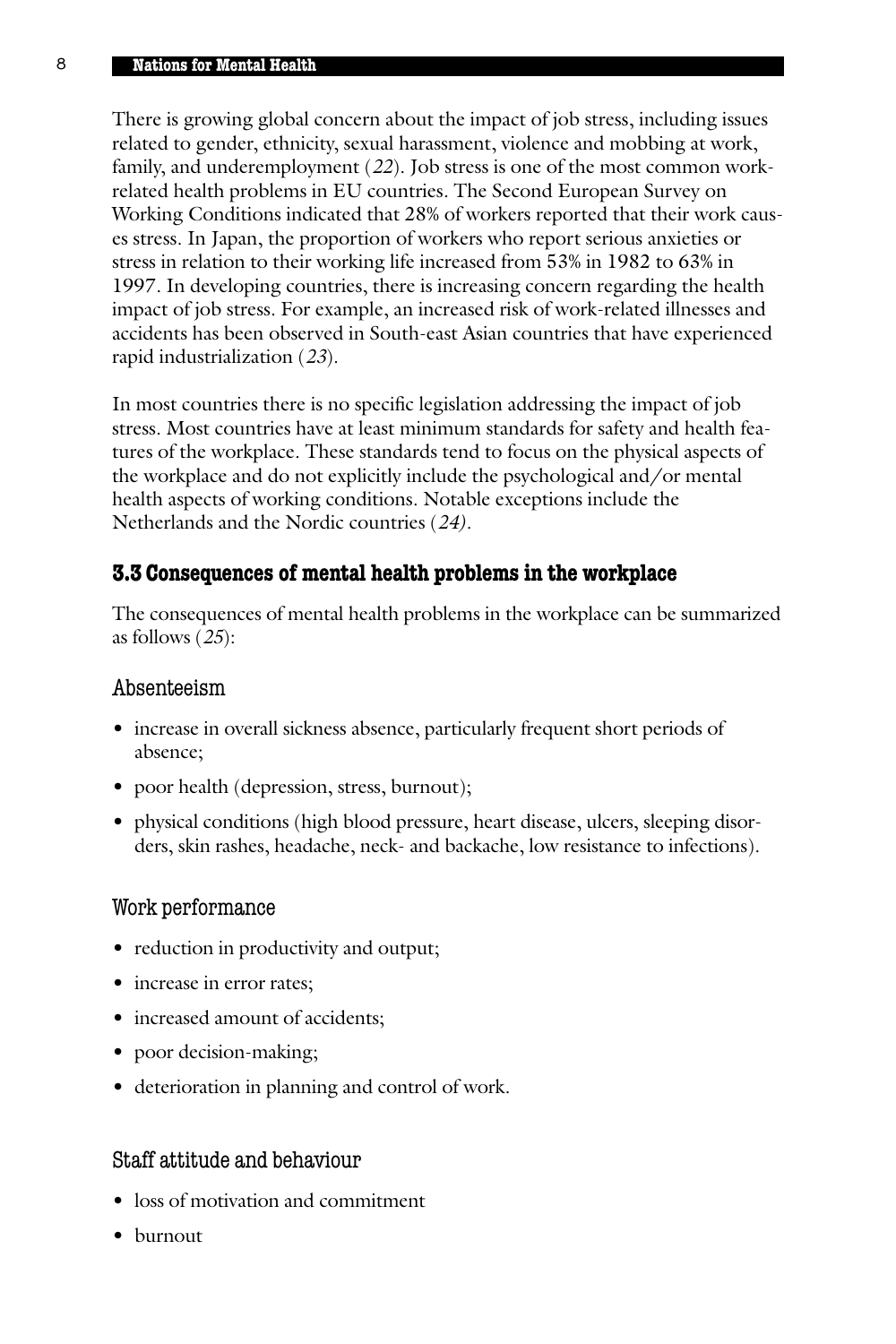- staff working increasingly long hours but for diminishing returns
- poor timekeeping
- labour turnover (particularly expensive for companies at top levels of management).

#### Relationships at work

- tension and conflicts between colleagues;
- poor relationships with clients;
- increase in disciplinary problems.

Workers' health is a separate goal in its own right. Addressing mental health issues in the workplace means incorporating social responsibility in a firm's everyday practices and routines.

#### **3.4 Mental health and unemployment**

Re-employment has been shown to be one of the most effective ways of promoting the mental health of the unemployed (*26*).

A review of studies of the mental and physical health effects of unemployment and the mechanisms by which unemployment causes adverse health outcomes reveals a complex relationship. There has been a serious debate about the direction of causality. Does unemployment cause deterioration in health, both mental and physical? Are the sick more likely to become unemployed?

**Fact**: The National Institute of Mental Health estimates that more than 3 million adults aged 18-69 have a serious mental illness. Estimates of unemployment among this group are 70-90%, a rate higher than for any other group of people with disabilities in the USA. Recent surveys report that approximately 70% of those with psychiatric problems rank employment as an important goal.

**Source: NAMI (27).**

In a study reported in the *Journal of Community Psychology* (*28*), an analysis of employed respondents revealed that those who became unemployed had over twice the risk of increased depressive symptoms and diagnosis of clinical depression than those who remained employed. Furthermore, the data did not support any relationship between clinical depression and becoming unemployed. In the respondents' community at the time of the study, depression was not a causal factor for the unemployment rate. The incidence and prevalence of depression increased once individuals became unemployed.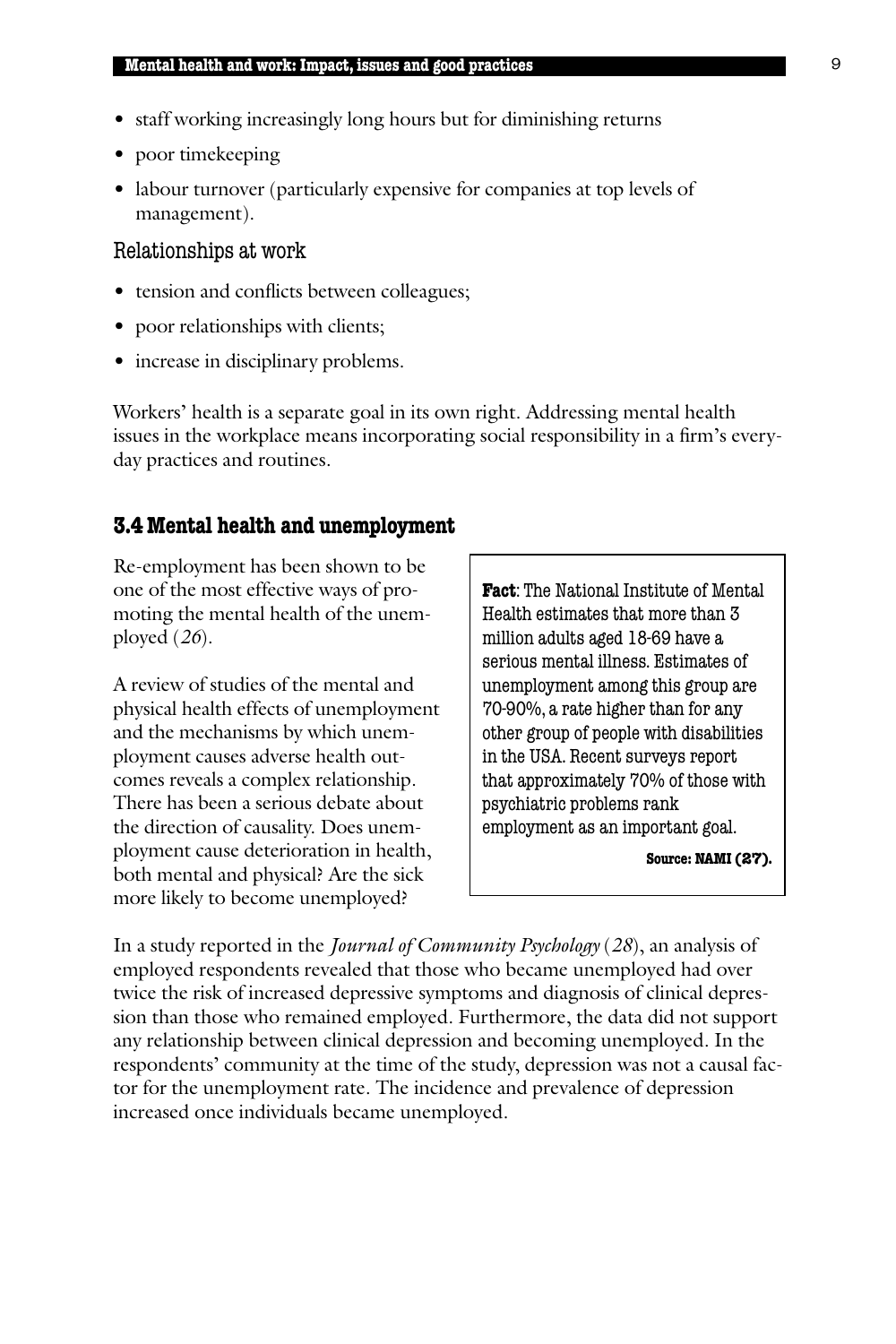# **Stressful characteristics of work**

|                                            | <b>Condition defining hazard</b>             |
|--------------------------------------------|----------------------------------------------|
| <b>Work characteristics</b>                | (demands, control and support)               |
| <b>CONTEXT</b>                             |                                              |
| <b>Organizational function and culture</b> | Poor task environment and lack of            |
|                                            | definition of objective                      |
|                                            | Poor problem solving environment             |
|                                            | Poor development environment                 |
|                                            | Poor communication                           |
|                                            | Non-supportive culture                       |
| Role in organization                       | Role ambiguity                               |
|                                            | Role conflict                                |
|                                            | High responsibility for people               |
| <b>Career development</b>                  | Career uncertainty                           |
|                                            | Career stagnation                            |
|                                            | Poor status or status incongruity            |
|                                            | Poor pay                                     |
|                                            | Job insecurity and redundancy                |
|                                            | Low social value to work                     |
| <b>Decision latitude/control</b>           | Low participation in decision-making         |
|                                            | Lack of control over work                    |
|                                            | Little decision-making in work               |
| Interpersonal relationships at work        | Social or physical isolation                 |
|                                            | Poor relationships with supervisors          |
|                                            | Interpersonal conflict and violence          |
|                                            | Lack of social or practical support at home  |
|                                            | Dual career problems                         |
| <b>CONTENT</b>                             |                                              |
| <b>Task design</b>                         | Ill-defined work                             |
|                                            | High uncertainty in work                     |
|                                            | Lack of variety of short work cycles         |
|                                            | Fragmented or meaningless work               |
|                                            | Underutilization of skill                    |
|                                            | Continual exposure of client/customer groups |
| Workload/work pace                         | Lack of control over pacing                  |
| Quantities and quality                     | Work overload or underload                   |
|                                            | High levels of pacing or time pressure       |
| <b>Work schedule</b>                       | Shift working                                |
|                                            | Inflexible work schedule                     |
|                                            | Unpredictable working hours                  |
|                                            | Long or unsociable working hours             |

Consensus from literature outlining nine different characteristics of jobs, work environment and organization which are hazardous.

Source: HSE Contract Research Report No. 61/1993. Cox T. Stress Research and Stress Management: Putting Theory to Work.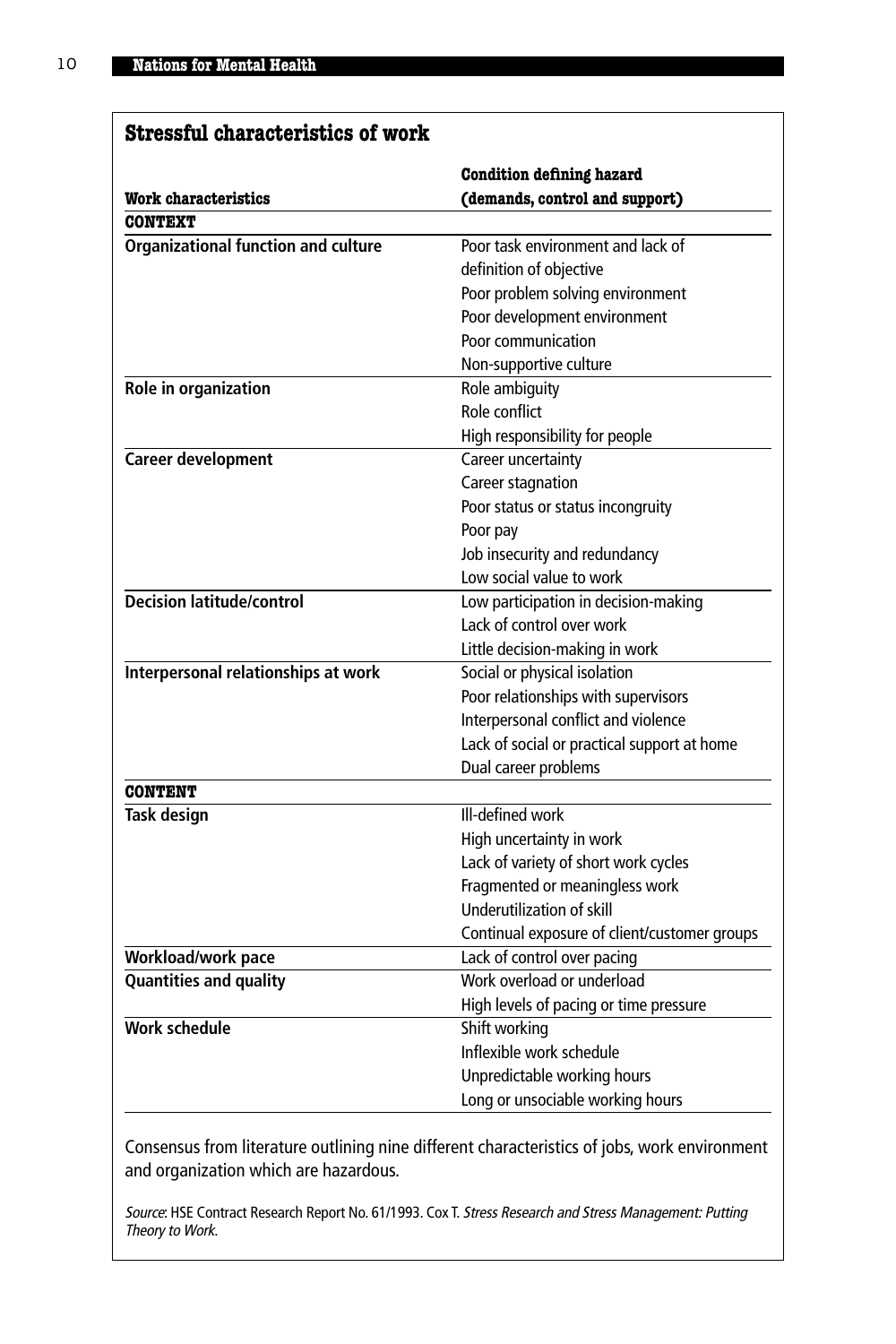# Chapter 4 **Mental health: an imperative concern**

# **4.1 Issues facing employers and managers**

Although our knowledge of mental health issues has increased over the past few decades, employers and enterprises have lagged behind in their understanding and acceptance of the pervasiveness, treatment and impact of mental health problems on organizational life (*29*). Most human resource management and public administration training programmes do not cover adequately the area of mental health and employment. Recognition of mental illness in the workplace is often difficult for there is often a psychological component to physical symptoms and physical ailments may be present in some mental disorders (*30*). Whatever the original cause, employers and managers are faced with three main issues as they attempt to address the mental health needs of their employees:

# Recognition and acceptance of mental health as a legitimate concern of organizations (31)

There is a need among employers to recognize mental health issues as a legitimate workplace concern. As disability costs and absenteeism increase in the workplace due to mental ill-health (whatever the precipitating factors), more and more employers are faced with the challenge of developing policies and guidelines to address these issues.

# Effective implementation of a country's anti-discrimination provisions (32)

The last decade has seen a significant increase in anti-discrimination legislation specific to employment for people with disabilities. Although many of these laws and statutes have weak enforcement mechanisms, there is an increasing need for employers and their human resource managers to understand how these laws affect their company's employment policies.

## Preventive, treatment, and rehabilitation programmes that address employees mental health needs

The development of appropriate prevention and mental health promotion policies in the workplace is an increasing concern for many employers. Understanding the need for early intervention and treatment, as well as reintegrating an employee into the work environment, is also a critical challenge.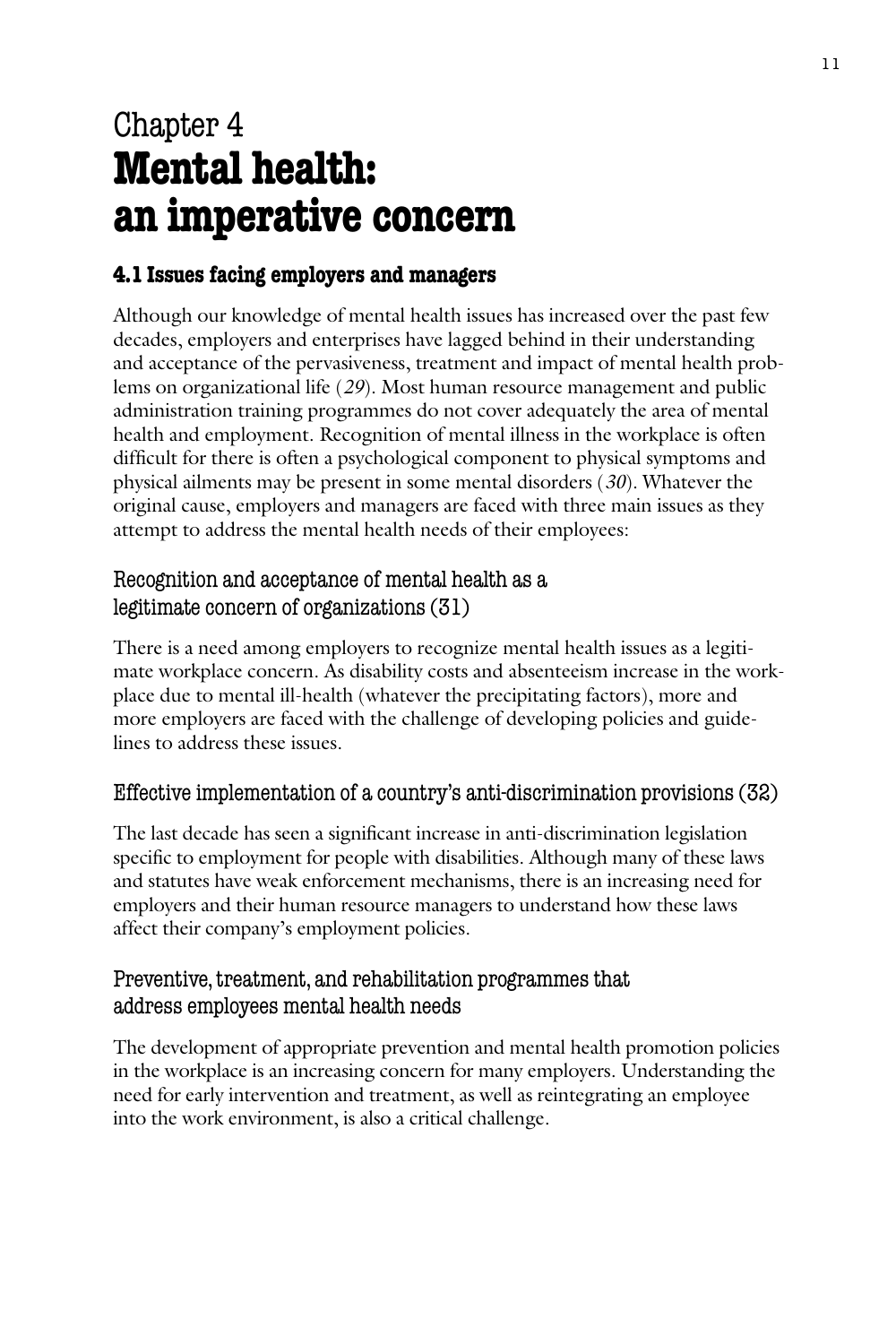# **Good practice: Promotion/prevention – a case study in organizational stress, United Kingdom**

#### **A Mental Health Trust – organizational stress pilot for employees (33)**

A Mental Health Trust employs some 846 people and provides mental health services to a large catchment area in Britain.The trust's data showed that stress-related illness was responsible for 25% of all absence.To address this issue, the trust implemented the Health Education Authority's anti-stress pilot programme designed to reduce the anxiety and tension of employees within the organization.The programme was introduced at a time of major organizational change at the trust.As a result of the programme, absenteeism due to stress-related conditions was reduced. Moreover, a "general sense" of improved morale among the employees was noted.

#### **Key components**

- Formation of a Stress Management Group (SMG).The SMG managed the programme. It was usually led by the human resource director with the full support of the chief executive.
- The Listening Group. This was a two-day event for 25-30 people representing all sections of the organization. The Listening Group was led by the consultants to the programme. Its aim was to develop a preliminary analysis of the nature and extent of organizational stress by listening to the views of the staff.
- Post -Listening Group action. Following the Listening Group, the SMG worked with consultants to plan the Organizational Stress Workshop on the basis of the findings of the Listening Group.
- The Organizational Stress Workshop. This was a second two-day event for 30-60 people who had a particular involvement in the findings of the Listening Group. Their role was to draw up action plans.
- The Action Groups. A number of groups were formed, coordinated by the SMG, to see through the action plans over a period of months or even years.

#### **Reasons for stress as expressed by the employees in the Listening Group**

- Staff felt uninvolved in the planning and process of change, leading to a loss of control, of choice and ownership and a sense of devaluation and powerlessness.
- Staff did not know what was happening when it happened. Decisions could change from one week to the next.
- Many were struggling to cope with changes in their work environment, such as service relocations and new methods of recording information.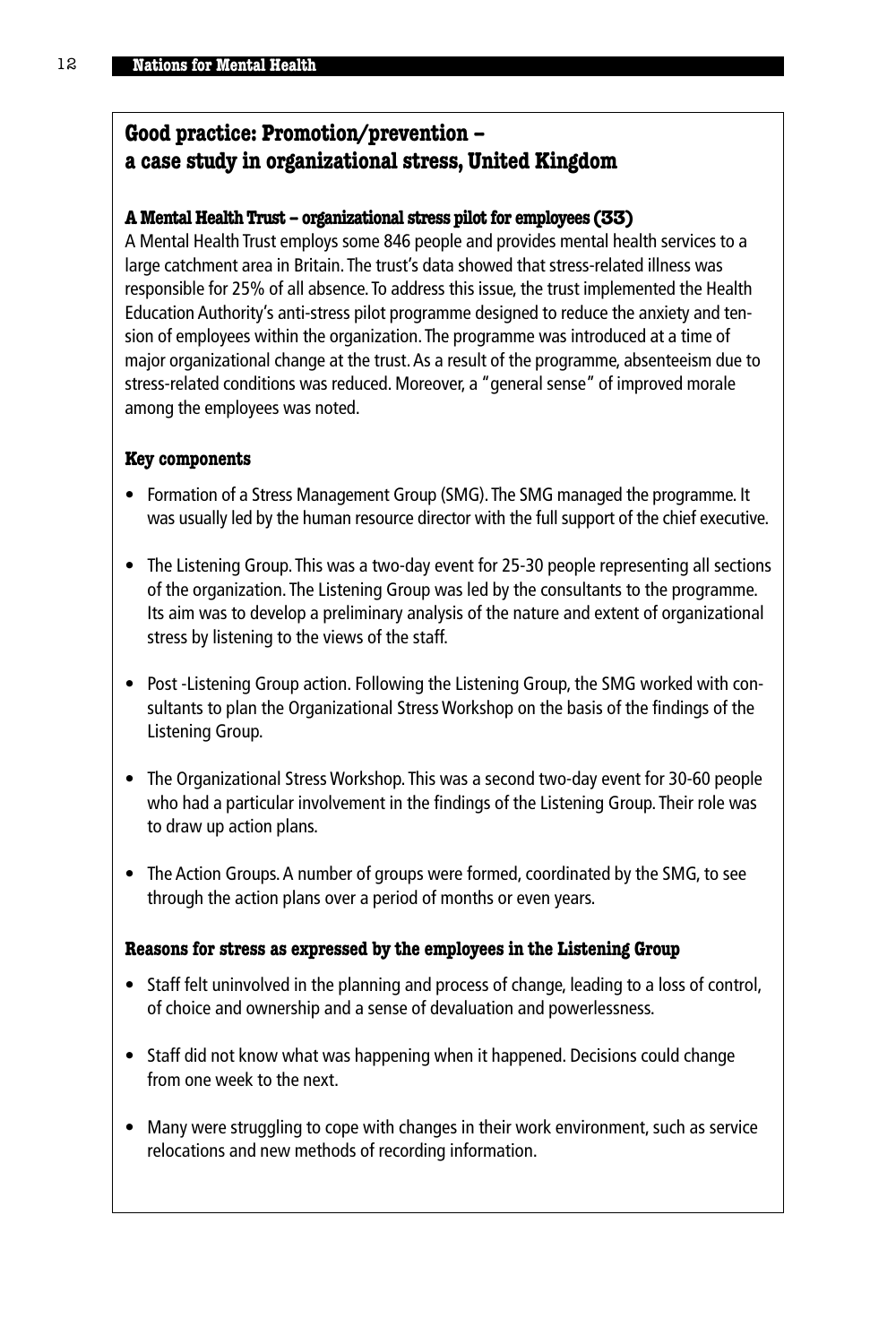|        | Sickness absence in the Mental Health Trust             |        |        |        |
|--------|---------------------------------------------------------|--------|--------|--------|
| 1993-4 | 1994-5                                                  | 1995-6 | 1996-7 | 1997-8 |
| 6.17%  | 5.72%                                                   | 5.59%  | 5.6%   | 4.79%  |
|        |                                                         |        |        |        |
|        | Proportion of sickness absence due to stress, 1993-1997 |        |        |        |
| 1993-4 | 1994-5                                                  | 1995-6 | 1996-7 | 1997-8 |

#### **Employees' comments after participation**

Managers were generally more enthusiastic about the programme than staff. Most participants in workshops or action groups felt they had benefited. Several described the programme as "therapeutic" and constructive.

Communications were better, more information was getting through, the lead up to the move was better. It felt as though there was more support and team effort. "Things are changing in my department - there's more on offer, training, support but don't know if it's the result of this intervention."

A few identified other beneficial changes in attitudes or culture. Before the project it had not been possible to admit to certain feelings, such as being upset about the closure, but now it was.

Some felt more confident that things could be influenced from the bottom up.

# **4.2 Country examples**

## 4.2.1 United Kingdom – The health of the nation (34)

The Health of the Nation is a national response to WHO's campaign for *Health for all by the year 2000*. It sets goals for health outcomes and selects mental illnesses as a priority area.

The overall mental illness goals are to prevent mental illness, improve health and social functioning of people with mental illness, reduce mortality from mental illness, reduce stigma, deliver effective services, and continue research into causes, care and consequences of mental illness.

The national targets for mental illness are:

- to significantly improve the health and social functioning of mentally ill people;
- to reduce the overall suicide rate by at least 15% by the year 2000 from the 1990 level of 11 per 100,000;
- to reduce the lifetime suicide rate of severely mentally ill people by at least 33% by the year 2000.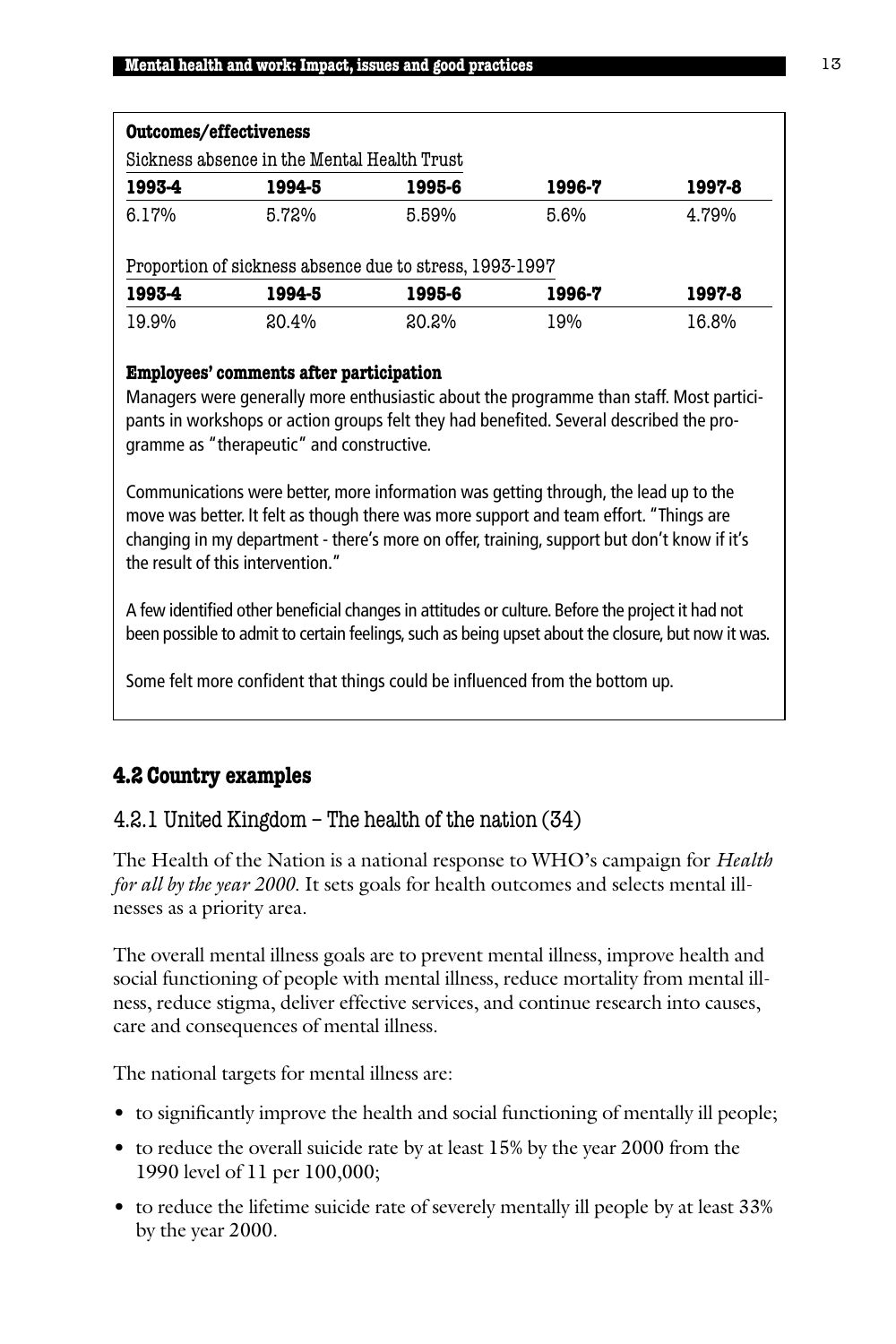The overall strategy to achieve the targets is:

- to improve information and understanding about mental illness;
- to continue developing local comprehensive services;
- to promote good practice in mental health promotion, primary, secondary and tertiary prevention, and prevention of mortality.

The mental illness key area encompasses the National Health Service (NHS) as well as a whole range of organizations and settings such as local authorities, the voluntary sector, the criminal justice system, schools, workplaces, cities and rural areas.

Since the United Kingdom does not have a national occupational health service, many large employers have established their own occupational health services for their employees*.*

## 4.2.2 Mental health issues in the Finnish workplace (35)

Measures most commonly taken at the Finnish workplace aim to:

- improve work environment (e.g. enhancing occupational safety and ergonomics, communication, clear goals, independence at work);
- provide further training and learning opportunities (e.g. improving occupational skills and team work or promoting independent studying);
- promote health (e.g. promoting physical activities, healthy lifestyle, offering rehabilitation and preventing substance abuse).

The Finnish Institute of Occupational Health recommends the following means to promote mental health in work organizations (*36*):

- to implement models of good workplace practices and disseminate this information in the community;
- to increase the cooperation of mental health and occupational health professionals in promoting mental health activities at the workplace;
- to train occupational health care professionals in mental health issues and mental health professionals in work-life issues.
- to increase the general knowledge of the whole population regarding the preconditions for and value of good mental health in working life, and develop self-help skills for creating satisfactory working conditions.

## 4.2.3 Targeted intervention to facilitate return to work

The Association of Canadian insurance companies estimates that 30-50% of disability allowances are paid on account of mental health problems. This is therefore the principal cause of long-term absences from one's job. The experience of many employers is that once an employee is absent for "mental health" reasons for 3 months, the likelihood is very high that the absence will last more than 1 year.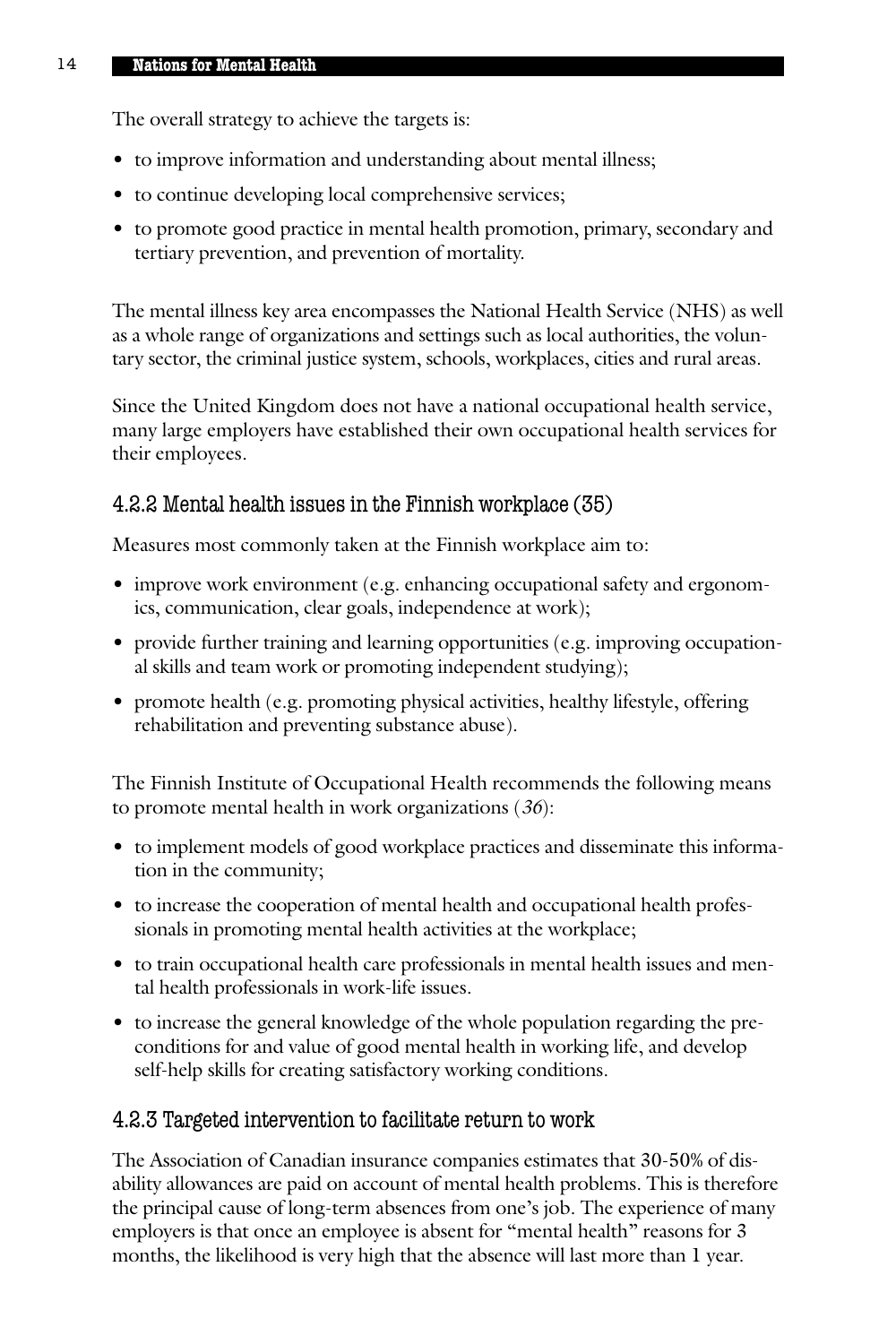## **4.3 Action needed**

4.3.1 Specific steps an employer can take to help an employee return to work after treatment for a mental health problem such as depression (37)

- Inform the attending physician or appropriate mental health professional of the exact duties of the job before the physician makes a final decision on return to work.
- In consultation with the individual's physician or other mental health professional, encourage an early to return to work. The longer an employee is out of work due to treatment, the more he/she will worry about losing the job. Furthermore, the longer a person is away from the job, the more mentally detached he or she will become.
- Consider gradual return to work. Allowing part-time work for several weeks may help reduce stress, leave time for additional medical counselling and allow the worker to quickly get back into a normal routine. Flexitime, temporarily changed duties that involve less job-related stress or other flexible arrangements may be useful. However, there should be a clear understanding between the employee and the employer as to the details of the return-to-work programme: the expected length of time for which special accommodations will be granted, what day-to-day flexibility is allowed, the exact duties of the employee and who will supervise the work.

## **Good practice: Total Wellness Programme, Finland**

One of the world's leading wireless and wireline telecommunications firms runs a total wellness programme which includes mental health issues for its employees. The programme's purpose is to create an efficient and healthy workplace and health promoting working conditions.This company's human resources and occupational medicine departments are responsible for workplace health promotion and prevention programmes.The Total Wellness Programme was developed in collaboration with the Finnish Institute of Occupational Health.

To plan its health promotion activities, the company uses its own statistics on working days lost due to illness, industrial accidents and occupational diseases, as well as data on staff satisfaction and the health of employees.The occupational medicine department organizes medical examinations and assessments of the need for rehabilitation. As part of the fitness survey, employees are assessed on a scale of one to five on health-related issues such as work, physical condition, and ability to cope with stress, family life, social contacts and hobbies. Receiving the lowest score in any of these sections prompts quick intervention to determine how the situation can be improved. Participation in the programme is evaluated on a regular basis.Work stressors and health and career development are part of the agenda of annual development discussions between employees and their superiors.The company places great emphasis on continuing professional education. It has established its own global learning centre network.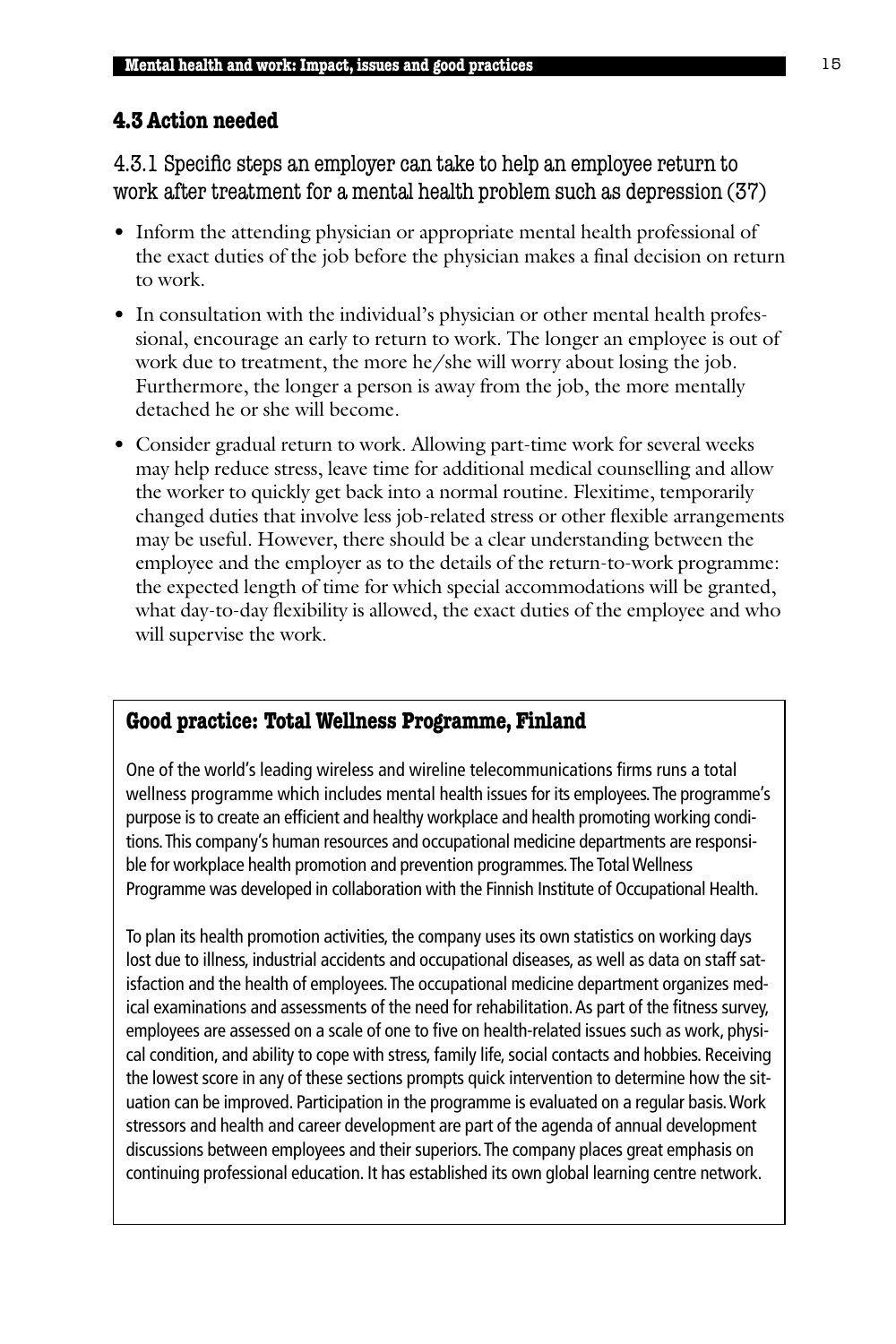- Other possible stress-reducing accommodations include:
	- altering the pace of work;
	- lowering the noise level of work;
	- providing water, tea or soda and crushed ice to combat a dry mouth caused by some medications;
	- extra encouragement and praise of job performance, but only if warranted and not obviously excessive;
	- while taking steps to reduce stress, avoidance of over-protection of the employee;
	- making sure the employee is treated as a member of the team and not excluded from social events, business meetings or other activities relevant to the job.

#### 4.3.2 Employee assistance programmes

Employee assistance programmes (EAPs) are company-sponsored programmes designed to alleviate and assist in eliminating workplace problems caused by per-

#### **Good practice: the use of group process to facilitate work reintegration of employees with mental health problems in Canada**

A 12-week programme was created to bring about a "synergetic partnership" and a dynamic alliance between employee, employer, health professionals, unions and insurance companies.

The programme, offered to no more than 12 individuals at any one time, combines group intervention and an individual action plan; it is action-oriented and centred on the regaining of power for the person.

First, the programme aims at:

- identifying and resolving collective and individual problems;
- reviewing vocational skills and interpersonal relationships;
- consolidating job skills.

Secondly, the employee is accompanied in the negotiation of his/her progressive return to work. A joint supervisory process (involving the employee, the vocational consultant and the employer) takes place on the job scene. This serves to give confidence to the employee while at the same "sensitizing" other workers.

Thirdly, in order to avoid relapses and to consolidate job stability, the individual is followed up for 6 months and as needed thereafter.

Results: After 2 years, 85% of the employees who took the programme have returned to their jobs and are still in them.

Cost: The programme costs Cdn.\$ 2600 (US\$ 1700) for 12 weeks.

Charbonneau, C.: Accès Cible S.M.T. Dix ans à faire renaître la confiance. November 1998.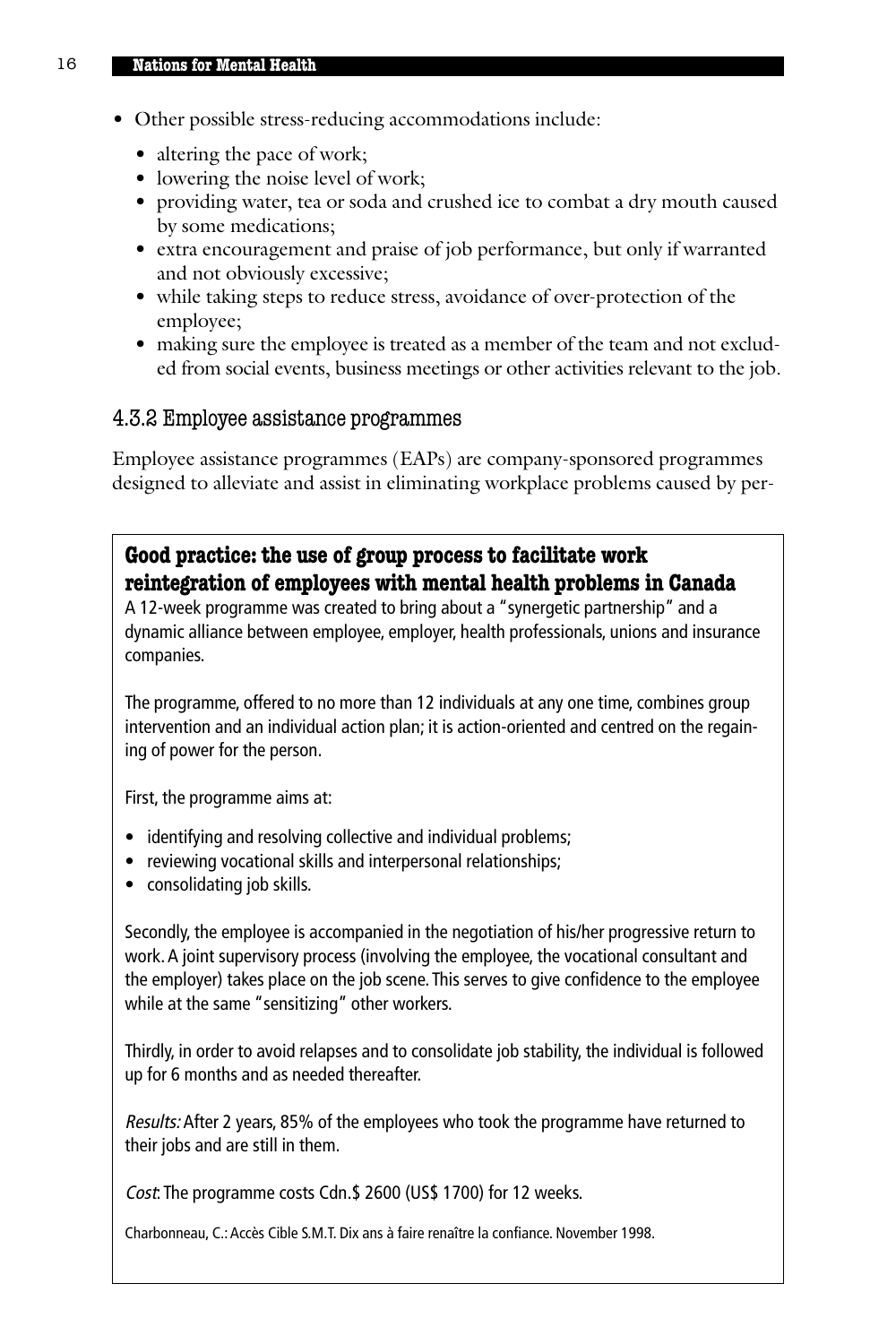sonal problems. These programmes typically provide supportive, diagnostic, referral and counselling treatment services. Many EAPs began as occupational alcoholism programmes and gradually evolved into broader-based efforts as employers recognized that alcoholism was not the only problem that could negatively affect job performance.

Although some EAPs continue to focus only on identifying and assisting workers who are substance abusers, most now offer a wide range of other services to help employees resolve personal and work-related problems. These services may include:

- on-site and telephone counselling;
- referral for psychological symptoms or mental health disorders (e.g. depression, stress, anxiety);
- marital or family-related issues;
- legal and financial problems;
- catastrophic medical problems (e.g. AIDS, cancer);
- pre-retirement planning needs;
- career-related difficulties (*38*).

Many EAPs have been affected by changes in national and regional legislation. As an employer develops programmes to respond to national policies as well as legislation, EAP professionals have had to become knowledgeable about the statutes and how they affect their company's employees and policies (*39*).

#### 4.3.3 Practical suggestions for small businesses (40)

Often the smaller employer (with fewer than 25 employees) cannot afford to have a specific EAP or medical and rehabilitation experts on the staff. However, the model that is often used by many large employers can be adapted to a small setting:

- The personnel or human resource director or other appropriate officer of the company should visit the employee who is on a medical/disability leave as soon as possible to demonstrate concern and to encourage an early return to work.
- Always try to return the worker to his or her old job, even if an accommodation or flexible work time is required. This minimizes complications to the employee, reduces stress which may trigger a reoccurrence of depressive symptoms, and maximizes the company's advantage of having a trained employee.
- Use community resources. Local rehabilitation agencies and support groups may aid in a successful return to work with minimal or no expense to the business.
- Make a special effort to inform the employee's physician or mental health professional regarding the requirements of the job and possible changes and accommodations.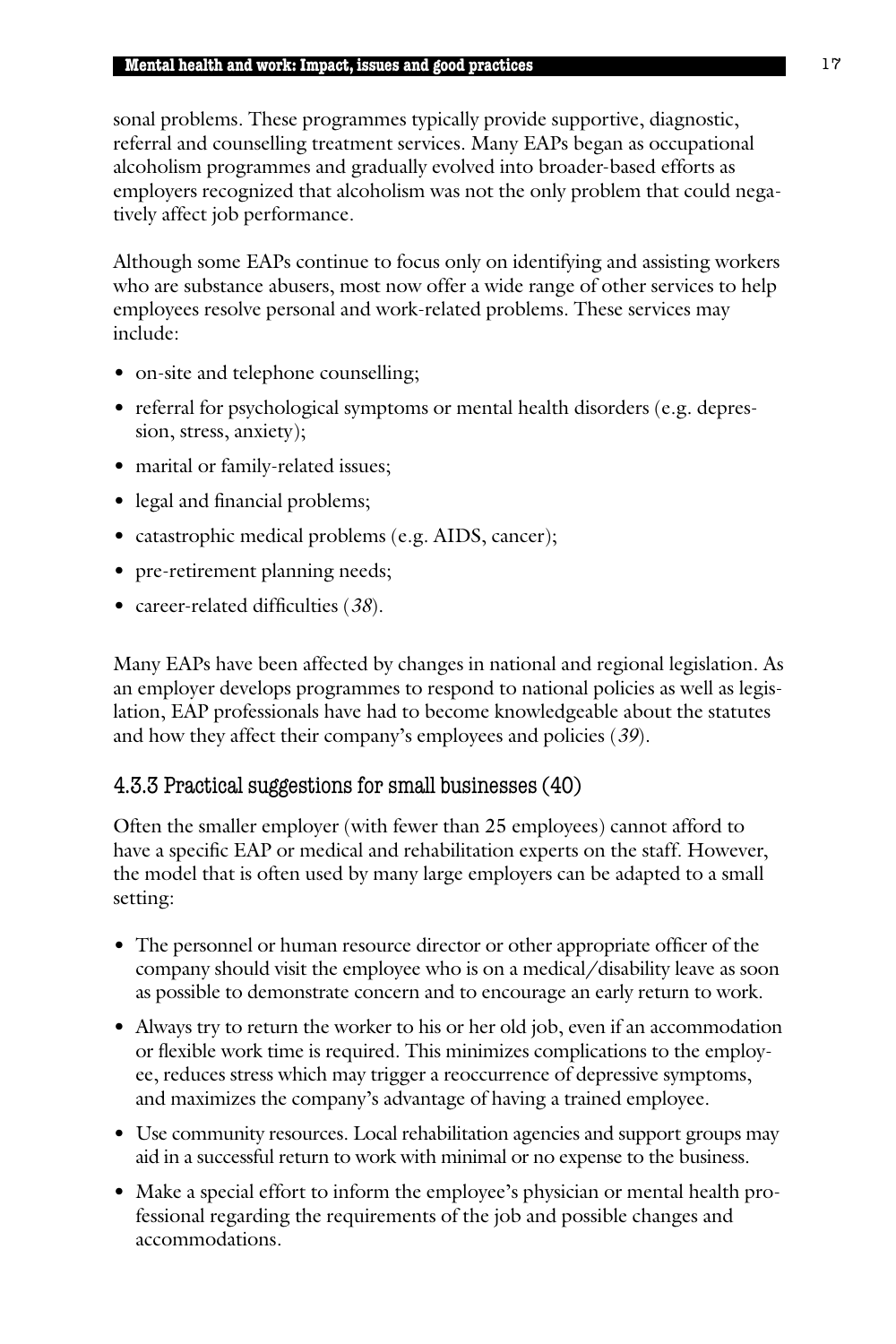#### **Good practice: Employee assistance programme,USA**

A large diversified health care company with more than 54,000 employees.

The following psychiatric disability case illustrates the benefits of an effective workplace programme to manage mental health problems. An office assistant in her early thirties was a divorced single mother with two children. Her manager, having observed her recent problems with concentration and productivity, referred her to the company's EAP.

Due to the severity of the employee's condition, the EAP recommended that she be placed on medical leave. The employee, who had a history of childhood abuse and symptoms of depression, had been under the care of a psychiatrist and therapist. These providers were not responsive to the EAP's request for additional evaluation and more intensive outpatient treatment. Therefore, with the employee's agreement, she was referred to in-network providers, a psychiatrist and psychologist team, who quickly determined that she needed more timely intensive care. Her medications were modified and she began partial hospitalization treatment. The EAP case manager also arranged for the employee to receive financial assistance through a company programme, which helped to reduce her level of stress.

After seven weeks, the woman had stabilized and was returned to work. However, shortly thereafter she had a relationship break-up and quickly slipped back into crisis mode, including suicide ideation. The employee was again placed on medical leave and her providers admitted her to an inpatient programme. After a few days in the hospital, the employee stabilized again, returned to partial hospitalization and began attending a depression support group.

Within six weeks, the employee returned to work for a second time. This time, she was eased back into the work routine, beginning on a part-time basis and slowly increasing her work hours. Within a month, she returned to full-time work. The EAP case manager maintained contact with her after the return to work, and also worked with the employee's manager to ensure a successful transition back to work. The employee has since demonstrated positive progress with a good prognosis.

Over a 10-month period, the EAP had made a total of 163 contacts with the employee, providers and company personnel. This investment in support has enabled an employee who had been a probable candidate for long-term disability to remain productive (41).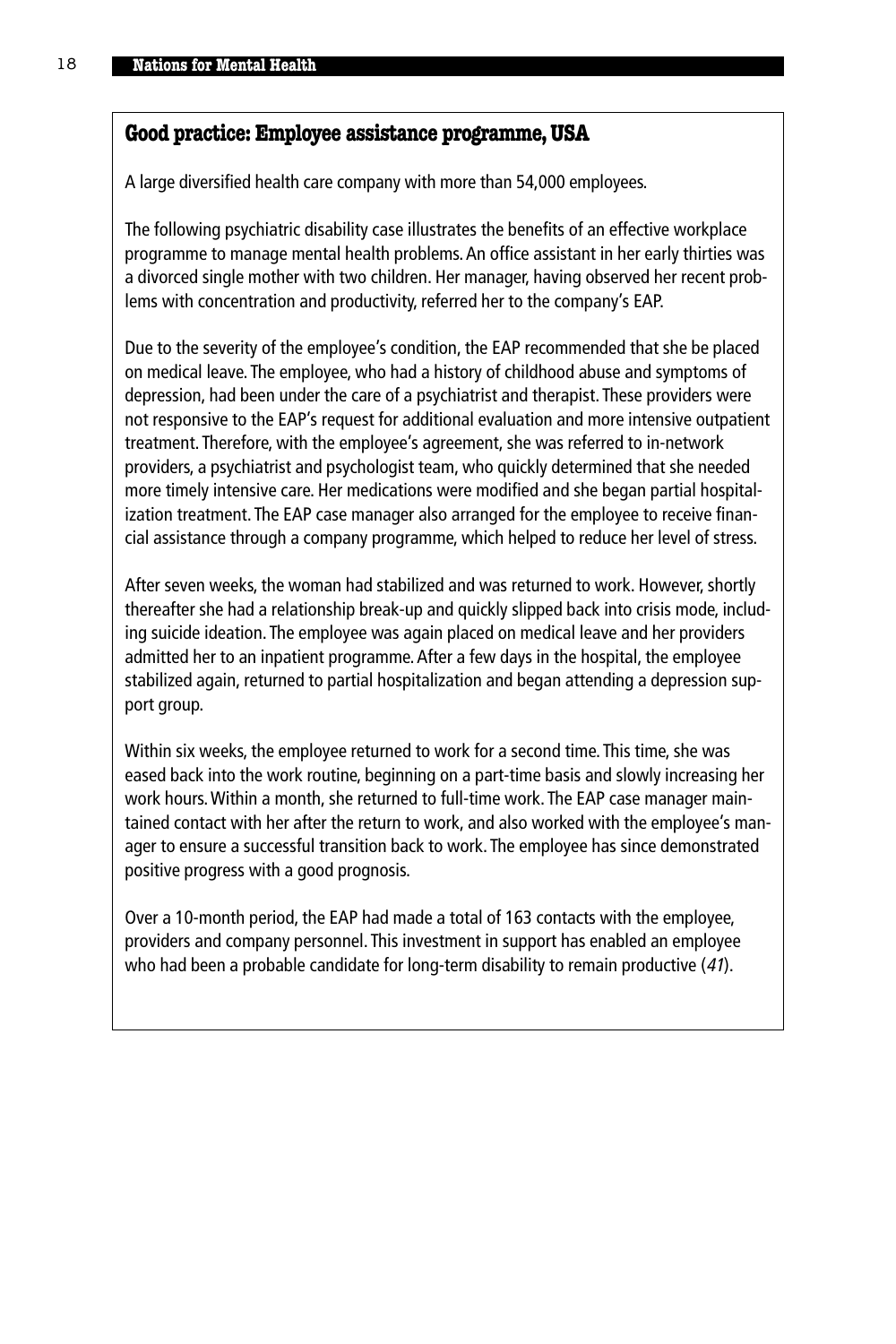# Chapter 5 **Work as a mechanism for reintegrating persons with serious mental illness**

# **5.1 Size and profile of this group**

According to WHO, more than 500 million people around the world are afflicted with serious mental illness, alcoholism and/or drug addiction. Expressed differently, 1.5-2% of the population of each country has to face this issue.

According to ILO (*43*), mental illness hits more human lives and gives rise to a greater waste of human resources than all other forms of disability.

"We have been asking for the means to actively construct the real access to rights for years: not only the right to medical care, but also the right to produce, to have a house, an activity, a relationship, economic means, value."

**Source: Franco Rotelli (42)**

The unemployment rate of this group is around 90% — in contrast to that of persons with physical or sensorial disabilities, which is approximately 50%. Again, expressed differently, only 10% of persons with a serious psychiatric background who wish to work and are judged capable of working are in fact working. Women fare less well than men.

It has long been known that severe mental illness often impairs dramatically one's capacity to work and to earn a living. It can lead to impoverishment, which in turn may worsen the illness. Thus, all efforts to find employment for these persons are essential since they improve quality of life and reduce both impoverishment and the high service and welfare costs engendered by this group (*44*).

# **5.2 Historical perspective**

Tremendous changes have taken place in the management of persons with severe mental illness over the past 50 years.

## 5.2.1 Deinstitutionalization

Until the early 1950s we had to resort to long-term hospitalization, usually in a psychiatric hospital, since few very effective treatments were available. The negative side of prolonged hospitalization was that patients not only had the signs and symptoms of their illness but also had a tendency to lose the social skills which they possessed that are required in order to live in society (such as the ability to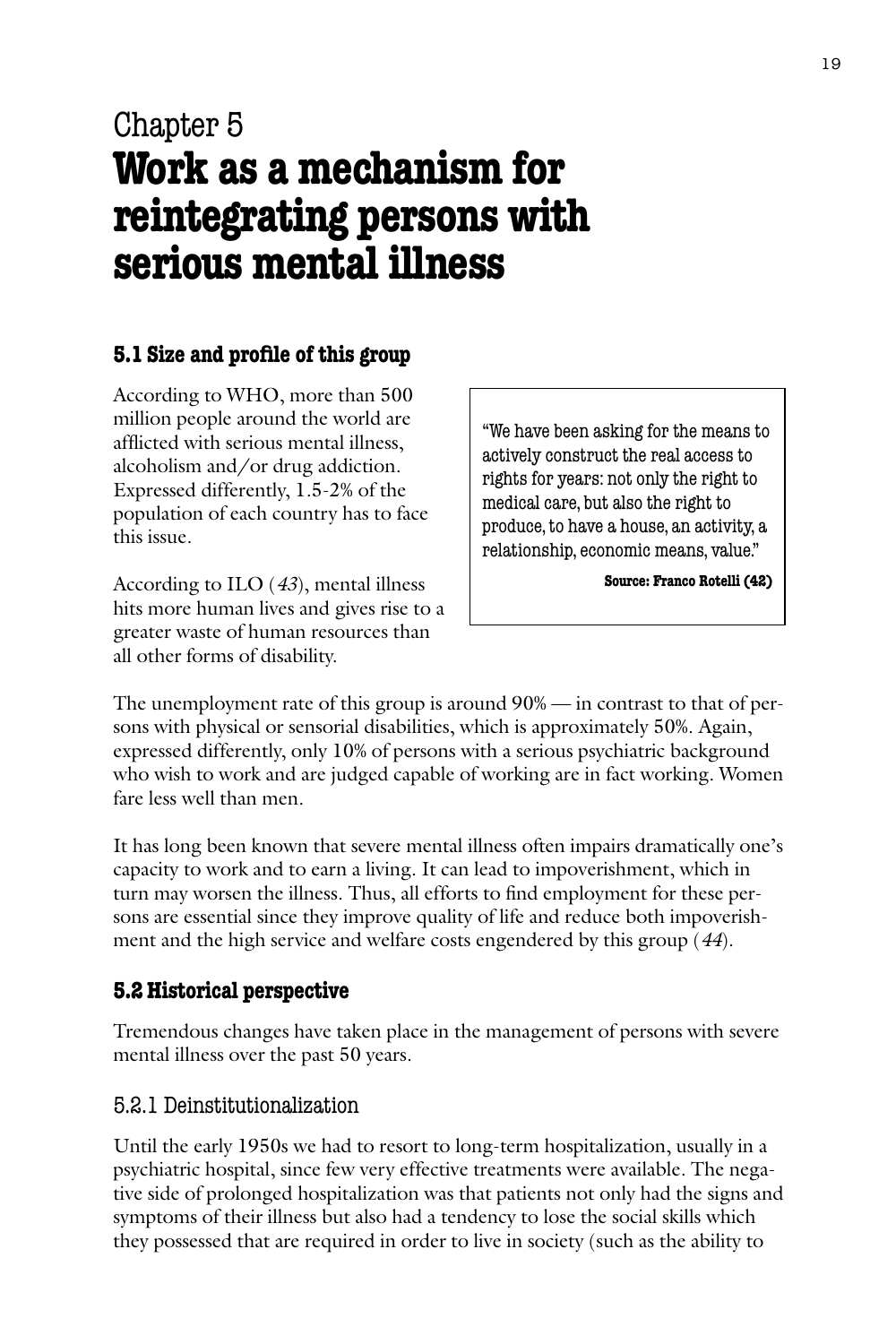

dress and to feed oneself appropriately, to relate to other persons, to take the bus, or go to the bank, etc.). This phenomenon, referred to as "institutionalization", became more evident when the first neuroleptic drugs ("tranquillizers") were discovered in the 1950s. These had the capacity to control symptoms such as thought disorder, hallucinations, restlessness and agitation. Their discovery had a dramatic impact on the life of many long-term psychiatric patients who could then be discharged much more rapidly and also benefit from other treatments such as psychotherapy. However, a good number of patients whose active symptoms were well looked after with the first and successive generations of neuroleptic medication were still showing other symptoms such as withdrawal, lack of motivation, a certain degree of apathy, and the so-called "negative symptoms" of major psychiatric illness, most notably schizophrenia. It is only since 1985 that we have medications available (so-called atypical neuroleptics) that can significantly impact on negative symptoms.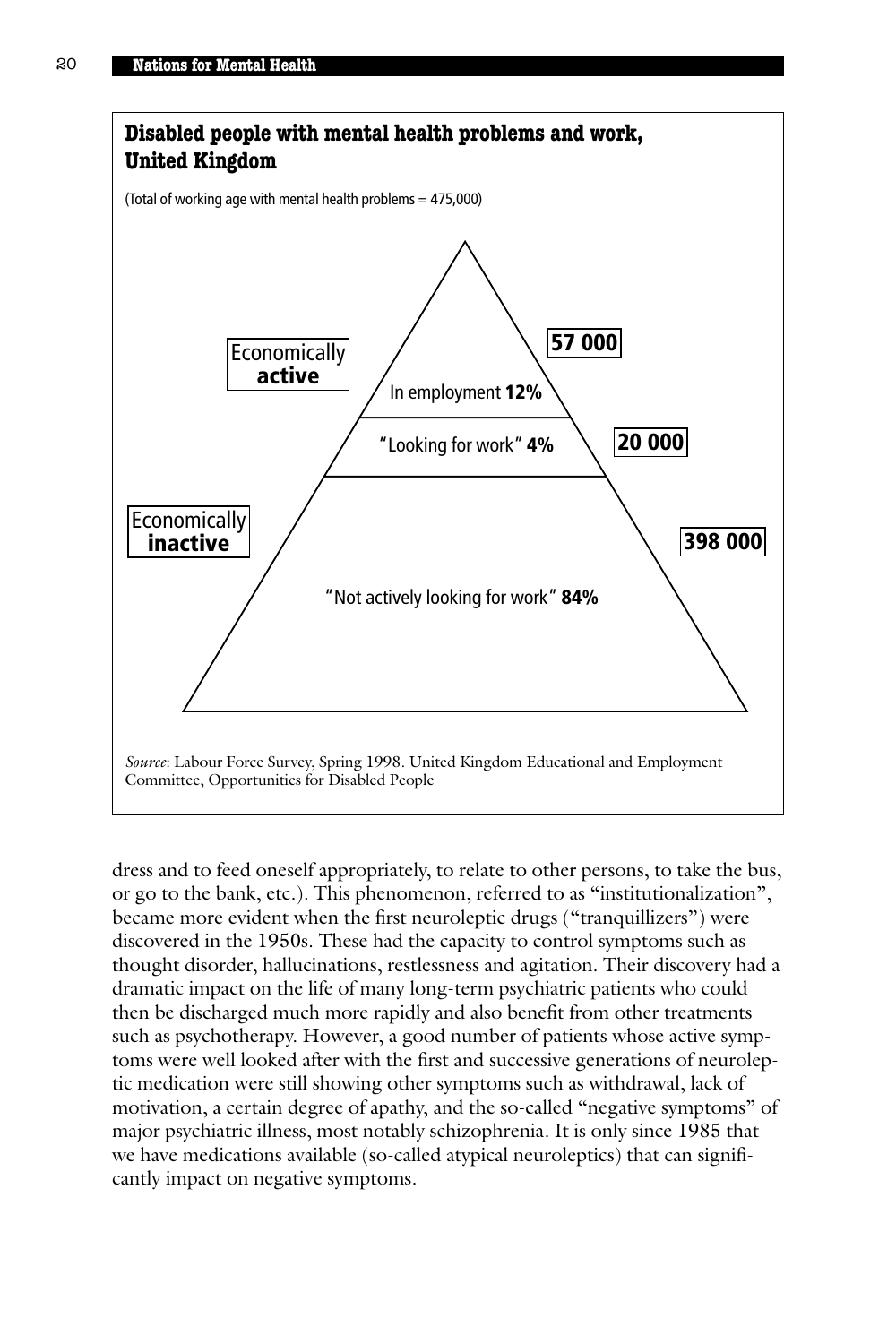All the above medications are powerful and they must always be carefully prescribed and monitored. Several can cause secondary effects such as thirst, involuntary movements and problems with vision, although this is less frequent with the newer molecules.

The other categories of illnesses normally included under the term "severe mental illness" are the major depressions, be they unipolar or bipolar ("manic-depressive illness"). Tricyclic antidepressants and MAO inhibitors are used for the former and mood stabilizers (mostly lithium carbonate) for the latter.

#### 5.2.2 Organization of services

In developed countries today, most admissions take place in general hospitals rather than in psychiatric hospitals.

A substantial percentage of persons are able to return to live in society, either with their own families or in different types of living arrangements with more or less need for supervision and support. Many patients can be treated in day or night hospital programmes. By far the majority of patients are treated as outpatients, ideally by a multidisciplinary team that participates in carrying out a plan or project that has been developed jointly with the patient.

Today, the vast majority of persons with mental illness live in the community and not in institutions.

## 5.2.3 Psychosocial rehabilitation

Coincidental with these changes, we have witnessed a rapid development in the field and practice of psychosocial rehabilitation, a discipline which aims to overcome the difficulties of playing a social role and living in a social environment (*45*). The emphasis is on skills and abilities rather than on symptoms and disabilities, and the focus is on the areas of activities of daily living, socialization and work. The practice of psychosocial rehabilitation can be done by existing professionals such as psychiatrists, psychologists, social workers, occupational therapists and nurses if they have the necessary skills and training, or by persons who have received specific training in psychosocial rehabilitation in university programmes which are growing more numerous nowadays. All groups share a belief that most persons with serious mental health problems can improve if properly evaluated, trained and supported in the community (*46*).

Whereas physicians (mostly psychiatrists) are responsible for hospital admissions and treatment, including the prescription of appropriately monitored medication (which a majority of patients will require, often for long periods of time), most facets of reintegration and life in the community are looked after by professionals who use a psychoeducational approach rather than a medical one.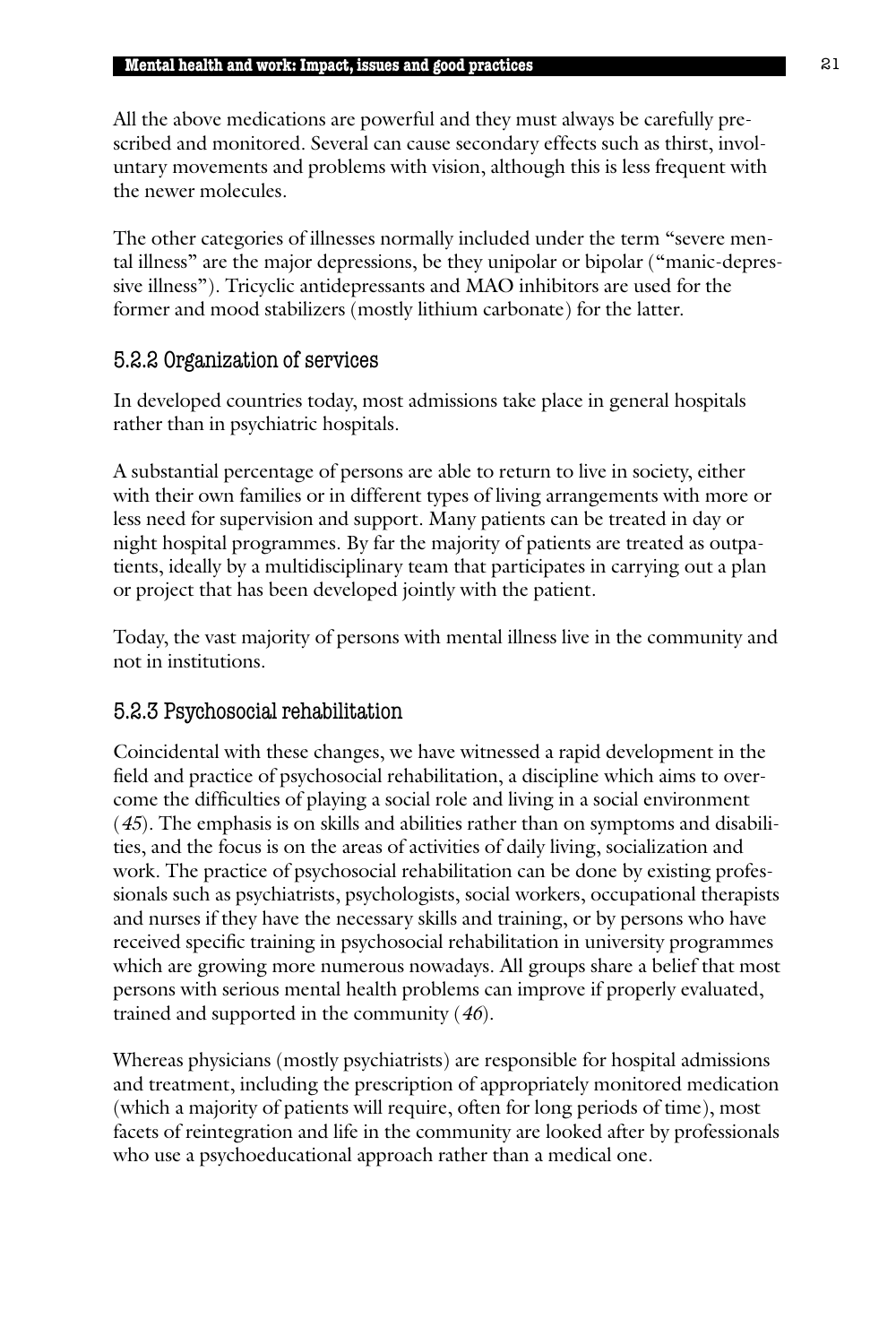With appropriate treatment and psychosocial rehabilitation programmes, many people who would formerly have had to spend years in psychiatric institutions are now able to lead fairly interesting lives in the community.

Mental illness should be distinguished from mental retardation. The latter refers to subnormal intellectual functioning which usually begins before adulthood (*47*).

#### 5.2.4 Developing work skills

While our focus is on access to paid employment, we know that a majority of persons with severe mental health problems have been exposed to programmes that focus more on developing work skills than on actual paid work. These programmes are summarized briefly (*48*).

• Hospital-based programmes of training and work integration

These are less used now than in the past; their aim is to increase self-confidence and general functioning and the type of activities that one finds in such programmes include food distribution, gardening, running a small store, etc. While participants tend to have reduced numbers of days of hospitalization, it appears that few obtain successful permanent employment.

• Sheltered workshops

This is another traditional approach where subcontract work is used. It is felt that this type of work does not prepare very well for remunerative employment and that the person tends to remain in a patient role. However, 10-15% of participants have been found capable of moving to a more intensive programme.

• Training in community living

These programmes have been developed through the pioneering efforts of Stein, Test & Marx (*49*). They attend to basic needs and feature strong individual management as well as a global approach. While participation in such programmes reduces hospitalization and increases independent living, it has not been found to have a great impact on keeping a permanent job.

• Programmes of assertive community treatment (PACT)

These programmes were also developed by Stein, Test & Marx in response to the growing need for community-based services for persons with severe mental illness. The focus has been on recovery from illness and enhanced quality of life. This training has been implemented in Canada and in several areas of the United States. PACT is an interdisciplinary team approach including a psychiatrist, registered nurses, peer specialists, vocational specialists, an addiction specialist and a programme administrator. Crisis care is available 24 hours a day.

This integrated, community-based model provides "the treatment, rehabilitation, and support services that persons with severe mental illness need to live successfully in the community" (*50*).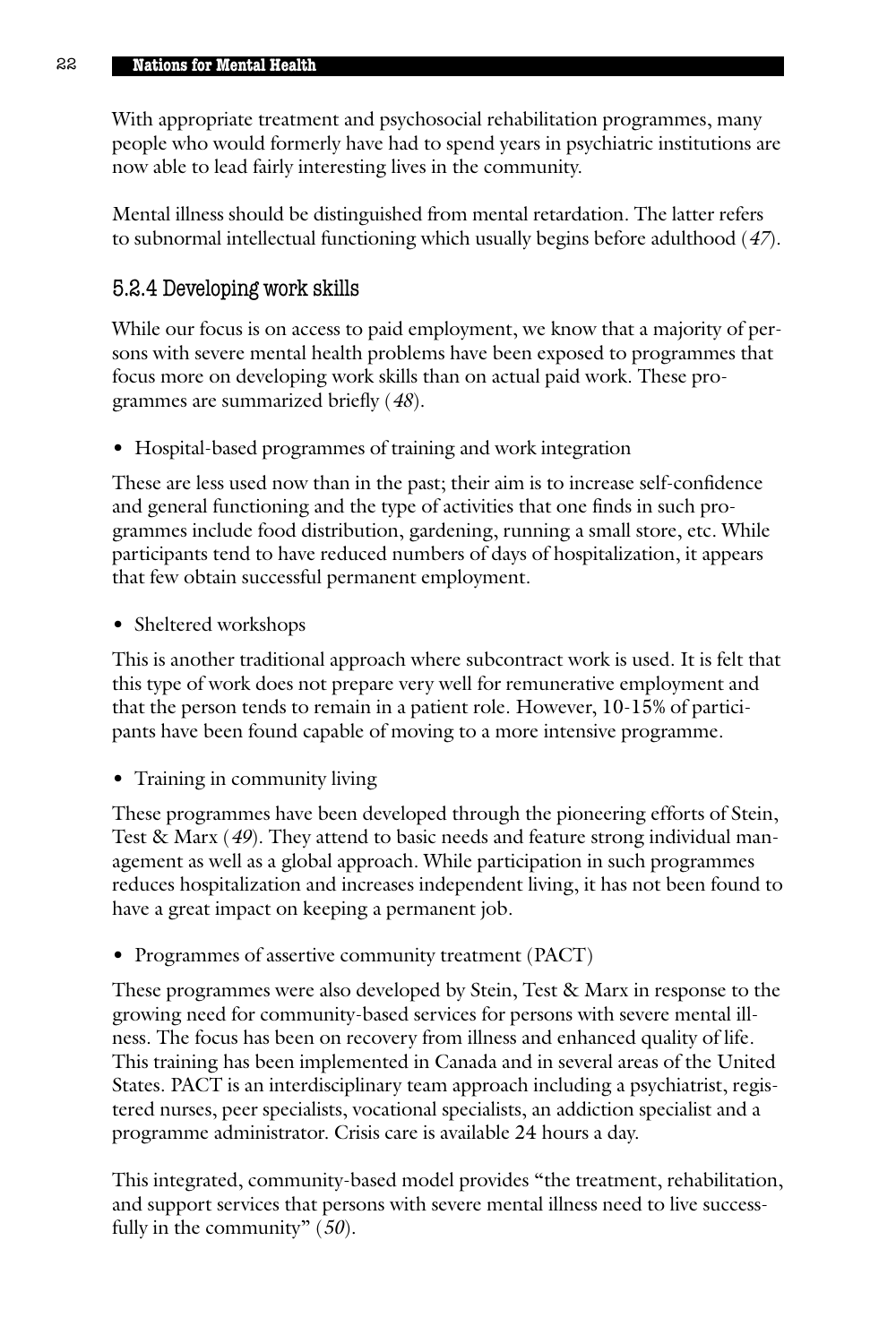The clinical principles of treatment include, in part, an assertive approach to keeping individuals involved; continuous monitoring to maintain current knowledge of their functioning and to facilitate intervention when necessary; and individually tailored treatment and rehabilitation programmes (*51*).

PACT appears to be the model that has resulted in the most candidates being able to obtain increased competitive employment.

Other approaches are described later under 5.10.

#### **5.3 Current context: changes in the nature of work**

Obtaining competitively paid employment for a person with a background of serious mental illness remains a challenge at the best of times. It is even more difficult in periods of high unemployment when the availability of nondisabled workers is plentiful.

Globalization, technological development and changes in the organization of work are having an impact worldwide (*52*).

In the manufacturing sector of OECD countries, the employment of unskilled labourers has fallen by 20% (*53*) and there is a definitive trend towards the hiring of highly-skilled workers.

We are forced to acknowledge that important changes have taken place in the very nature and organization of work: the free-market economy which predominates, is often accompanied by downsizing of human resources and increased loss of job security. Moreover, various governments, in order to balance their budgets, have felt the need to reduce their social costs from which persons with serious mental illness traditionally get support: conditions of eligibility have been made stricter and the duration of the support programme often shorter.

With respect to the near future, there seem to be two schools of thought – one pessimistic and the other more optimistic.

The pessimist's viewpoint, as represented by sociologist Jeremy Rifkin (*54*), states that we are nearing the "end of work". The recent technological advances have resulted in a sharp reduction of new jobs in the industrial sector and he predicts that, with the assistance of computer technology, the reduction will be even greater in the services sector.

The optimists, as represented by Charles Goldfinger, are of the opinion that "each time a new technology is developed, it brings not a decrease, but an increase in job opportunities, albeit, not necessarily of the same kind as before". The new economy contains huge pools of new jobs which can more than make up for the inevitable loss of traditional jobs" (*55*). This latter viewpoint seems to be borne out in several countries that have experienced sustained growth in the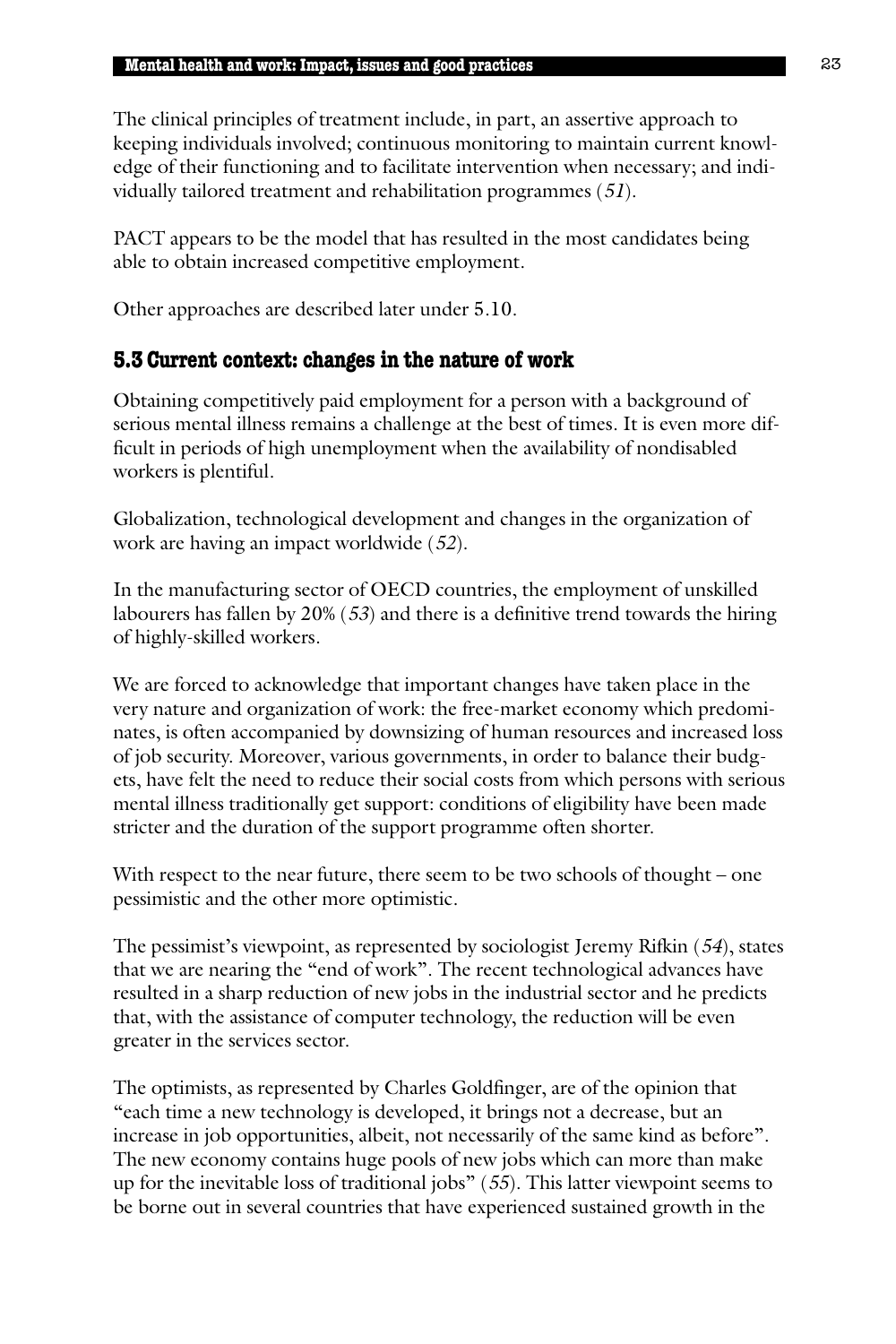#### 24 **Nations for Mental Health**

last few years: this has "revived the demand for a great variety of workers in many spheres of economic activity" (*56*).

Supporters of both viewpoints seem to agree that the organization of work is becoming more intangible and that regular 8 to 5 jobs may be less common, to be replaced by "flexible schedule, increased part-time work, short-time contracts, often done in the employee's own home…"

There seems to be agreement that the newer jobs will be in the following sectors:

- handling information and knowledge;
- information technology;
- the health sector;
- the leisure economy.

Whenever they have been successful in finding a paid job in the past, persons with a backgound of serious mental illness tended to work either in the traditional industrial sector or in service areas that did not require high technological capacity.

While it is too early to predict what will happen in the  $21^{st}$  century, it is obvious that work programmes for these persons will have to take into account the changes in the nature of work. This will include the need for a better education and the development of professional skills in keeping with the requirements of the new jobs.

#### **5.4 Overcoming obstacles affecting clients' ability to access work (57)**

Individuals with mental illness want to work but are often discouraged by many barriers in the current public system. A recent survey in the United States showed that 72% of unemployed people with disabilities, including people with severe mental illness have a strong desire to work. Several recent surveys have found this rate to be as high as 80% for adults with mental illnesses (*58*).

Employment is an essential part of recovery for people with mental illnesses and recent advances in treatment

Six principal barriers to the employment of individuals with severe mental illness:

- 1. Lack of choice in employment services and providers.
- 2. Inadequate work opportunities.
- 3. Complexity of the existing work incentive systems.
- 4. Financial penalties of working.
- 5. Stigma and discrimination.
- 6. Loss of health benefits.

services and medications have increased the capacity of people with mental illnesses to join the mainstream and live independently.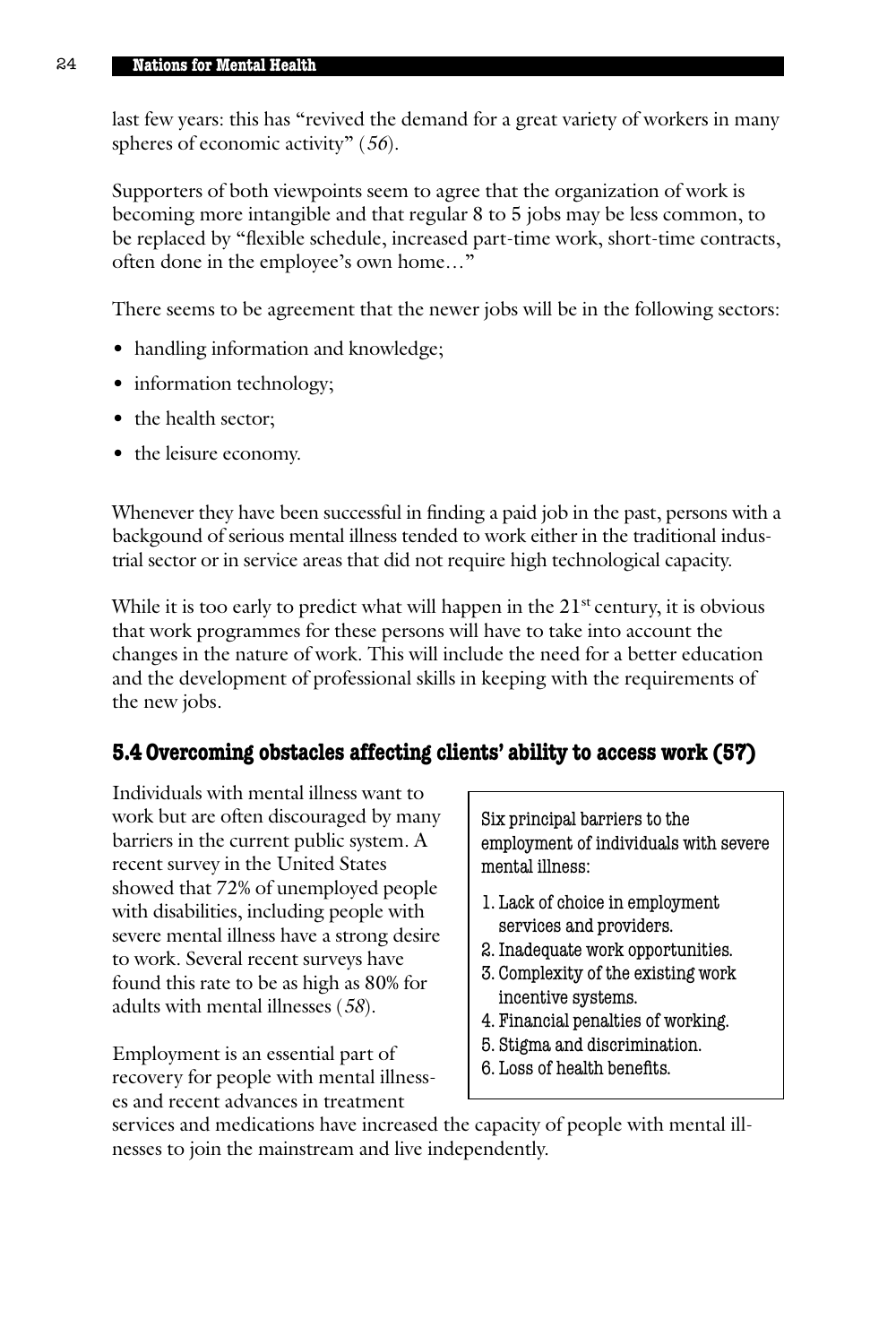# 5.4.1 Context

Shorter periods of hospitalization when needed and appropriate follow-up in the community prevent people from losing the social skills that are essential to adequate living in the community. The approach is also somewhat less costly to governments. However, we find that, while they are saving millions of dollars by closing psychiatric beds, at least in most developed countries, few governments have promulgated policies and developed community resources necessary to ensure the social integration of these patients*.* It takes greater political will and skills to put in place the conditions and programmes that will permit the meaningful return to life and society (including work) of persons with serious mental illness than it does to close a psychiatric hospital.

In the past, policies and programmes have tended to lump together the requirements of persons with mental retardation and those of persons with serious mental illness. Whereas they can have several needs in common, it has to be realized that the requirements for both groups are vastly different when it comes to "reasonable accommodation".

It is useful to review how to overcome the main obstacles that impact on the ability of persons with serious mental illness to have access to work.

# 5.4.2 Overcoming obstacles linked to the illness

A substantial majority of persons with serious mental illness take medication. When appropriately prescribed and monitored, these medications, especially the newer molecules, not only control the positive symptoms of illness (agitation, restlessness, etc.), but also have a significant impact on negative symptoms such as apathy, passivity and social withdrawal, as well as interpersonal relationships. All in all, 60-80% of persons with serious mental illness can be substantially helped with a well monitored medication regime and an appropriate psychosocial management and support programme.

It remains essential for persons with serious mental illness to have access to (and be able to afford) both appropriate medication and a psychosocial programme that will focus on the person's living conditions, his/her ability to relate to others, and his/her willingness and capacity to work. In all instances the person's choices must be sought and taken into account.

There is still a debate as to how much an employer should (or wants to) know concerning an employee's psychiatric background. In all modern legislation, disability cannot be sufficient grounds to refuse employment if otherwise the person can do the job.

The assurance that there will be a quick and easy access to appropriate medical and psychological help has been found to influence very positively the willingness of employers to offer jobs to persons with mental health problems.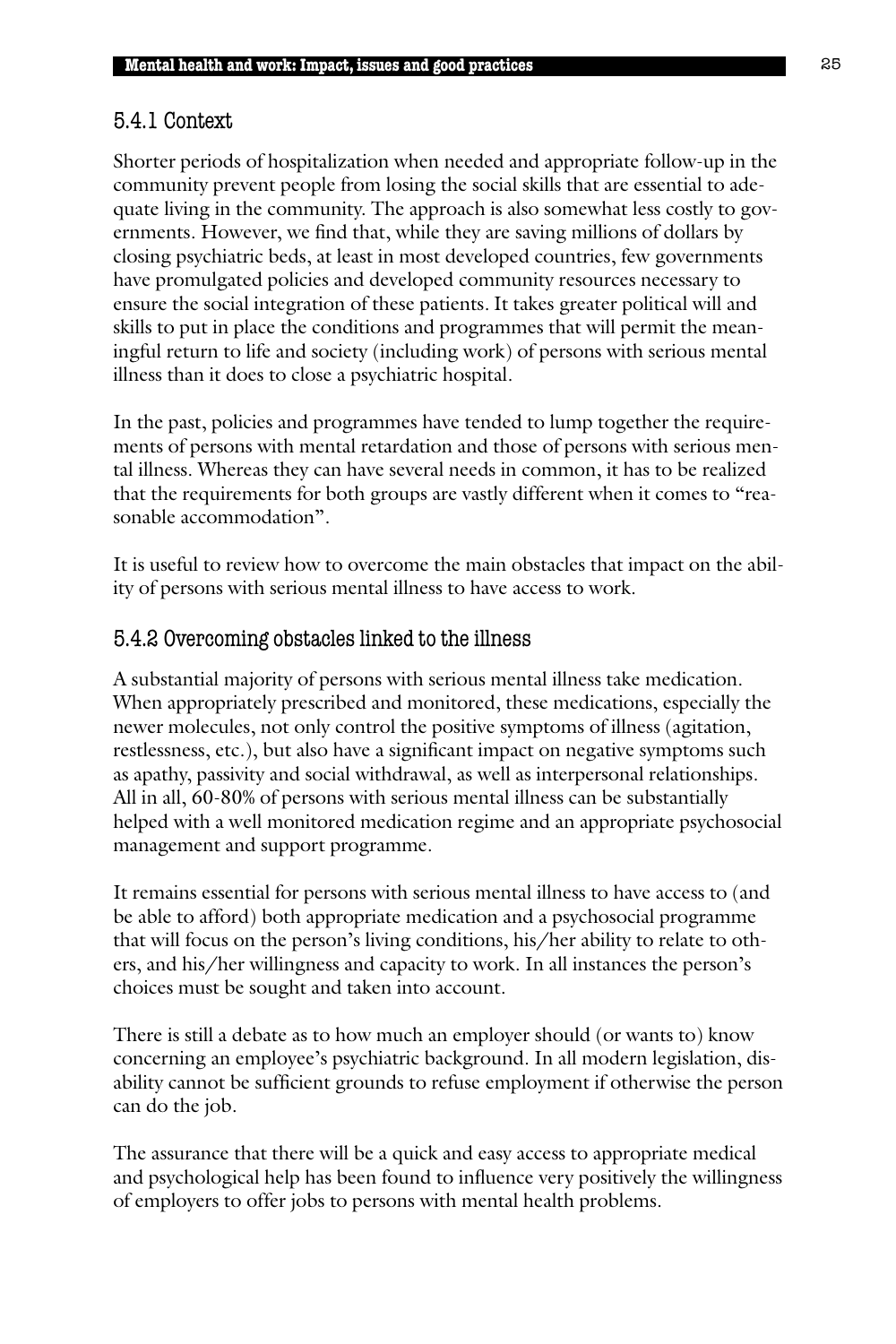In the past, and still today, many persons with psychiatric backgrounds have had to lie to a potential employer about their illness. Some of the most successful programmes are those where a mutual trusting and respectful attitude has been developed so that issues that may arise are easier to address.

## 5.4.3 Overcoming obstacles linked to lack of educational training and lack of work experience

Mental illness can strike at any age of life: some of the most severe forms begin in the late teens and early twenties and usually prevent the person from completing secondary education, college and/or university. This renders the person illequipped to face the requirements of a job, especially in today's world. Other forms of illnesses start in the late twenties and early thirties while the person is already working.

The work milieu is often intolerant of a colleague suffering from mental illness; the first episode may result in a demotion or a change of job, if not an outright firing. The impact on the person's self-esteem is usually very negative. The loss of one's remuneration brings with it economic hardship, notwithstanding the various aid programmes that exist in developed countries.

Research has shown a constant positive relationship between the skills of a client and his/her vocational outcome (*59*) and that persons with severe psychiatric disability can indeed learn new skills (*60*). With the ever-increasing importance of technology, we find that the "low-tech jobs" to which many persons with serious mental illness had access in the past are no longer available, at least in developed countries.

We need to develop training programmes that take into account the needs of persons with mental health problems as well as the requirements of potential employers.

In low-income countries, greater use should be made of the apprenticeship model.

We now believe that it makes eminent sense to encourage someone whose academic career was interrupted by mental illness to go back to school, college or university, in order to complete a qualification and therefore have access to a much wider choice of jobs and opportunities. Whereas government programmes have traditionally supported direct employment, there now exists a number of support programmes that will allow one to return to school.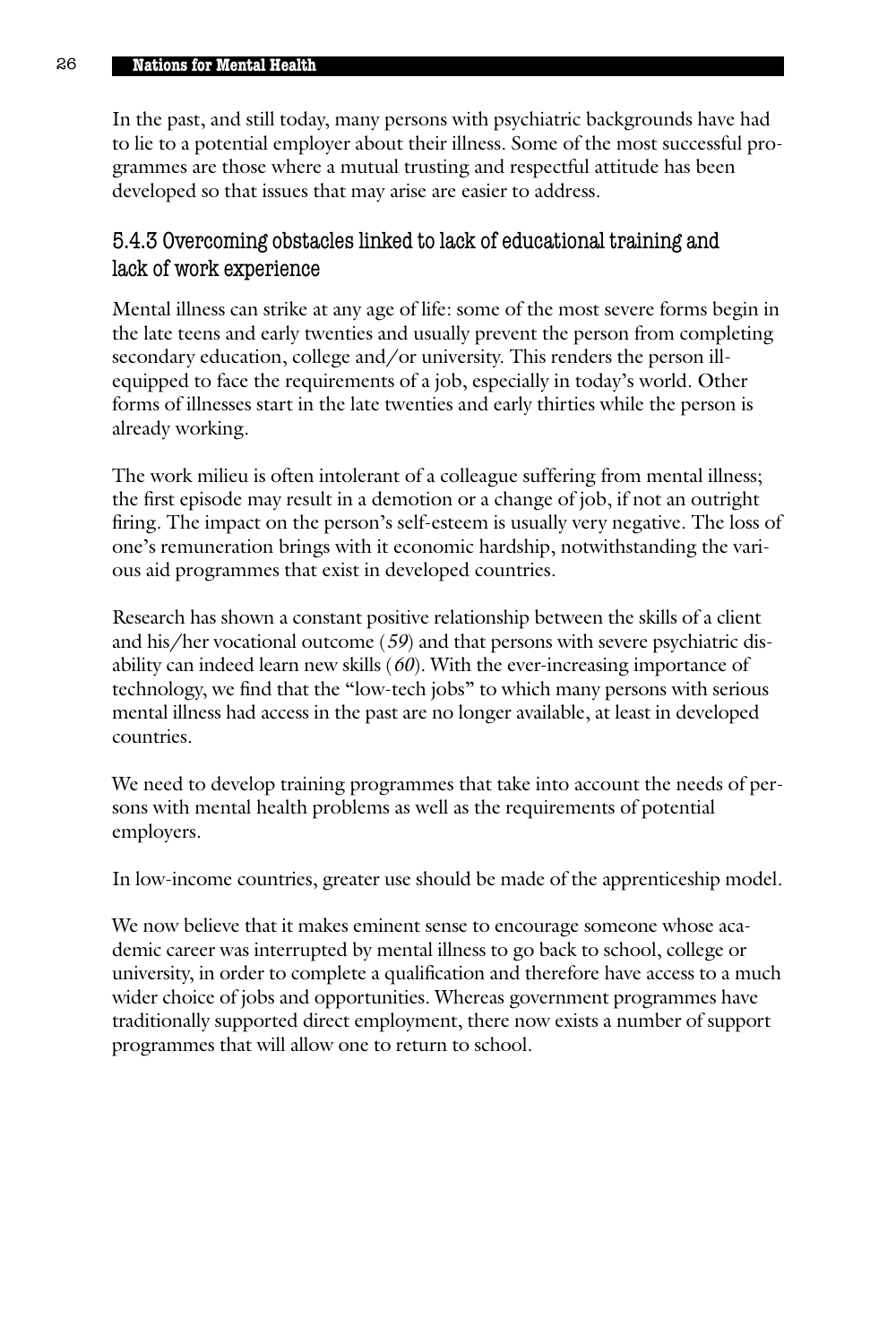## **Good practice: Supported education in Boston – Choose/Get/Keep**

As part of its array of rehabilitation services, a University-based Centre for Psychiatric Rehabilitation has developed an extensive programme of "supported education". The centre applied a basic model (61) called "Choose/Get/Keep" which was initially developed for persons seeking a return to employment.

Supported education has been defined (62) as "the provision of post-secondary education in integrated educational settings for people with psychiatric disabilities whose education has been interrupted, intermittent or has not yet occurred because of a severe psychiatric disability, and who, because of this psychiatric impairment, need ongoing support services in order to be successful in the educational environment." The programme utilizes "supported learning specialists" with a masters degree in psychiatric rehabilitation (practitioners) who assist and accompany the person with a former psychiatric disability throughout the three phases of the programme. The guiding principle is to focus on "participant process" rather than on "practitioner activity."

- In the "Choosing" phase the participant is helped in describing why he/she wishes to go back to school and in making an enlightened choice as to the type of environment which suits his/her needs, as well as in making a choice as to which school might meet expectations. The eliciting of educational goals, the assessment of personal criteria, and the realistic objective evaluation of the student's abilities are paramount in facilitating the decision-making process. Part of this phase also involves the identification and securing of other sources of support for the student, including family and friends.
- In the "Getting" phase a decision is made by the practitioner and the student concerning the assignment of responsibility for getting enrollment in the academic facility chosen, including obtaining the financial support needed. A decision has to be made concerning the amount of information which the student may wish (or may not wish) to disclose concerning the psychiatric disability.
- In the "Keeping" phase efforts are made to continue to support students in enrollment and in academic success. The practitioner needs to provide the teaching of special skills which the student might need to pursue the programme. Coordination also applies to those facets of academic life with which the students might encounter some difficulties. Experience has shown that the need for greater support arises during stressful periods such as examinations.

All in all, the relationship established between the practitioner and the participant (student) is a crucial factor. It has to be egalitarian, continuous and very flexible.

As with other successful rehabilitation programmes, the outcome has an impact on the person's illness. There tend to be fewer rehospitalizations and a need for lower doses of medication (occasionally the need for medication may disappear) for persons involved in the programme.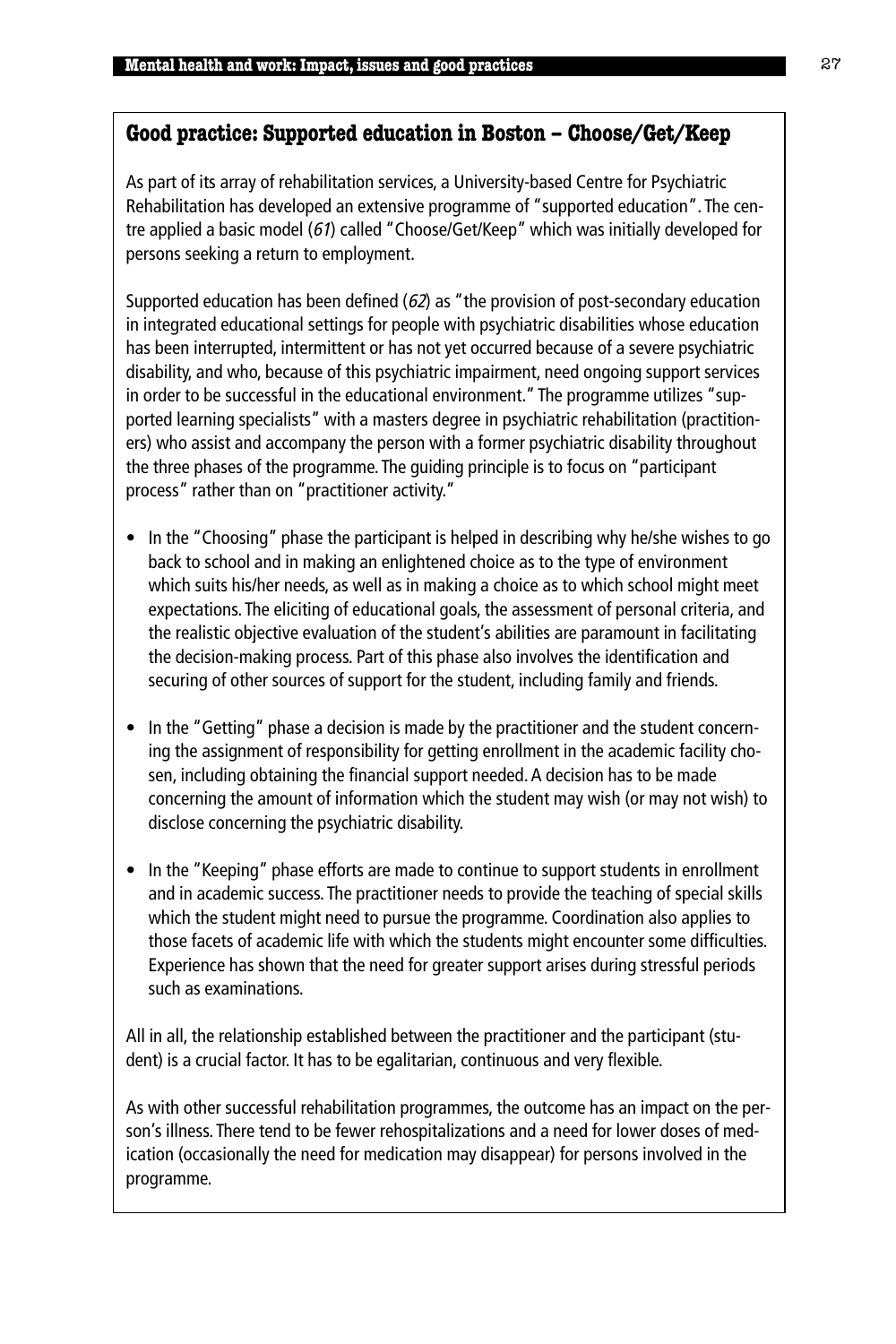# 5.4.4 Overcoming obstacles linked to prejudice and stigma

Stigma is basically an attitude that aims at marginalizing and ostracizing someone because that person has a mental health problem. While the stigma can be quite overt, it tends nowadays to be more subtle. For instance, a person may find it very difficult to obtain appropriate lodging or to join a social club. It may include fears of violent behaviour

"There is a growing awareness that disability is not so much an impairment of the individual as a product of the environment in which he or she lives."

**Source: ILO (63).**

on the part of the person with the mental health problems.

While violence attributable to mental illness exists, it is very low when compared to other forms of violence. The risk of violence is much greater when severe mental illness is associated with alcoholism and drug abuse (*64*) and when there is a past history of violent behaviour.

In its most advanced forms, stigma leads to exclusion of the person from several spheres of social functioning. Stigma may have disastrous consequences when a person with a mental health problem starts believing that he/she deserves to be treated in such a way. Stigma can also manifest itself in the "denial" of the person's competence, ability and potential.

The best way to fight stigma is through appropriate education and information. This may include a public information campaign, courses, conferences, etc. It is important to delineate very precisely what component of "general stigma" one wants to address and to develop a specific plan of action for it.

The mass media often portray persons with mental illness in a most unfavourable light. It has been shown (*65*) that nearly half of health journalists have serious misconceptions concerning mental illness. Codes of ethics should be strengthened and rigorously applied to eradicate the altogether frequent "sensationalism" with which the press treats stories involving persons with "alleged" or "real" mental health problems. Since the media play a crucial role in filtering information that reaches the public, it is obvious that all efforts should be made by mental health professionals to work closely with them and to correct the misconceptions which they may harbour.

Recently, advocates in the mental health/illness field have made progress with the mass media, stirring up interest and controversy at both the international and national levels. In general, there has been more widespread discussion in the press and on television regarding the situation of this traditionally overlooked disability group and more in-depth presentations about some of the political and professional issues in this field.

Today, advocates are more successful at working with the press and on the Internet to bring mental health/illness issues both into the mainstream of the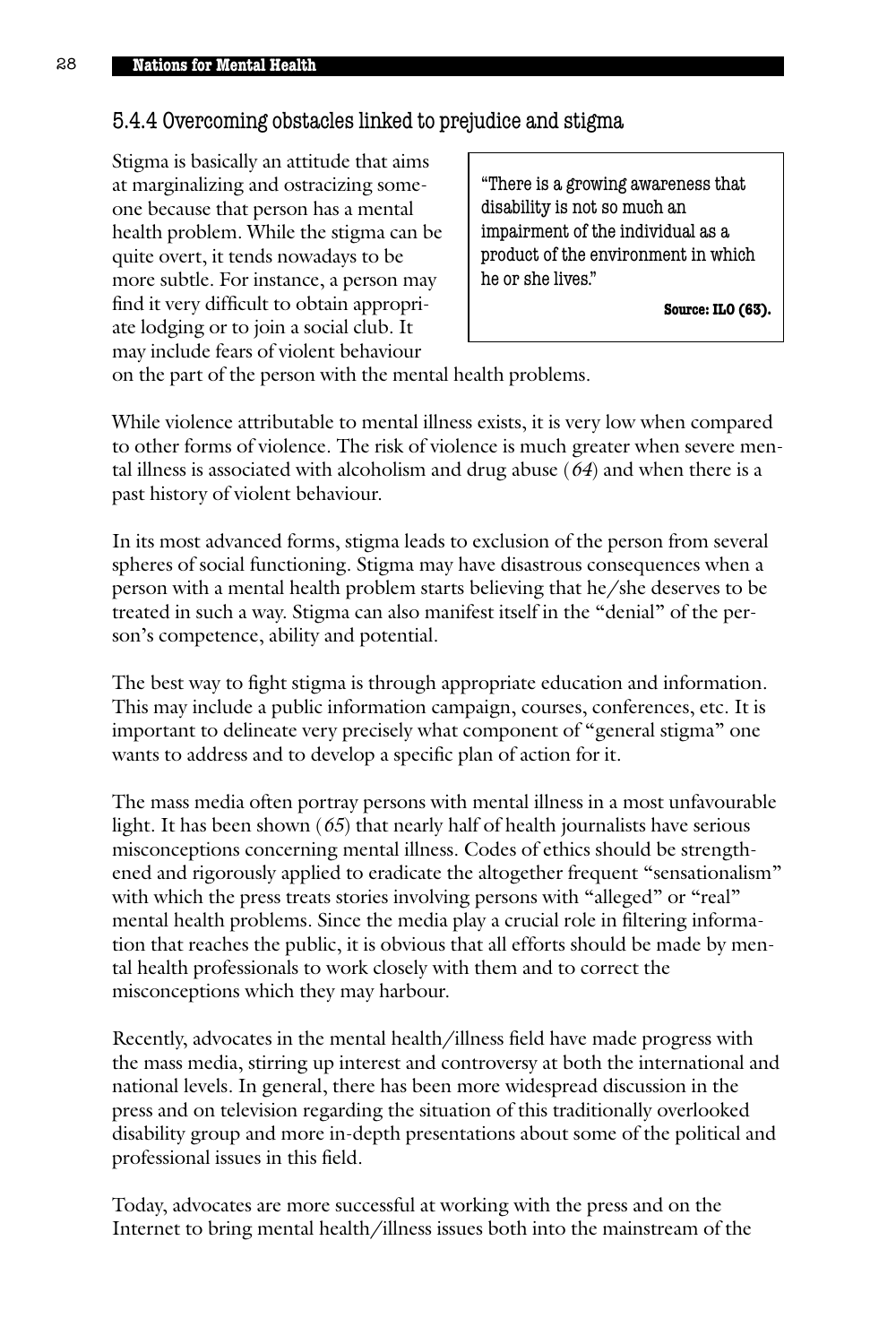disability rights movement and to the attention of the public. At the international level, advocates are combining three themes to attract media coverage: redefining the bottom line as a universal human rights issue, subjecting residential institutions to worldwide exposure, and building support for community based services (*66*). Ultimately, this type of advocacy can ameliorate negative myths and stereotypes and, in turn, can impact and influence work opportunities for individuals with mental health problems.

Another important way to fight stigma is to inform the community of "good practices" and of programmes that work.

## 5.4.5 Myths about mental illness and the workplace

The following are major myths and facts regarding the impact of mental illness on the workplace (*67*):

The facts dispute major myths about mental illness in the workplace.

• Myth 1: Mental illness is the same as mental retardation.

*Facts:* These are two distinct disorders. A diagnosis of mental retardation is chiefly characterized by limitation in intellectual functioning as well as difficulties with certain daily living skills. In contrast, among persons with psychiatric disabilities, intellectual functioning varies as it does across the general population.

• Myth 2: Recovery from mental illness is not possible.

*Facts:* Long-term studies have shown that the majority of people with mental illnesses show genuine improvement over time and lead stable, productive lives. For many decades mental illness was thought to be permanent and untreatable. People with mental illness were separated from the rest of society through institutionalization in mental hospitals. As medications were discovered which helped to alleviate the symptoms of mental illness, there was a gradual evolution towards the provision of treatment and rehabilitation services in the community.

• Myth 3: Mentally ill and mentally restored employees (the term denotes when the disorder is effectively treated) tend to be second-rate workers.

*Facts:* Employers who have hired these individuals report that they are higher than average in attendance and punctuality and as good or better than other employees in motivation, quality of work, and job tenure. Studies reported by US National Institute of Mental Health and National Alliance for the Mentally Ill conclude that there are no differences in productivity when compared to other employees.

• Myth 4: People with psychiatric disabilities cannot tolerate stress on the job.

*Facts:* This oversimplifies the complex human response to stress. People with a variety of medical conditions, such as cardiovascular disease, multiple sclerosis, and psychiatric disorders, may find their symptoms exacerbated by high levels of stress. However, the source of personal and job-related stress varies substantially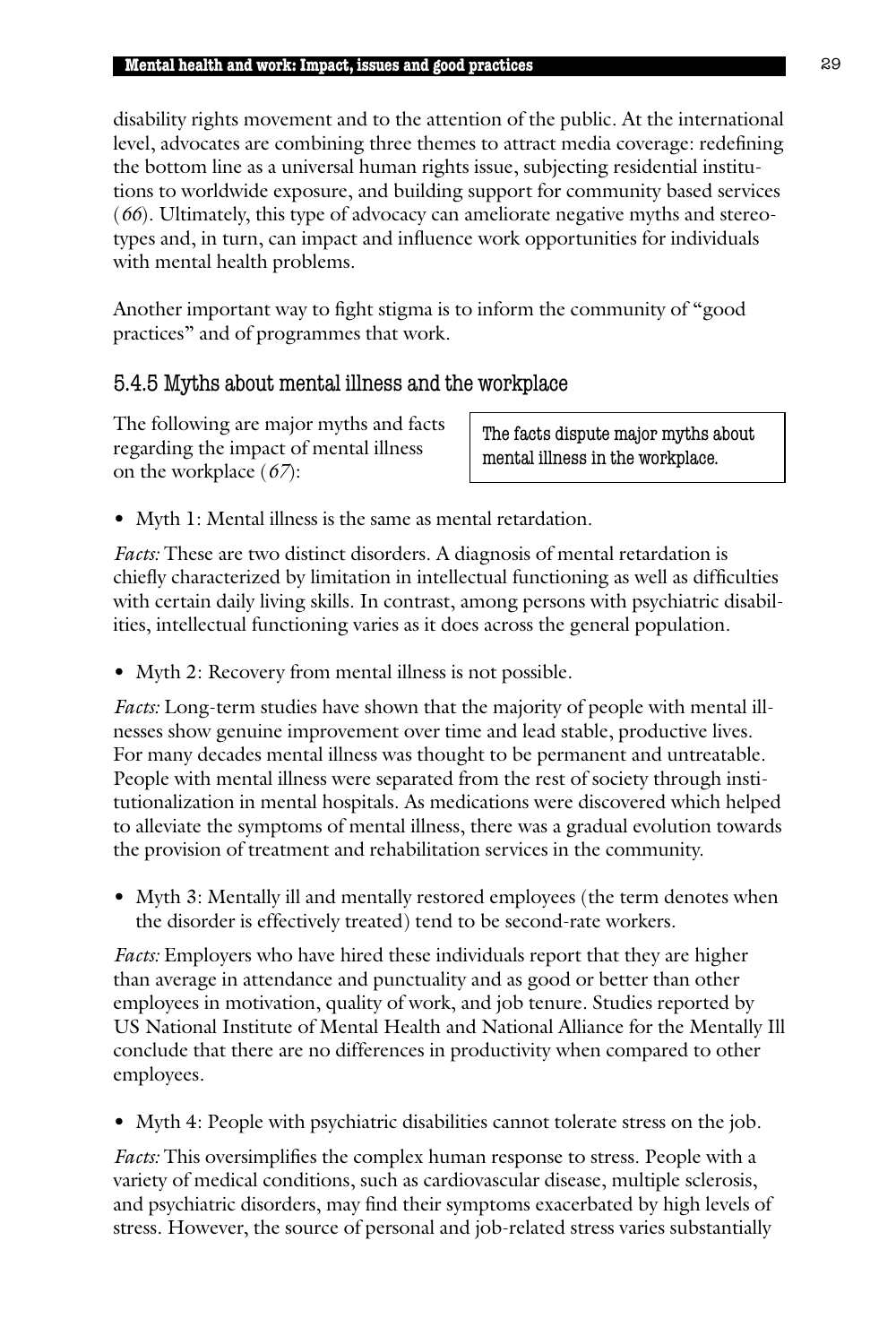between individuals. Some people find an unstructured schedule to be very stressful while others struggle with a regimented workflow. Some people thrive on public visibility or high levels of social contact, while others require minimal interaction in order to focus and complete tasks. Workers with psychiatric disabilities vary in their response to stressors on the job. In essence, all jobs are stressful to some extent. Productivity is maximized when there is a good match between the employee's needs and working conditions, whether or not the individual has a psychiatric disability.

• Myth 5: Mentally ill and mentally restored individuals are unpredictable, violent, and dangerous.

*Facts:* The vast majority of these individuals are not dangerous or violent. Upon learning that an applicant has a mental illness, some employers may expect that the individual is likely to become violent. This myth is reinforced by portrayals in the media of people with mental illnesses as frequently and randomly violent. A scholarly review of the research literature by Cornell University indicates that "none of the data give any support to the sensationalized caricature of the mentally disordered served up in the media".

Although stigma and shame are still the dominant attitudes towards mental health and mental illness, there has been a dramatic shift in perception during the last 10 years. Advancement and improvements in the legal system have had a positive impact on attitudes and knowledge relating to all disabilities and to mental illness in particular. This has, in turn, created a greater openness towards all mental health issues. Additional contributing factors include public and professional awareness that prolonged hospital stays can be disabling, advances in pharmacology, and a shift in focus from pathology to strengths and abilities. More importantly, a variety of service models have been developed and implemented over the past decade which are successful in helping people with a depressive illness and other mental illnesses to secure and maintain employment.

## 5.4.6 Overcoming obstacles linked to government policy

While there exists, in developed countries, a number of programmes to help disabled unemployed persons (unemployment insurance, income support, job training, job search clubs, subsidies to employers, etc.) each programme has its set of fairly complicated rules and it becomes apparent that the philosophy underlying such programmes was not conceived for persons with mental health problems in mind. The programmes are either too short in duration or have requirements of rigid working hours or high output which persons with serious mental illness cannot be expected to fulfil, at least initially.

A cursory look at existing programmes in many countries reveals that, notwithstanding the fact that persons with mental illness may represent a majority of "persons with a disability", only a very small number of structured programmes exist and are adapted to the needs of this group, as compared to programmes for physical or sensorial disabilities.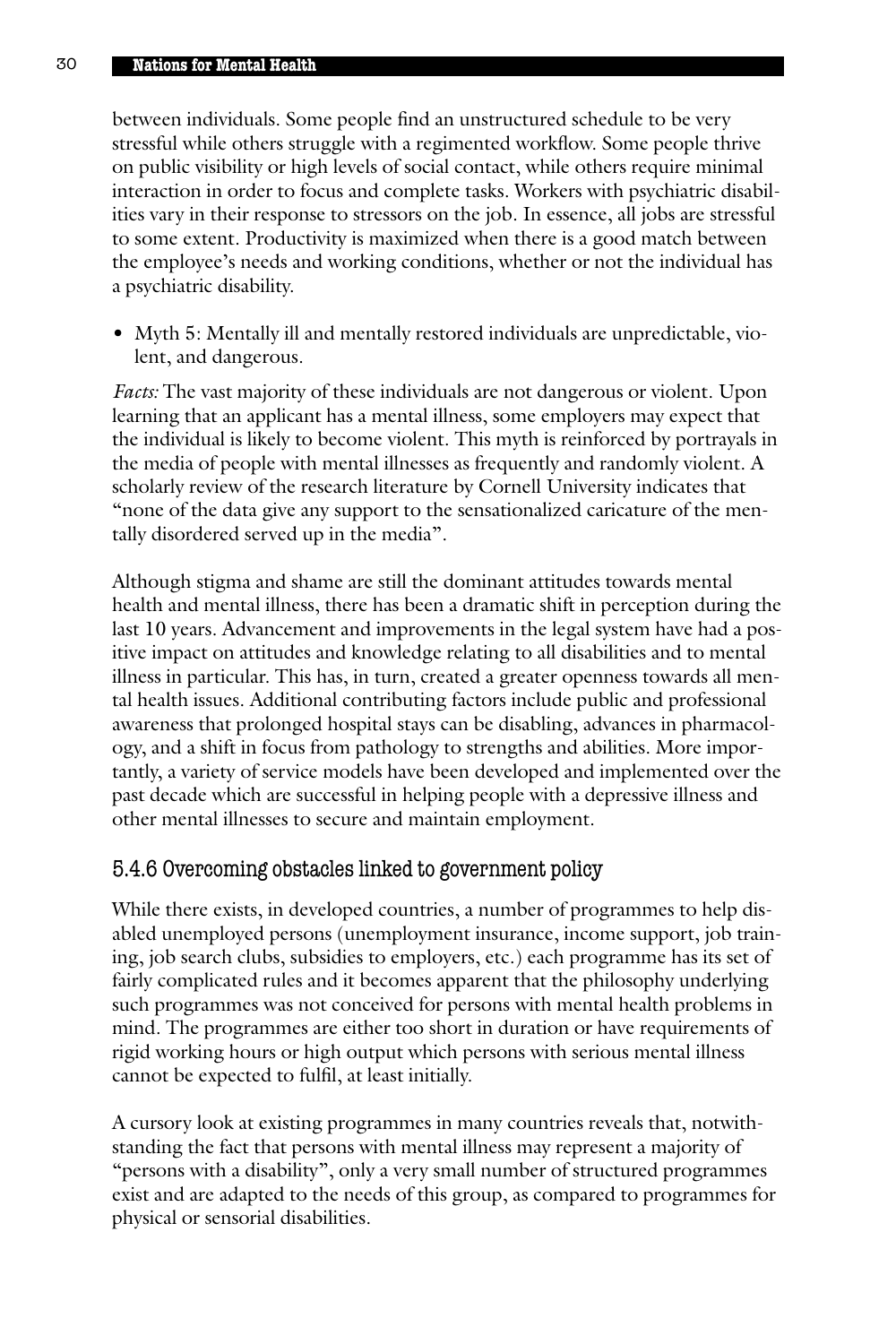A paradoxical situation exists in some developed countries. The disability benefits paid to someone officially classified as a "person with a disability" and without any obligation to work may be very close to the minimum wage which the same person would earn if working. To compound the problem, the person may also lose an entitlement to free medication, to transportation subsidies, or other social benefits by accepting the status of employee. This often constitutes a powerful disincentive for a person with a disability to join the labour force.

In the USA, the impact of welfare reform on the employment of people with psychiatric disabilities is an issue worth noting. Many of the problems associated with welfare reform as it concerns people with mental illness are not unique to the USA, particularly as many European countries are trying to decrease their social welfare costs. (Many people receiving welfare benefits have either mental health problems or are at increased risk of them.) In the USA, by focusing on the importance of work and training, the current national trend in welfare reform has the potential to expand employment opportunities for people with psychiatric disabilities. However, many mental health experts express concern about this impact. The reasons cited for concern are:

- increased competition for employment from welfare recipients entering the job market could crowd out people with psychiatric disabilities;
- employment and training programmes designed for the general welfare population are unlikely to address the special needs of people with psychiatric disabilities;
- disincentives to work inherent in many government benefit programmes can make it difficult for persons with psychiatric disabilities to enter and remain in the workforce.

Despite these concerns, many mental health advocates hope that welfare reform will encourage state and local mental health agencies to adopt more innovative and effective strategies to help people with psychiatric disabilities to enter or reenter the workforce. It is hoped that welfare reform will create an environment that encourages state and local agencies to work together in new ways to address the issue of employment and training. In addition, welfare reform offers an opportunity for the mental health system to contribute its considerable expertise and experience to promoting and supporting employment in the effort to assist welfare recipients to enter the world of work (*68*).

## 5.4.7 Overcoming obstacles linked to the labour market

Previous successful work history has traditionally been mentioned as a key factor in predicting successful return to employment. This obviously puts persons with a background of serious mental illness at a disadvantage.

With a few exceptions (notably the USA), unemployment rates in many countries are around 10%. Changes in the labour structure mean that there are fewer lowtech jobs available. Training may be needed to acquire the competence which newer jobs may demand.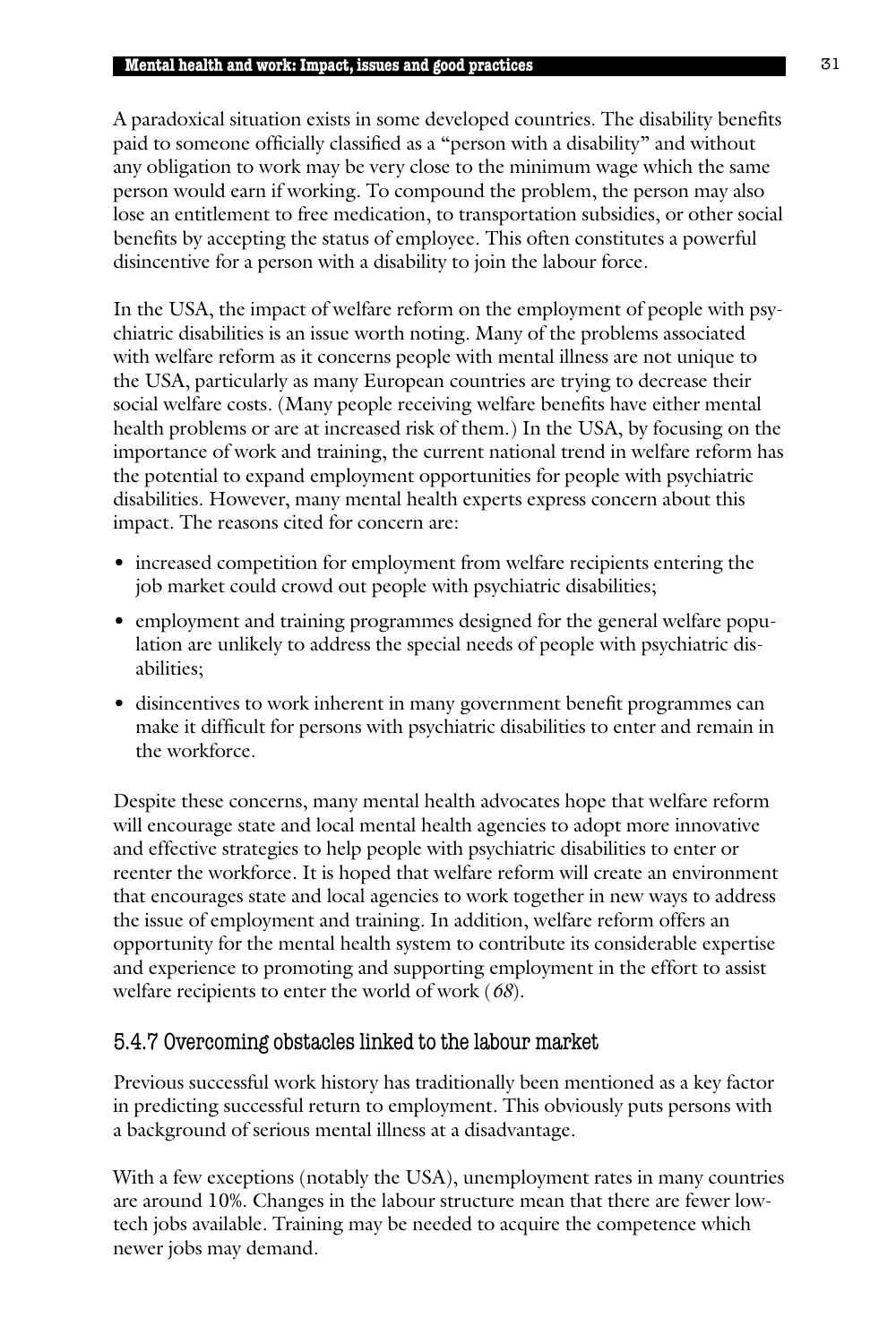Professionals and workers in the disability field must remember that employers are not social agencies and are traditionally reluctant to hire persons with a background of serious mental illness. Employers are concerned that there will be a loss of productivity and this concern has to be addressed.

## **5.5 The perspective of international agencies**

## 5.5.1 United Nations

The United Nations, which proclaimed the International Year of Disabled Persons in 1991, adopted the World Programme of Action concerning Disabled Persons in 1992. This emphasized the right of persons with disabilities to "the same opportunities as other citizens and to an equal share in the improvements in living conditions resulting from economic and social development". On the same occasion, it defined "handicap" as a function of the relationship between persons with disabilities and their environment.

In 1994 the United Nations published the "Standard Rules on the Equalization of Opportunities for Persons with Disabilities" (*69*).

The term "equalization of opportunities" means the process through which the various systems of society and the environment such as services, activities, information and documentation are made available to all, particularly persons with disabilities. "Persons with disabilities are members of society which have the right to remain within their local communities. They should receive the support they need within the ordinary structures of education, health, employment and social services."

Article 7 deals specifically with employment; it mentions that "States should recognize the principle that persons with disabilities must be empowered to exercise their human rights particularly in the field of employment. In both rural and urban areas they must have equal opportunities for productive and gainful employment in the labour market."

Sub-article 2 mentions that "States should actively support the integration of persons with disabilities into open employment. This active support could occur through a variety of measures, such as vocational training, incentive-oriented quota schemes, reserve or designated employment, loans or grants for small business, exclusive contracts or priority production rights, tax concessions, contract compliance or other technical financial assistance to enterprises employing workers with disabilities. States should also encourage employers to make reasonable adjustments to accommodate persons with disabilities."

Article 7 also proposes public awareness-raising campaigns and further mentions that the goal should always be for persons with disabilities to obtain employment in the open labour market. However, for those whose needs cannot be met in open employment, "small units of sheltered or supported employment may be an alternative."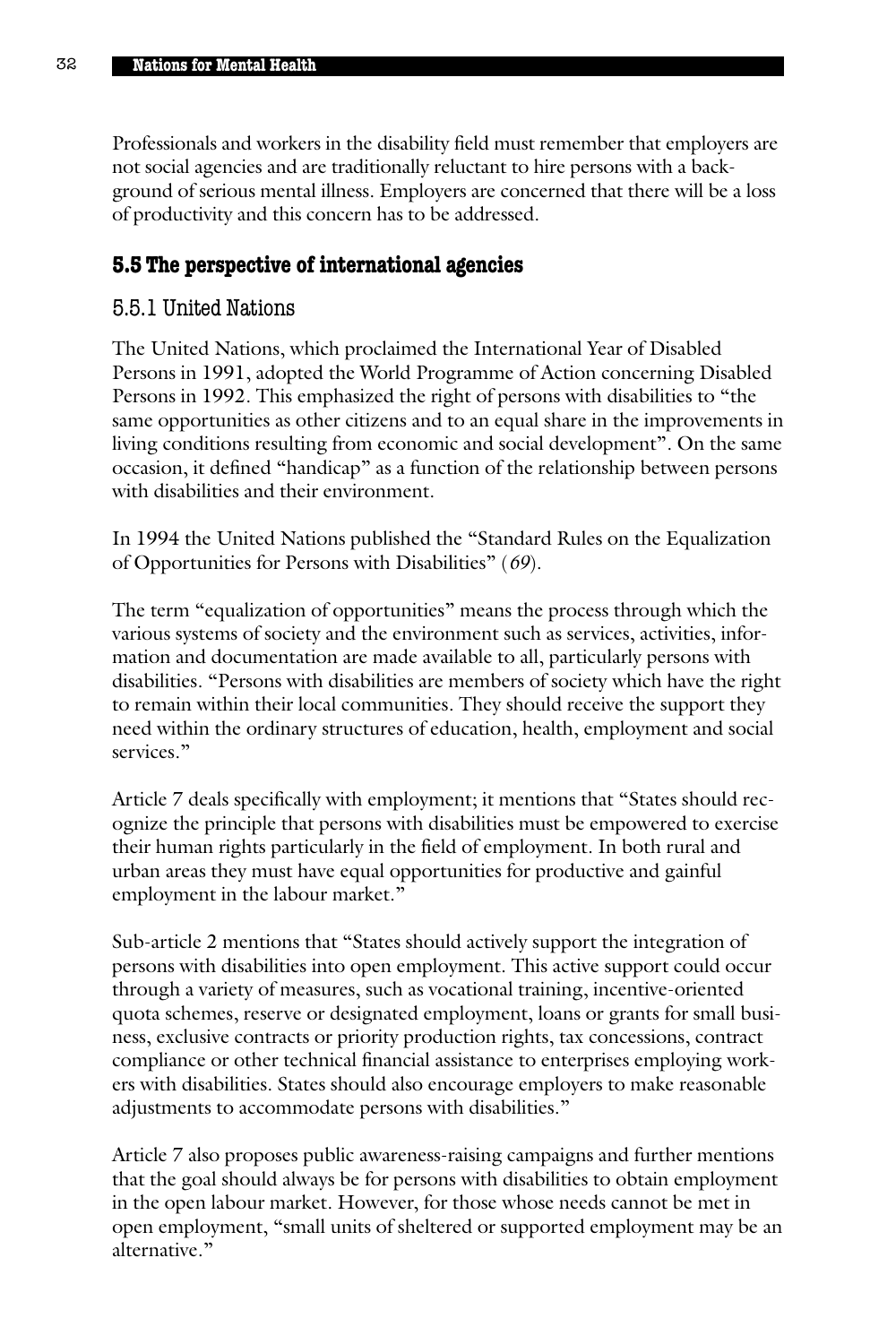# 5.5.2 World Bank and the Harvard Report

With few exceptions, severe mental illness does not represent an immediate threat to life. Therefore, mortality rates are of little use to measure the true impact of mental illness on an individual, family or society as a whole.

To address this issue, the World Bank has introduced (*70*) the concept of DALYs, or disability-adjusted life-years: "this is a measure that combines healthy life years lost because of both premature mortality and losses resulting from disability."

The sum of DALYs is referred to as the Global Burden of Disease (GBD).

The seminal 1995 Harvard Report (*71*) on *World Mental Health: Problems and Priorities in Low-Income Countries* points out that whereas there have been, over the last 50 years, marked improvements in the physical health of low-income countries (owing among other things to better control of fertility rates, improved perinatal care, and prevention and treatment of several infectious diseases, resulting in reduced mortality rates), on the other hand the mental health of these populations has either remained stagnant or has decreased.

According to *The World Health Report 1999*, neuropsychiatric disorders account for 11.5% of the burden of disease worldwide – as measured by DALYs – which is more than the proportion of the burden imposed by respiratory infections and diseases (10.7%), cardiovascular diseases (10.3%), or malignant neoplasms (5.8%). Even in the low-income and middle-income countries of the world – where it is often assumed that infectious and parasitic diseases are of paramount importance – one finds that neuropsychiatric disorders account for 10.5% of the burden of disease.

Data from the *Global Burden of Disease* provide further evidence. In 1990, among people between the ages of 15 and 44, fully 30% of DALYs were the consequence of mental health problems – about twice the burden imposed by infectious and parasitic diseases, five times that of cardiovascular diseases, and seven and a half times that of malignant neoplasms. For this age group, unipolar major depression accounted for more than 10% of all DALYs and was the single leading cause of disease burden in the world. Put another way, neuropsychiatric conditions were the greatest cause of disability in what is a particularly active and productive age group (*72*).

It has been reported (*73*) that for the USA, the United Kingdom and Australia, 43% of DALYs are traceable to mental disorders and that the latter account for 22% of the GBD. The much higher percentages in developed countries reflect the fact that perinatal death and disability from infectious disease are much lower than in developing countries.

We are aware that criticisms have been leveled against the DALY and GBD concepts (*74*), to the effect that they do not give sufficient importance to social and environmental factors. According to our experience, they remain very useful ways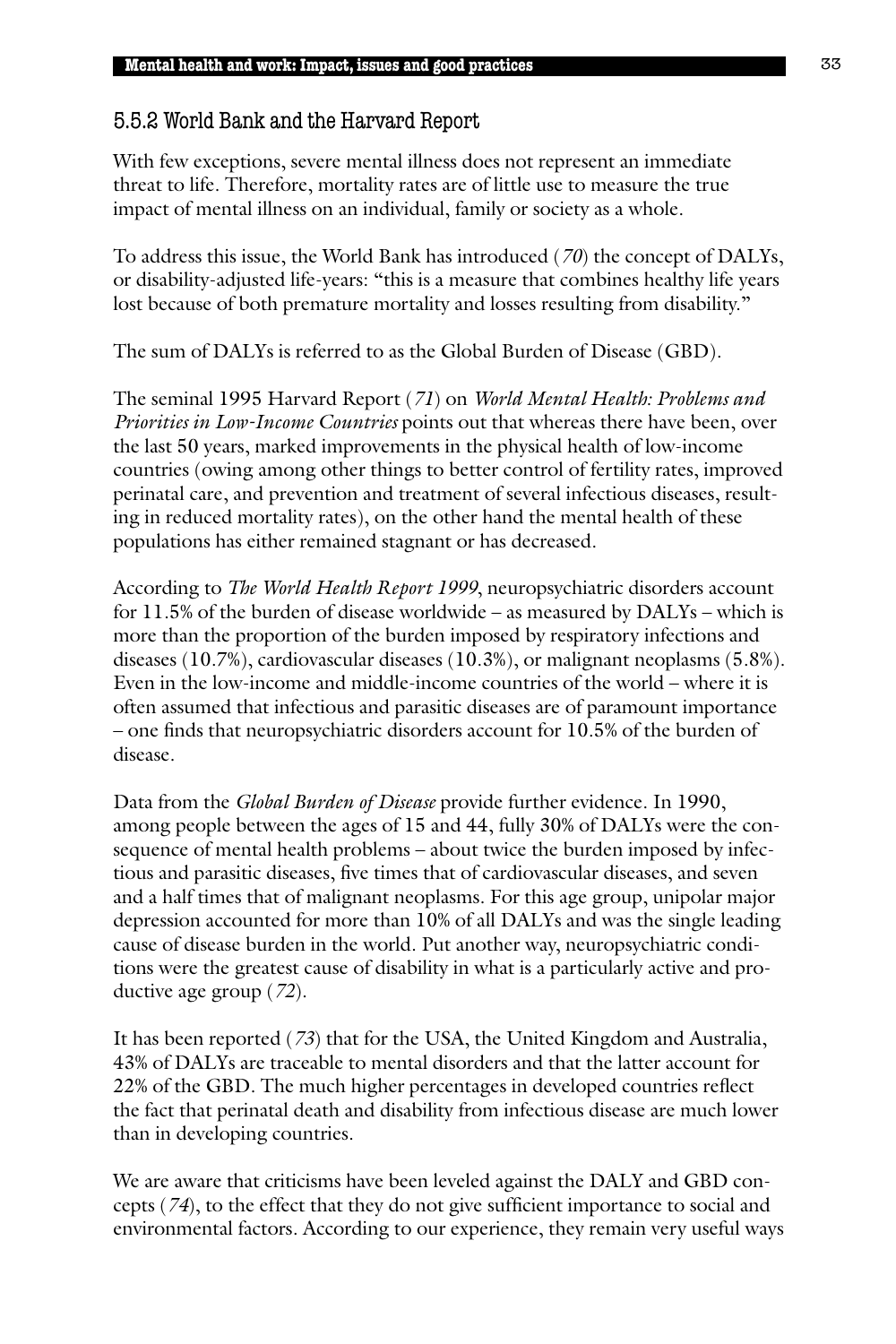to describe disabilities in a manner which is clear and likely to be understood by decision-makers who can influence policies.

## 5.5.3 International Labour Organisation

ILO generally agrees with WHO estimates that more than 500 million people, or 7-10%1 of the world's population, are disabled. ILO also feels that this number is increasing owing to greater longevity and the physical and psychological ravages of wars.

Today, ILO has a new organizational structure in which the disability programme is part of the Employment Sector which reflects the principle of mainstreaming. The Employment Sector is responsible for developing and promoting employment strategies, job creation programmes, and human resources development policies, and for initiating actions to respond rapidly to economic crisis in conflict countries and to the needs of those devastated by natural disasters. Within the Employment Sector, the disability programme has been integrated into a broader unit (Target Groups Unit of the InFocus Programme on Skills, Knowledge and Employability). The aim behind the establishment of this new unit is to enhance synergy between the ILO's different programmes targeting disadvantaged groups such as youth, older workers, displaced workers and people with disabilities which include mental health disorders. The disability programme works in close cooperation with the ILO's occupational safety and health programmes, especially the InFocus Programme on SafeWorks. The latter focuses on preventive policies and programmes to protect workers in hazardous occupations and sectors.

ILO's focus on persons with disability is outlined in its Constitution's Convention number 159 (*75*) and its recommendation 168 (*76*) (Recommendation concerning vocational rehabilitation and employment – Disabled Persons).

For the purpose of the Convention, the term "disabled person" means an "individual whose prospects of securing, retaining and advancing in suitable employment are substantially reduced as a result of a duly recognized physical or mental impairment."

Part II of the Convention urges Member States to "formulate, implement and periodically review a National Policy on vocational rehabilitation and employment of disabled persons," restates the principle of equal opportunity between disabled workers and workers in general, and puts forward the fact that "representative organizations of employers and workers shall be consulted on the implementation of the said policy."

Recommendation 168 is much more explicit and contains 9 sections. After restating that disability can arise "as a result of a duly recognized physical or mental

 $1$  Dr Gro Harlem Brundtland, Director-General of WHO, Interagency Consultation on Disability, 15-16 June 1999.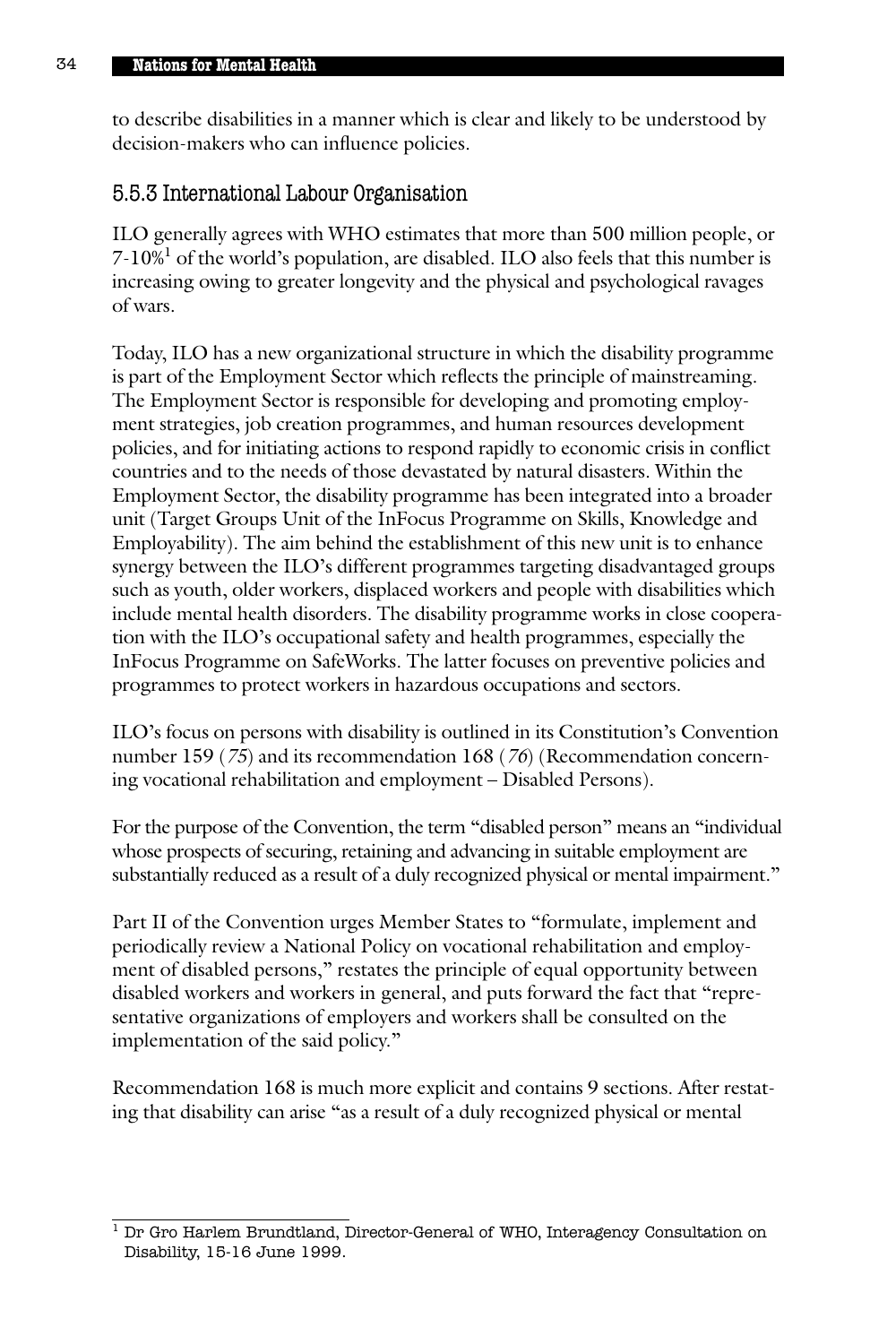impairment" (terms which are not defined), section 2 on vocational rehabilitation and employment opportunities stresses the following:

- Disabled persons should enjoy equality of opportunity and treatment in respect of access to, retention of and advancement in employment which, whenever possible, corresponds to their own choice and takes account of their individual suitability for such employment.
- Measures for disabled persons should conform to employment and salary standards applicable to workers generally.
- Measures which are recommended include:
	- measures to create job opportunities on the open labour market;
	- appropriate government support for the establishment of various types of sheltered employment for disabled persons for whom access to open employment is not practicable;
	- appropriate government support for vocational training and vocational guidance, placement services, etc.;
	- encouragement of the establishment and development of cooperatives by and for disabled persons;
	- elimination by stages if necessary of physical, communication and architectural barriers and obstacles;
	- nondiscrimination and information on successful instances of integration;
	- research on the various types of disability.

The third part of the Recommendation deals with community participation in both urban and rural areas, in particular with that of representatives of employers, workers and disabled persons' organizations.

Other sections deal with vocational rehabilitation in rural areas, the training of staff, the contribution of employers' and workers' organizations to the development of vocational rehabilitation services, the contribution of disabled persons and their organizations to developmental vocational rehabilitation services, vocational rehabilitation under social security schemes and, lastly, coordination, where Article 42 states:

"Measures should be taken to ensure, as far as practicable, that policies and programmes concerning vocational rehabilitation are coordinated with policies and programmes of social and economic development (including scientific research and advanced technology) affecting labour administration, general employment policy and promotion, vocational training, social integration, social security, cooperatives, rural development, small-scale industry and crafts, safety and health at work, adaptation of methods and organization of work to the needs of the individual and the improvement of working conditions."

Both the Convention and its Recommendations cover very extensively the field of disability. Measures described clearly address disability arising from physical and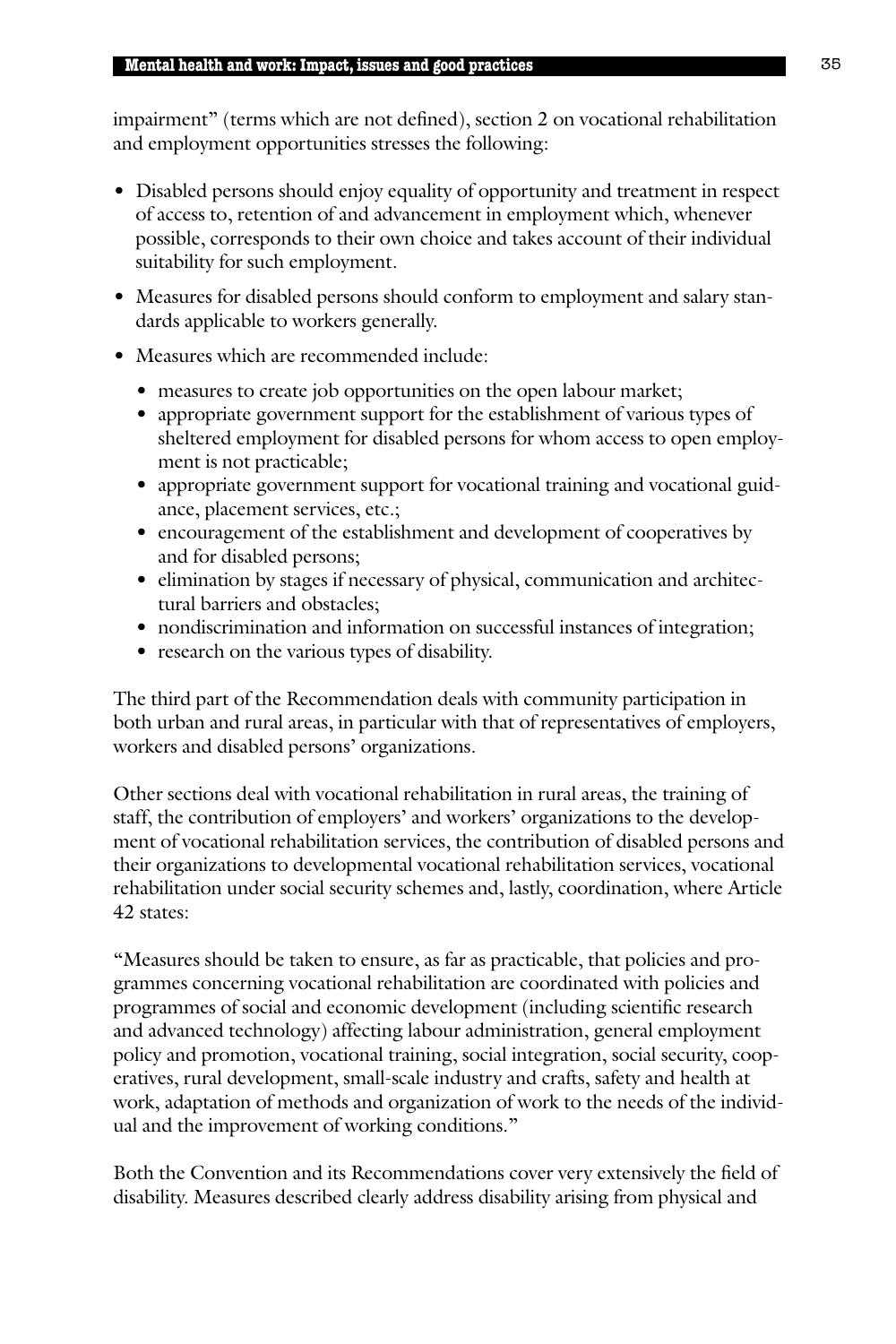sensorial problems. Although there is little elaboration of what might be required for persons with disability arising from mental health problems, both the Convention and its Recommendations apply equally to mental health disabilities.

## 5.5.4 World Health Organization

WHO was founded in 1948 as the main international organization to oversee world health. Its constitution (*77*) gives the organization and member countries the objective of the attainment by all people of the highest possible level of health. It further states that the enjoyment of the highest standard of health is one of the fundamental rights of every human being. In 1977, the World Health Assembly expressed this as *"Health for all by the year 2000"* (*78*).

The 9th General Programme of Work of WHO establishes the global health policy framework for action by the world health community (international organizations of the United Nations system, including WHO, nongovernmental organizations, bilateral and multilateral donor and development agencies, banks and countries themselves).

In 1981, WHO adopted primary health care as the way to achieve the goal of health for all. As a strategy, primary health care seeks reorientation of health systems to enable the whole population to have effective and essential care and to promote individual and community involvement in health, as well as intersectoral collaboration.

Appropriate treatment of common diseases and injuries and mental health care are integral components of primary health care.

Much of the attention of WHO's Department of Mental Health and Substance Abuse is focused on the most effective ways to ensure the highest quality of life for persons with serious mental health problems. Several projects deal specifically with rehabilitation issues, including access to employment.

Throughout the 9th General Programme of Work there is a constant reference to the necessity to improve the quality of life of people and to integrate health and human development in public policies.

The *World Health Report 1998* has the theme "Life in the 21st century: a vision for all" (*79*). The report states that there is increasing life expectancy due mainly to a reduction in premature death and a steady reduction in major infectious diseases. The report identifies as major problems the HIV epidemic and the enormous rise in violent death and injuries from violence.

On the issue of work, the report states that "more working days are lost as a result of mental disorders than physical conditions". It also recognizes that, whereas mental disorders contribute little to mortality, they make a huge contribution to the Global Burden of Disease.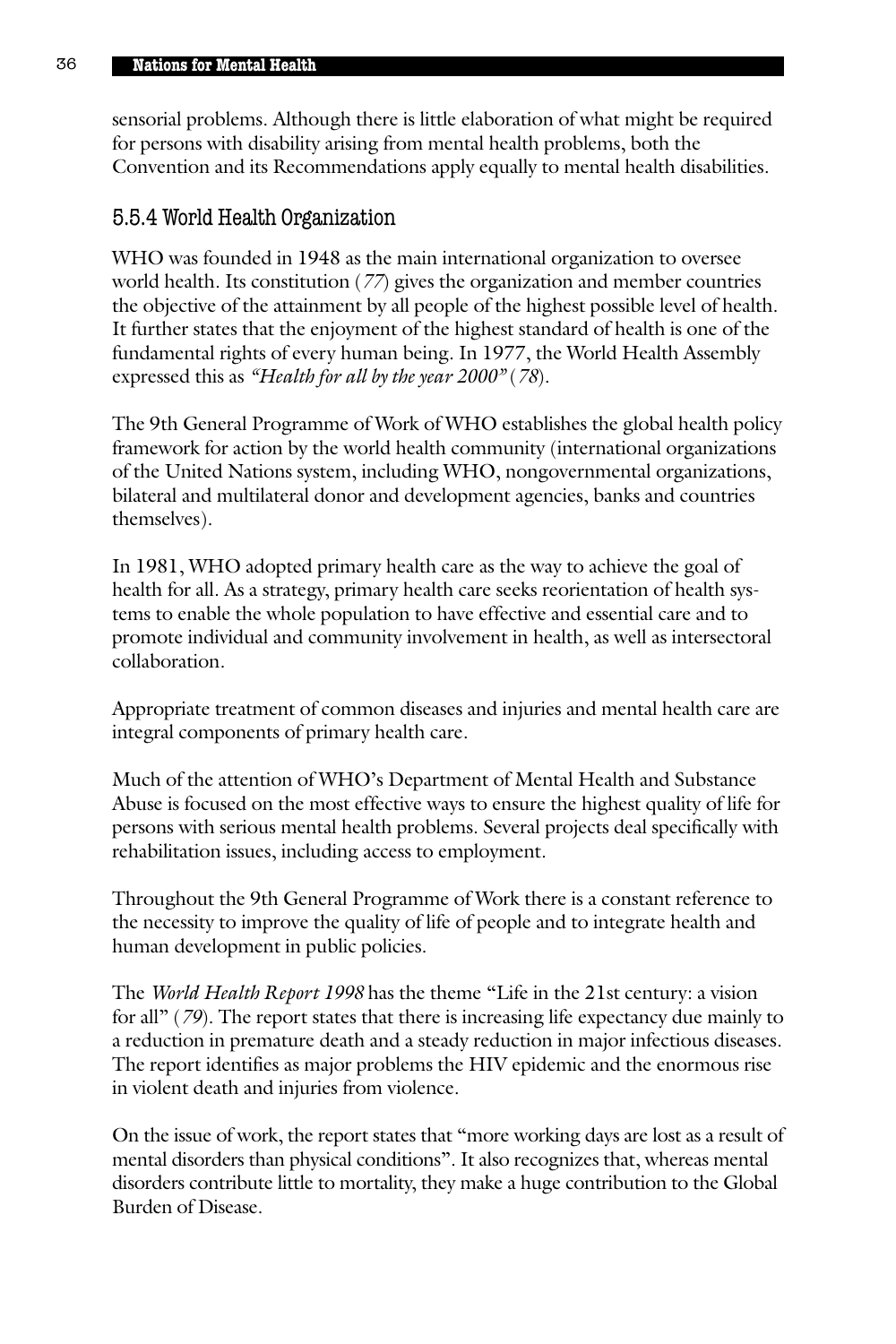# 5.5.5 Nongovernmental organizations

There are perhaps thousands of consumer and professional groups for individuals with mental health disabilities and their families in many countries of the world. These groups have had a vital role in raising the awareness of mental health issues, reducing stigma and discrimination, and advocating for appropriate legislation. Jobs and other meaningful activities are important for a person to be included in the social and economic mainstream. Recently, there has been impetus by some NGOs to frame the discussion and advocacy of mental health issues within a "human rights" perspective.

Often NGOs work closely with government agencies, business groups, corporate sponsors and community-based mental health services. They are an important source of expertise and provide opportunities to reach people with mental health problems. They serve as a policy monitor and a catalyst for change.

## 5.5.6 Overseeing training and employment of persons with disabilities

In a recent worldwide survey undertaken by ILO (*80*), it was found that the "organization" of vocational rehabilitation is very diverse and occasionally quite diffused in many countries. There is often an obvious lack of communication between the different agencies responsible for policies and programming.

In more economically developed countries, the increase in vocational rehabilitation programmes parallels the increasing strength of the "disability organizations" and their lobby. This has led to continuous surveillance of national policies and programmes by people with disabilities.

For obvious reasons, the lobby representing physical and sensorial disability has traditionally been much stronger and more vocal than that representing mental health problems. For its part, the mental retardation lobby has become strong and vocal owing to the fact that, by and large, families now view the condition as having a physical origin about which one should not be ashamed.

Over the last two decades, the "users" (or "survivors") movement in mental health has grown very significantly and has become an increasingly powerful lobby group, especially in more economically advanced countries. It is making good use of the ever-increasing knowledge that we have of the biological and genetic components of most major mental illnesses to challenge the stigma that is still too often associated with these illnesses.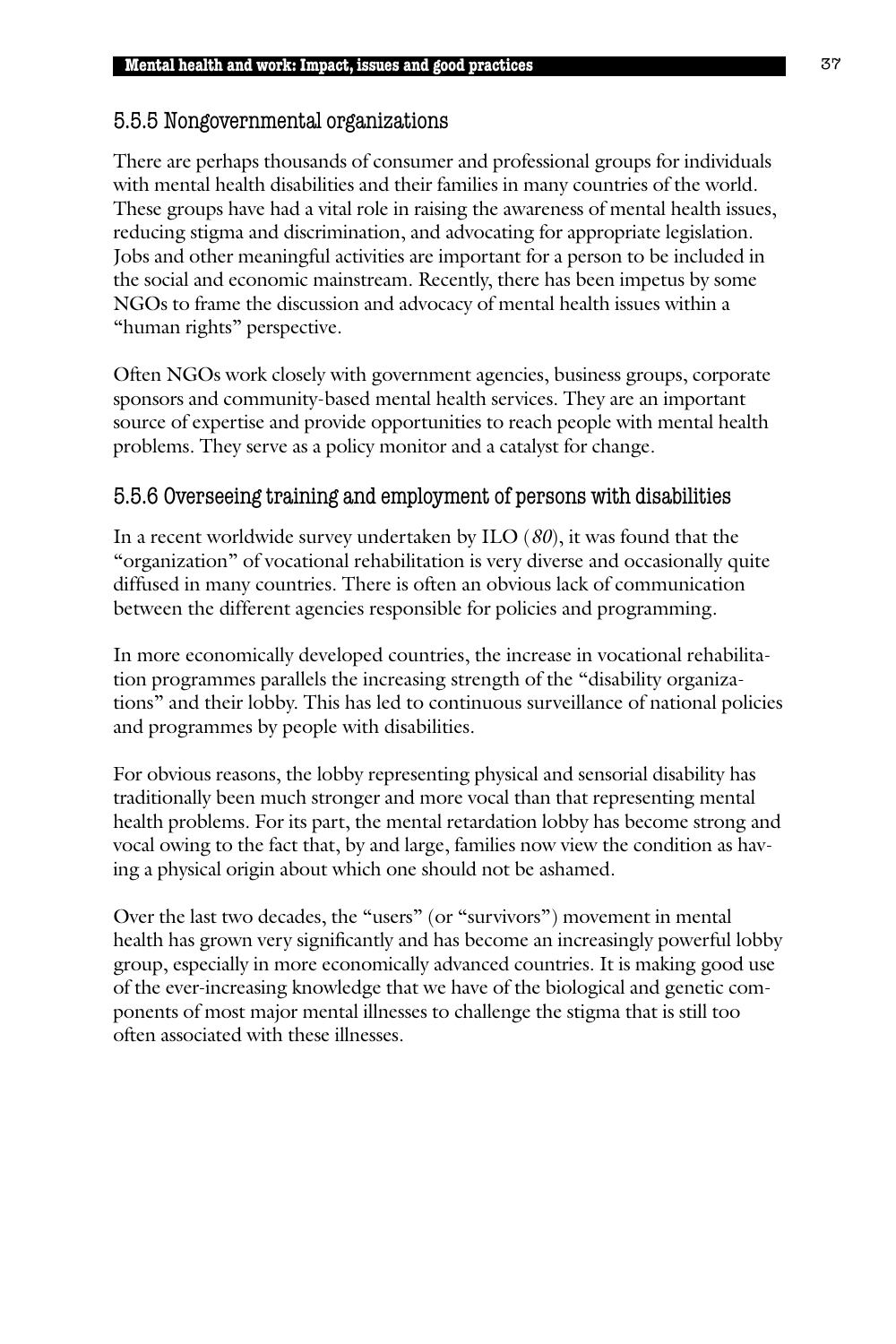## **Good practice: vocational rehabilitation for individuals with a psychiatric disability – the Australia experience**

The National Employment and Psychological Services (NEPS) centre was founded in 1992. The centre operates in both Victoria and Queensland. NEPS has employment services, a work crew and two commercial businesses. Most of their clients (85%) have a psychiatric disability.The centre also has a secondary focus on people from non-English speaking background.

The following example illustrates "good practices" that have been effective in assisting people with mental illness obtain and maintain employment. The main features are that this programme is consumer-driven and fully integrated into the community.

According to Leonie Exel from the NEPS centre: "Our staff and clients have been through many an exponential learning curve in the last six years, particularly as we are among the first wave of specialist providers in Australia. Nowadays, we can define some of the service features which are likely to assist our clients to find and maintain relevant jobs. Our knowledge has come from a combination of research, hard work and sometimes painful trial and error. Our experience has taught us that many or most successful factors in our agency can be attributed to plain and simple, garden variety common sense."

The primary factors which ensure that NEPS clients obtain and maintain relevant employment are:

- high levels of client (consumer) participation;
- client-driven processes, goal-setting and methodology;
- an empowerment focus:
- flexibility in service delivery schedules and service re-entry processes;
- strong policies of nondisclosure and confidentiality;
- staff personalization of service delivery.

Implementing these factors involves the following strategies:

- clients (consumers) are highly involved in the design, management and implementation of vocational services;
- clients do what they choose to do ("we don't do things" for people and "we don't chose their goals);
- clients choose the manner in which they are assisted (in group work, one-to-one, or via peer consultancy services);
- clients fail, succeed, try again, and test the jobs, vocations, careers and periods of unemployment until they decide what they would like to do;
- clients can keep their personal lives private from other people if they want to.

Service delivery phases are as follows:

- substantial time is spent working with the client on pre-vocational factors such as medication and illness management in the workplace;
- substantial time is spent on vocational counselling and developing community, social and service provider networks for vocational support;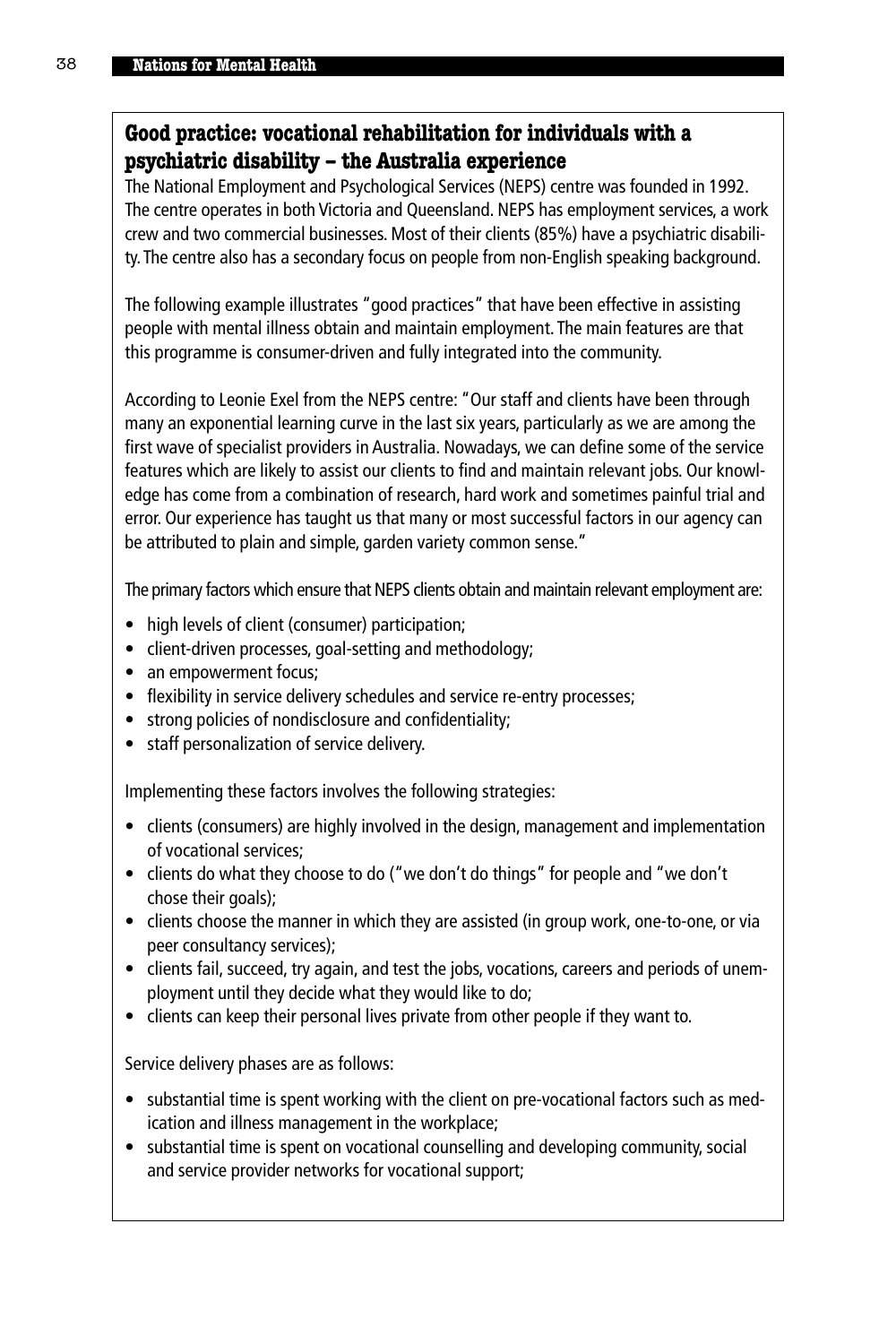- substantial time is spent talking with other service providers trying largely to increase their optimism about the client's chance of finding and keeping work in the hope that they will be supportive throughout what can be a difficult process for the job-seeker;
- an emphasis is placed on the staff's own mental health in the workplace with a very strong sense of community and mutual support and emphasis on training and further education for staff.

Source: Exel L. Vocational rehabilitation of people who have a psychiatric disability: the Australian experience. Proceedings of the Asia and the Pacific Regional Conference Campaign'98 for Asia and Pacific Decade of Disabled Persons 1993-2000, Hong Kong, 23- 28 August 1998.

## **5.6 Rights of persons with serious mental health problems with respect to access to work**

While access to paid work for persons with serious mental health problems can be influenced by a number of contingencies such as low level of development, traditions, culture, and high level of unemployment, we fully share the viewpoint expressed in the ILO Convention and in many countries' legislation that disability, including mental health disabilities, cannot be used as an excuse to refuse access to employment to someone who wishes to work and is capable of working.

We therefore believe that:

- work represents a most important value in society;
- work represents for a person a privileged way to exercise a role in society;
- persons with serious mental health problems have the right to exercise the same social roles as other citizens;
- work is a right for these persons to the extent that they desire to exercise this right;
- services must be developed to answer the work needs of these persons.

## **5.7 International variations pertaining to culture, social structure and economics that may exist in developing countries**

Chronic mental illness is ubiquitous. In developing countries with understaffed mental health services, a paucity of structured programmes and case managers, and very high rates of unemployment, it becomes much more difficult to find a paid job for someone with serious mental illness.

## 5.7.1 Countries in transition

Effective action to promote the availability of employment for people with mental health problems has been hindered by the difficult conditions in the labour market. The transformation of the economic system has included a massive effort to create new jobs for society and has required individuals to acquire new voca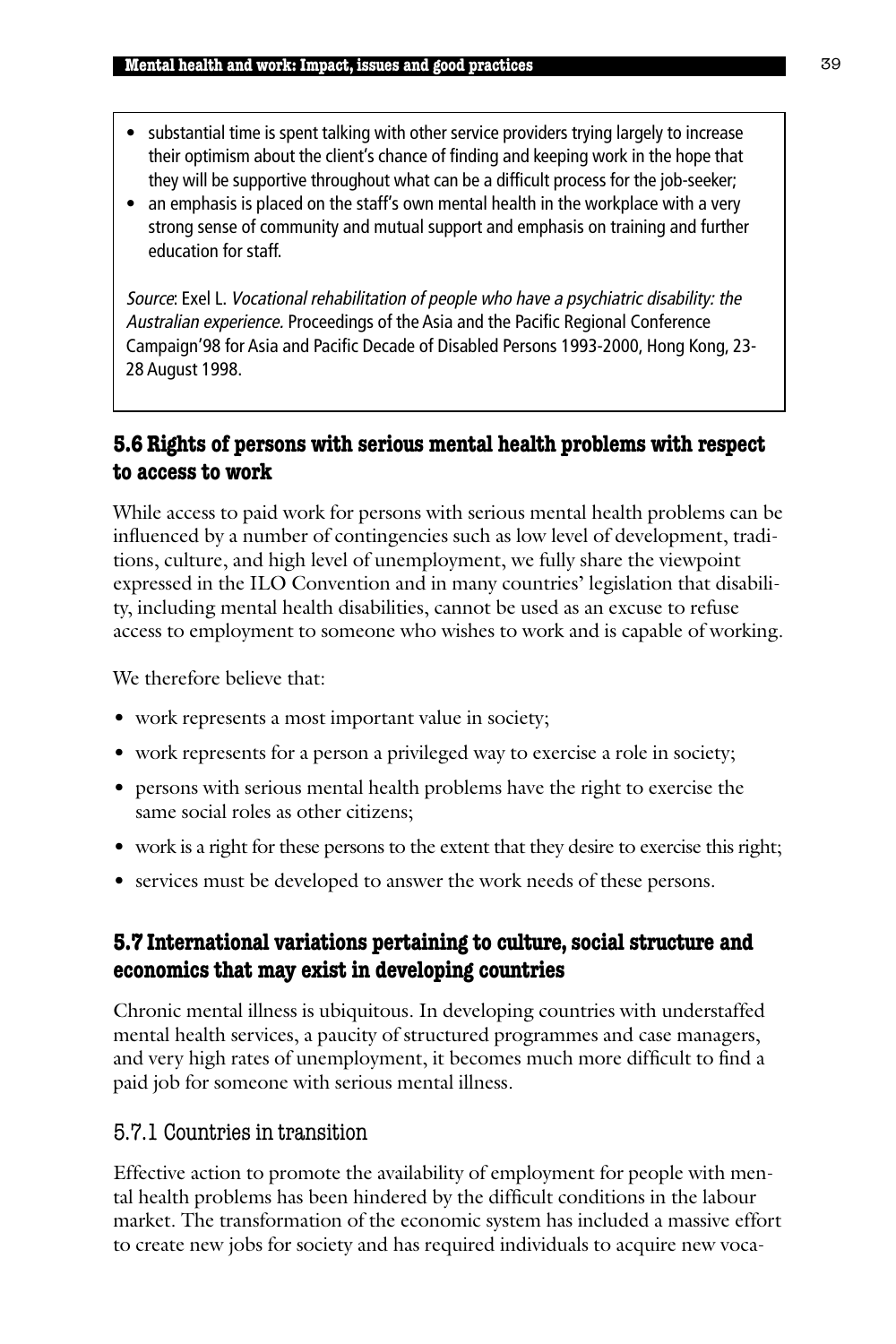tional skills. There have been insufficient resources available to assist individuals with psychiatric disabilities in vocational rehabilitation efforts so they may compete and succeed in the job market.

In rural areas, for economic and pragmatic reasons, there are strong pressures to involve the mentally ill individual in the "field". If community leaders have been sensitized and the individual receives adequate medication and support, this may lead to quite productive employment.

In Viet Nam, we have seen a few examples of women being involved in cultivating rice after discharge from the psychiatric hospital. This was not systematically used, but was always more successful when the "People's Committees" representatives were involved in the process (*82*).

In some countries of Africa (Kenya, Nigeria), there exist so-called "psychiatric villages" where many former patients live with members of their families. In these enclaves, which are quite well accepted by the community at large, the former patients can be reintegrated to a useful role and involved in the production of goods which are then purchased by the community at large. In Abeokuta, Nigeria, we have seen former patients making and selling candles for a reasonable profit from which they derive much of their subsistence.

In large, fast-moving urban areas, with crowded living space and no alternative accommodations available, the situation is often quite difficult.

Success stories, nevertheless, exist.

### **Good practice: a cotton factory in Beijing, China**

In China's urban areas, until recently, the trend was for someone to join a factory and to stay in the same employment more or less for life. The employer was responsible not only for providing a salary as well as living accommodation, but also for the rehabilitation of employees back to their job in cases of serious physical or mental illness.

In Beijing, one of the country's largest cotton factories also has several hundred apartments for its employees as well as a 140-bed hospital and two schools. On a recent visit we talked at length with a 29-year-old woman who had been diagnosed as suffering from schizophrenia and had been hospitalized for a year. On leaving the hospital (where she had been visited regularly by factory workers and managers), she returned to her apartment and to her former job on the "cotton chain" with full pay. After one month, she could not keep the pace of her co-workers in the assembly line and had to be transferred to an office job.

There is little doubt that without a legal obligation on the part of the employer to take her back, she would be unemployed.

We are informed that in recent years, with changing economic conditions, the law is applied much less strictly than in the past.

Harnois, G.: La Chine… Incoutournable! Editorial, WAPR Bulletin, Vol. 7, No. 4, October 1995.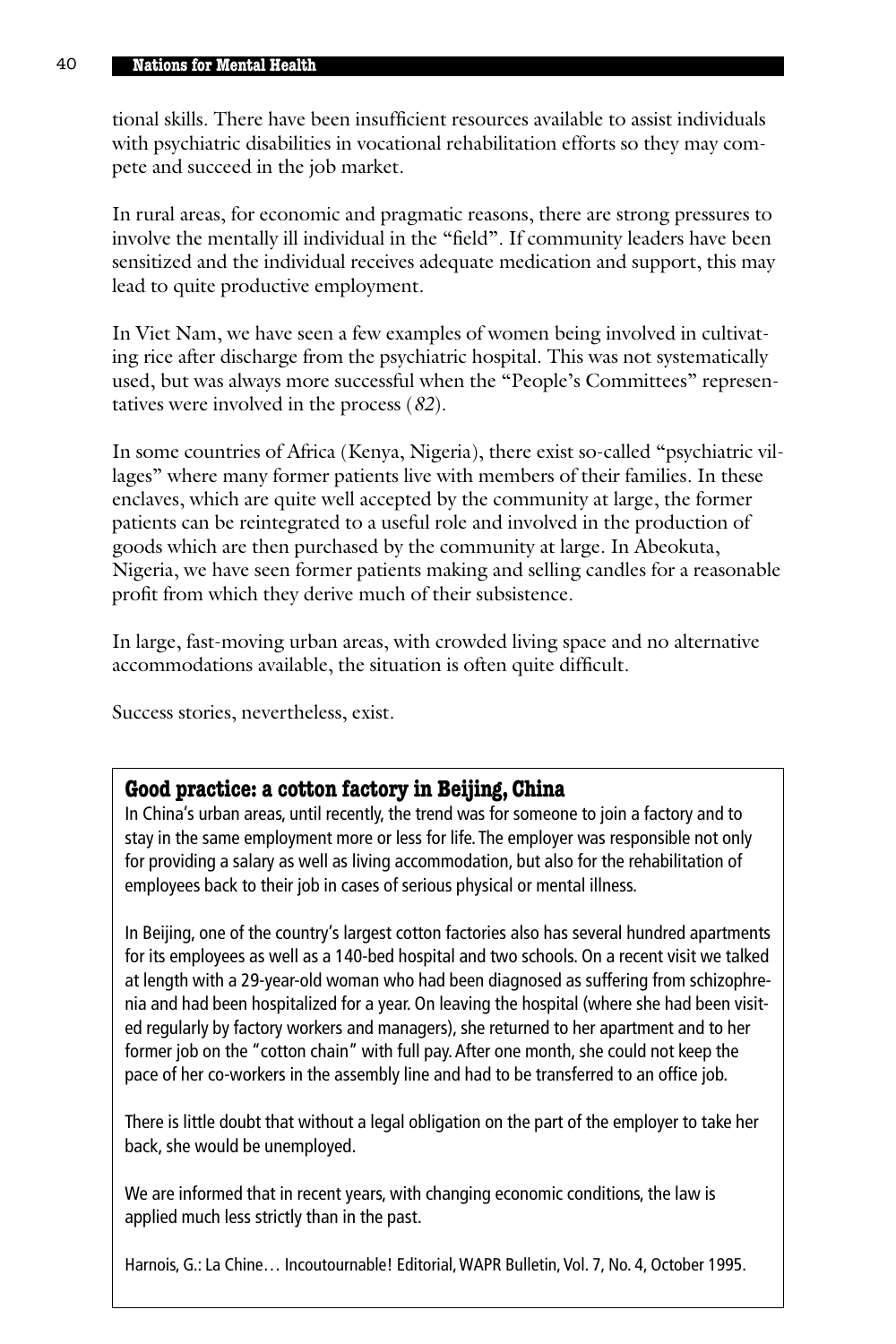Programmes must be culture-relevant and culture-sensitive. While a sharp division often exists between rural and urban settings, the family remains at the core of provision of services and the main link towards involvement in natural community support.

Currently, in Poland there are occupational therapy workshops and centres for work activities for people with moderate and severe mental health disorders. The primary aim of therapy workshops is to promote the social skills necessary for independent living, including work. There are approximately 300 occupational therapy workshops in Poland which ensure temporary employment for people with mental illness who have lost their jobs. They receive a small stipend for their work. There is one experimental Centre for Work Activities, in which the staff consists of people with severe mental illness. This centre is supported financially by the State Fund for Rehabilitation of the Disabled (*81*).

# **5.8 Promoting the employment of persons with mental health problems**

# 5.8.1 Political will and legislation

Most countries have legislation which postulates that disability shall not be a barrier to a meaningful life. With respect to access to work, these laws (as is the case with the American Disability Act) dictate that reasonable accommodations should be made by an employer and describe what is meant by this concept.

Because it is in many ways a model legislation, some of the features of the American Disability Act are mentioned here in some detail.

The American Disability Act (*83*) was passed in 1990 after many years of experimentation. Its "Title I" describes the standards of accessibility for persons with physical or mental disabilities in employment and further defines that "reasonable accommodation standards" will also apply to the private sector.

The majority of reasonable accommodation standards pertain to physical disability and include making facilities used by employees readily accessible, the acquisition or modification of equipment or devices, the provision of readers or interpreters, etc. The provisions that apply most often to persons with mental health problems have to be developed individually and have to do mostly with part-time or modified work schedules, job restructuring to eliminate or exchange auxiliary job functions that increase pressure for the worker, and time off for therapy.

Whereas the accommodations necessitated for physical disability are very often technical or a one-time affair, those required for psychiatric disabilities tend often to be quite simple but will last in time and require an attitudinal change on the part of the employer and, quite often, co-workers.

The law also foresees that the cost of bringing about "reasonable accommodations" should not be "unreasonable or unbearable" for the employer.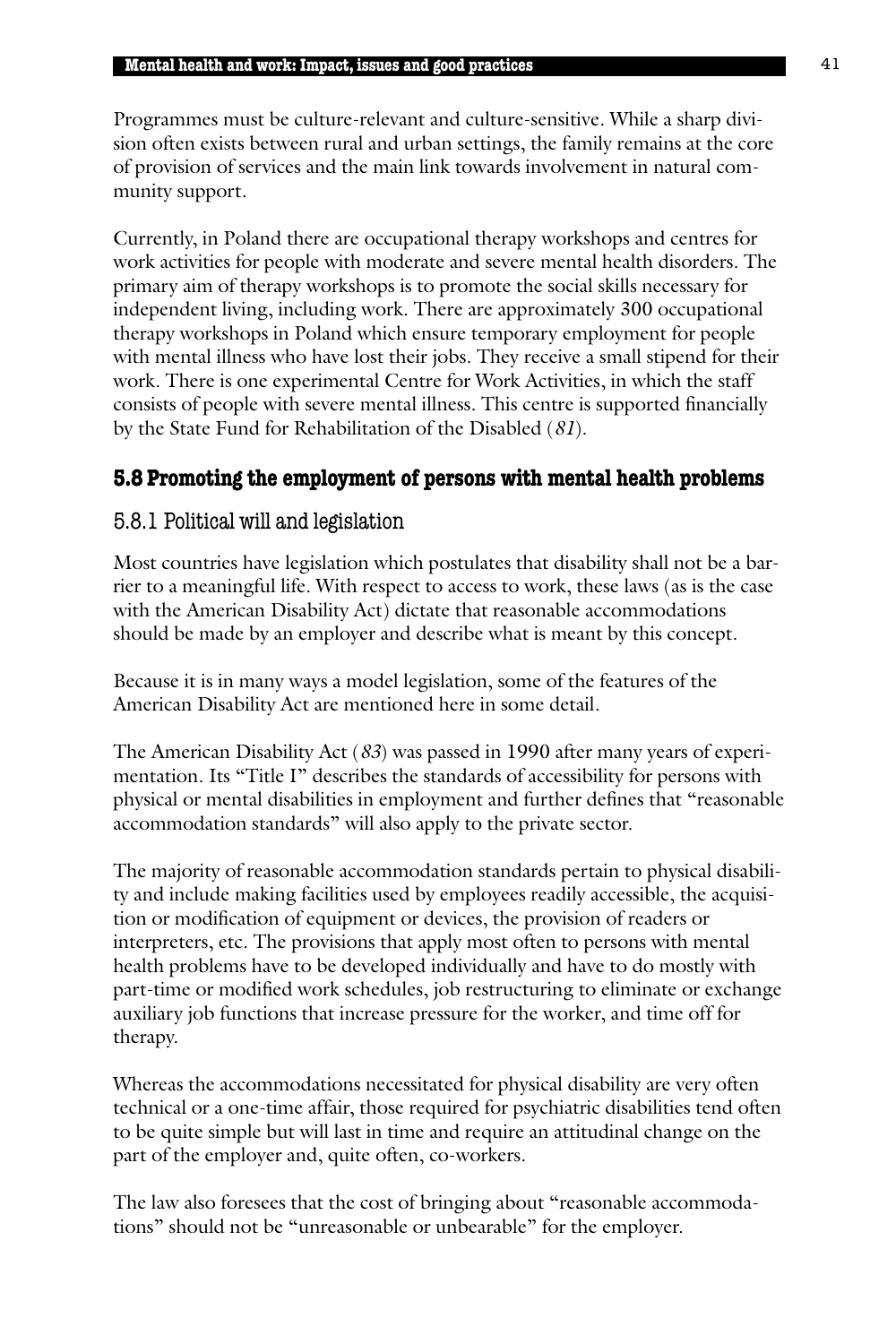## **Good practice: towards "Reasonable Accommodation" for persons with mental health problems**

We reproduce here a list of accommodations proposed by Mancuso (84):

#### **Changes in interpersonal communication**

- Arranging for all work requests to be put in writing for a library assistant who becomes anxious and confused when given verbal instructions.
- Training a supervisor to provide positive feedback along with criticisms of performance for an employee re-entering the workforce who needs reassurance of his/her abilities after a long psychiatric hospitalization.
- Allowing a worker who personalizes negative comments about his/her work performance to provide a self-appraisal before receiving feedback from a supervisor.
- Scheduling daily planning sessions with a co-worker at the start of each day to develop hourly goals for someone who functions best with added time structure.

### **Modifications to the physical environment**

- Purchasing room dividers for a data entry operator who has difficulty maintaining concentration (and thus accuracy) in an open work area.
- Arranging for an entry-level worker to have an enclosed office to reduce noise and interruptions that provoke disabling anxiety.

#### **Job modifications**

- Arranging for someone who cannot drive or use public transportation to work at home.
- Restructuring a receptionist job by eliminating lunchtime switchboard duty normally handled by someone in this position.
- Exchanging problematic secondary tasks for part of another employee's job description.

### **Schedule modification**

- Allowing a worker with poor physical stamina to extend his/her schedule to allow for additional breaks or rest periods during the day.
- Allowing a worker to shift his/her schedule by 1? hours twice per month to attend psychotherapy appointments.

In the United States until recently recipients of social security lost cash and medical benefits if they earned US\$ 500 per month. This has now been raised to US\$ 700 per month in order to create an incentive for social security recipients to go back to work.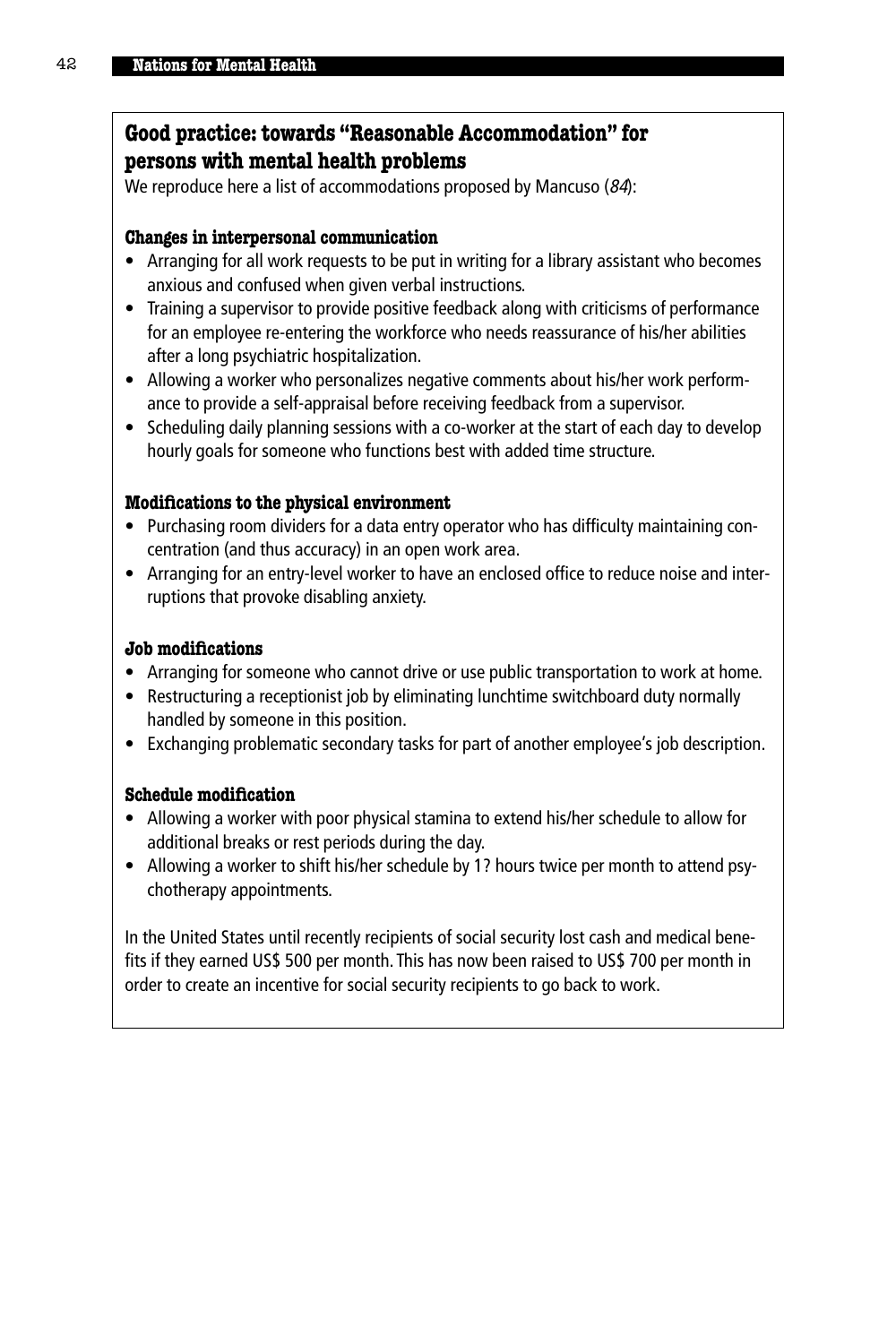# 5.8.2 Quota system

The quota system that is used, for instance, in 10 European countries is an obligation requiring employers to hire a certain percentage of disabled persons as part of their workforce. If they fail to do so, a fine or "levy" is assessed which is then pooled in a fund to promote the employment of disabled persons. The quota usually applies to all of the public sector and to several components of the private sector, under certain conditions.

In Germany (*85*), the quota is usually (it may be increased or decreased) 6% and applies to all employers with at least 16 employees. A compensation tax of DM 200 per month must be paid for unfulfilled "compulsory places" thus constituting a pool which, in 1992, amounted to DM 960 million.

## 5.8.3 Support

One needs to emphasize once again the necessity of providing continuing support to both the individual and, most often, to the employer, in order to establish a "working relationship" based on known expectations, cooperation and partnership.

Trial periods on the job site have been found to be very successful and predictive of the employer's capacity to "integrate" the job.

## 5.8.4 Coordinated action

To help employers and to facilitate access to work for our clientele, it has been found very useful to regroup potential employers. For instance, in the United Kingdom, the Employers Forum on Disability acts as the authoritative employers' voice on disability as it affects employers and service providers. "The Forum is funded and managed by over 350 members who employ nearly 20% of the United Kingdom workforce."

"The Employers Forum on Disability Employment agenda provides the framework for employers committed to developing best practice in the employment of disabled people" (*86*).

For planning purposes, it has been found very useful to have formal input from representatives of employers and from labour unions who can facilitate the required openness to create jobs for persons with a background of serious mental illness.

While they will benefit immensely from initiatives stemming from the private sector, the most successful programmes will require government support**.**

It is not always easy to decide where the primary responsibility rests among the departments or ministries of a government. Effective intersectoral collaboration will involve the departments of health, labour, employment, education, income support, regional development, social services, etc. A specific formal mechanism which allows for this intersectoral collaboration is a highly effective tool.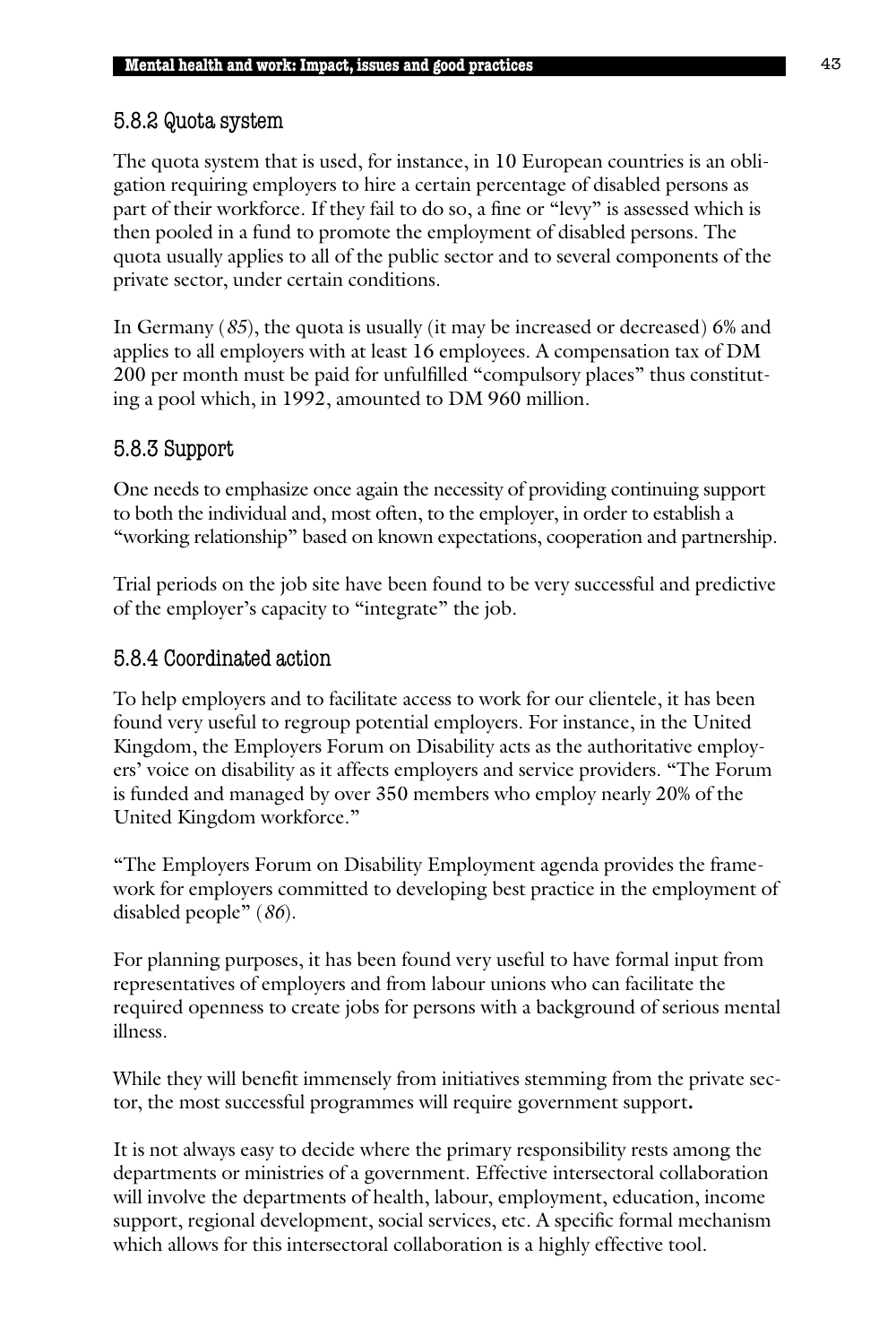## **5.9 Research findings**

## 5.9.1 Potential predictors of successful participation

Given the size of the mental health population that can and would like to work, there are very few effective vocational programmes available. It would therefore be extremely useful to develop criteria that will identify the likelihood of successful outcomes.

Using a research sample of 279 participants, matched as far as possible with an equivalent number of nonparticipants, project WINS in the USA (*87*) identified three major principles: 1) toward zero exclusion; 2) choose/get/keep; 3) consumers determination.

The variables that were found to be relevant were:

- work expectation (those who expected to be working within a year were 4.5 times as likely to be enrolled in the programme);
- attitudes about work as a source of pride and accomplishment (each increment on the scale resulted in double participation);
- work history (individuals with fewer than 5 paid jobs since age 15 were only 0.4 times as likely to receive services as those with more extensive work experience);
- age was negatively related (with each additional 5 years of age, corresponding to 0.8 times the odds of participation);
- education was positively related (each increase in educational level yielded an increase of 1.48 times the odds of participation).

# 5.9.2 Developing work skills

In another recently completed (*88*) vast inquiry in the Province of Quebec, Canada, 70% of 115 programmes filled out a lengthy questionnaire which was later followed by 26 thematic group discussions involving 235 persons (127 participant users, 48 nonparticipant users, 60 employers).

The findings revealed two broad categories of programmes:

## Group 1: Developing employability

These are much more frequent than programmes offering paid employment. The vast majority (85%) are managed by nonprofit organizations and take place in the community (93%); they evaluate capacities and interest (85%); offer individual follow-up (83%) and programme support; help the acquisition and maintenance of basic work skills (75%); evaluate work competence (72%); and offer training in social skills (60%).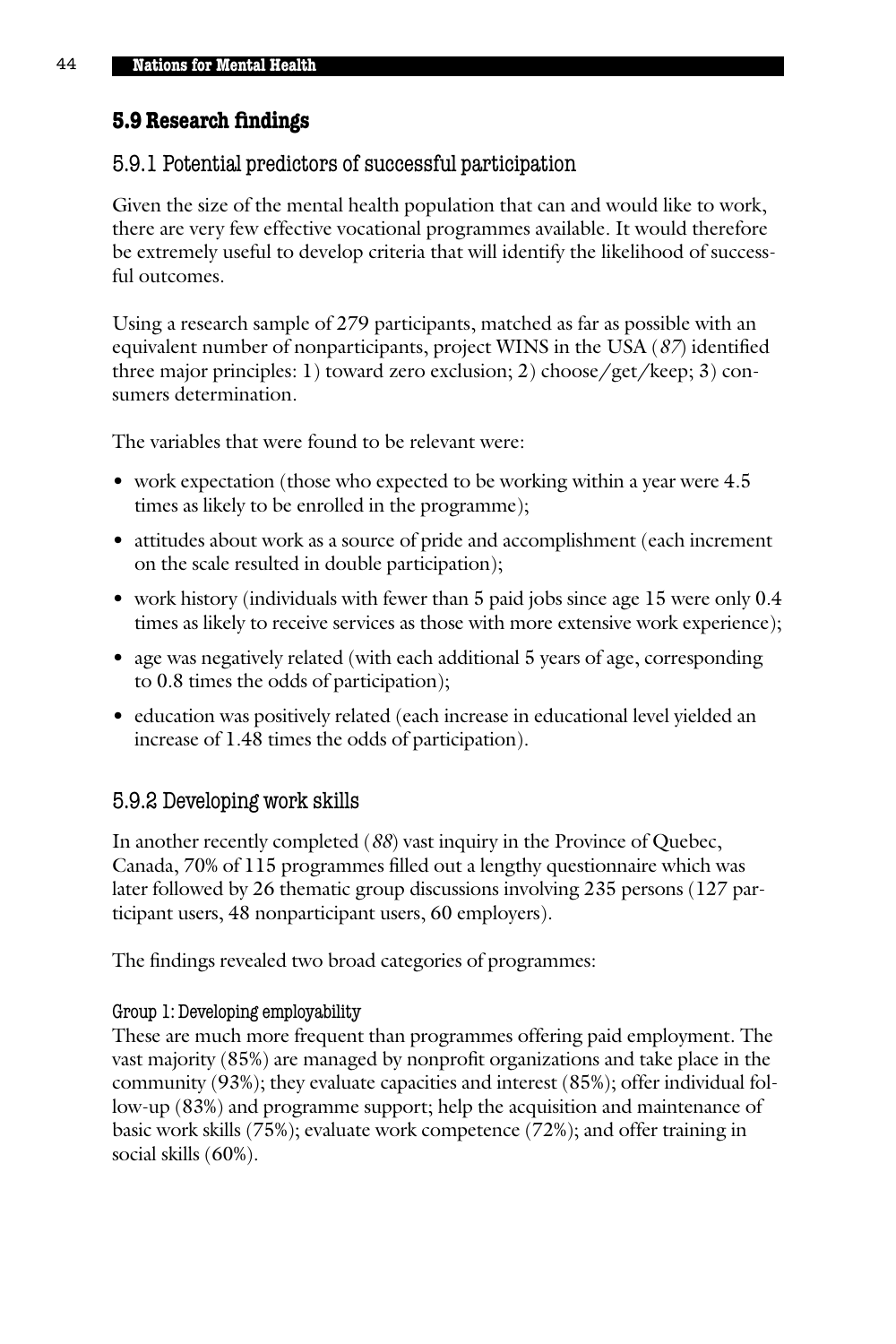Most programmes have admission criteria that tend:

- to be motivated;
- to have capacities and aptitudes for work;
- to have a good level of overall functioning.

With respect to remuneration (pay):

- a majority receive an increase in social welfare payments;
- receive a "work allowance";
- receive a salary;
- receive nothing.

The majority of programmes rely on government grants while one-third utilize revenues from the production of goods and services.

The most important obstacles identified by programme directors included selfdeprecating attitudes, emotional instability, stigma, programmes not well adapted to the person's needs, and lack of recognition of the individual's potential.

Among the most favourable conditions to achieve the programme objectives were positive attitudes of users, openness of the environment, matching the needs of the user, individual follow-up, and sufficient financial resources.

In the thematic groups, support from relatives and families and from programme staff scored very high.

The majority of employers highlighted the importance of being well informed with respect to the illness, developing financial incentives, establishing partnerships, and adapting the work environment.

### Group 2

Group 2 consists of the 19% of the programmes which offered what could be called a salary, although in most instances it was not extremely competitive. These programmes tended to function more or less as social firms, which are described later.

### Myth re: low productivity

Recent Australian research (*89*) aimed to challenge the idea that disabled employees are less productive than nondisabled persons. With a sample of 196 usable cases, the research revealed that:

- with respect to length of service, workers with a disability served longer;
- there was no difference in absenteeism between disabled and nondisabled workers;
- log-on ratio (subjects' total hours of work) showed no significant difference;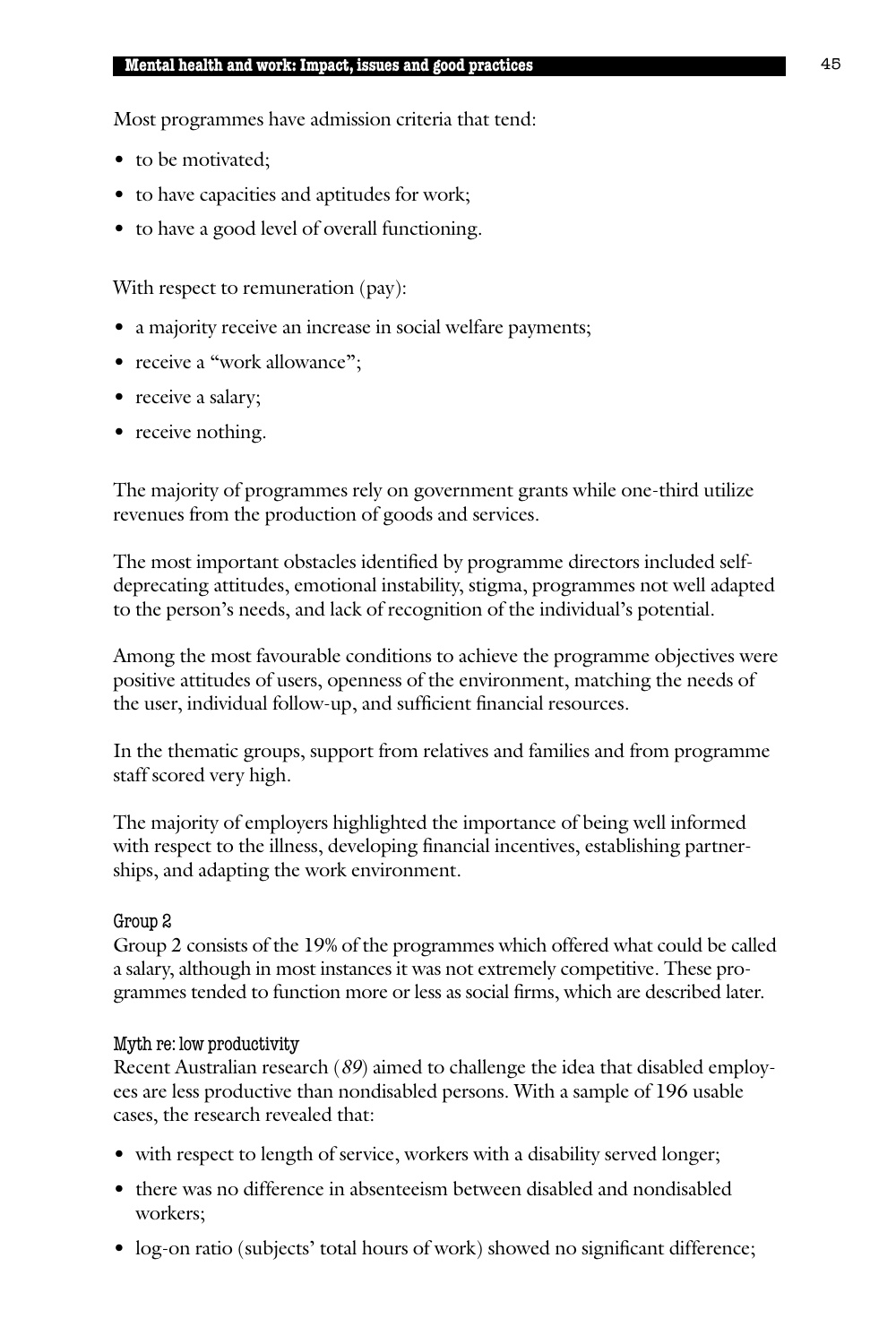- with respect to contact efficiency, there were no significant differences;
- with respect to upgrades and sales effectiveness, there was no significant difference.

### Support in the workplace

Findings of a large inter-state study in the USA (featuring 243 individuals in 10 programmes across 8 states, and utilizing an 85-item questionnaire about individuals, disability information, employment features, employers and community connections) included:

- staff support to a "disabled" employee on the job has a negative effect on work rate, work quality, co-worker relations and typical employment conditions (this is especially true when symptoms are present at work);
- staff support to workplace personnel has a positive effect on work rate, work quality, co-worker relationships, typical employment conditions, and employee satisfaction;

In trying to explain these findings, the authors propose that direct support can possibly be stigmatizing and that believing that the supported employee needs an expert to provide support for his/her symptoms may actually hinder successful outcomes (*90*).

### Mental health at work – why is this field so under-researched?

In the United Kingdom, Jenkins has pointed out (*91*) that 14% of the certified absences and of NHS and patient's costs are due to mental illness, which also accounts for 23% of NHS pharmaceutical costs.

Depression alone is estimated to cost approximately £2 billion a year in Britain and, on top of absenteeism, has an impact on reduced productivity, labour turnover, poor timekeeping and accidents.

The author points out that, even if employers take the view that work does not constitute an etiological factor for mental illness, the fact that there are 30 working days lost to depression and anxiety for every single day lost to industrial disputes makes the issue a paramount one. This viewpoint is now apparently shared by employers, employees and trade unions.

The author feels that the main issues for research in this field are:

- more accurate prevalence studies of a wide range of different work settings;
- elucidation of risk factors;
- evaluation of techniques for primary prevention;
- evaluation of techniques for secondary prevention;
- evaluation of occupational mental health services, provisions and policies;
- more accurate estimation of the impact of minor psychiatric morbidity on sickness absence, work performance, relationships with colleagues, accidents and labour turnover.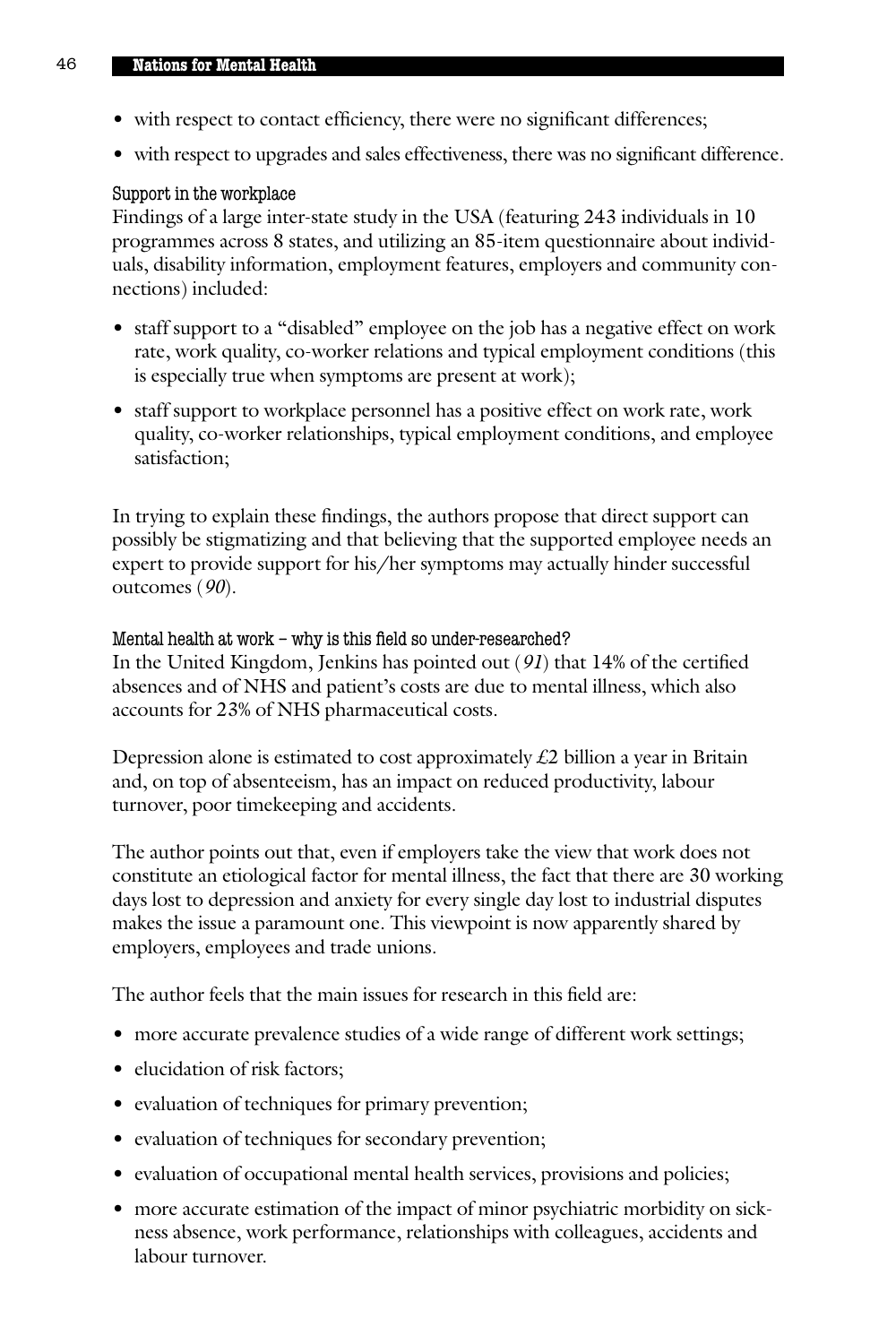## 5.9.3 Costs

There are few complete evaluations of the costs of programmes and services, including subsidies and parity in mental health insurance, as well as the savings accrued to governments from not having to pay social benefits to this clientele.

In the United States, the cost of equal health insurance coverage for mental and physical health services has been one of the most hotly debated issues at national and state levels. Despite vehement opposition by special interests who claimed that parity would be too costly for businesses, the Federal Mental Health Parity Act was passed in 1996, requiring the level of insurance coverage for mental illness to be similar to that for physical illness. Multiple studies show that the cost impact is minimal and that many employers (those with over 50 employees) are instigating policies to provide parity for their workers. The introduction of parity in combination with managed care results in, at worst, very modest cost increases. In fact, lowered costs and lowered health insurance premiums were reported within the first year of the Mental Health Parity Act<sup>2</sup> (92).

A recent Canadian study (*93*) found that, over a period of 10 years, 240 persons with serious mental health problems have been able to keep a job, largely owing to the work reintegration programme. Using conservative figures, these persons earned \$5 million (all figures in Canadian dollars), paid \$1.3 million mostly in income tax, and saved the government an estimated \$700,000 in social costs which they would have received had they been unemployed. The net result is therefore an increase in "collective wealth" of the order of \$2 million.

# 5.9.4 Useful research tools

Given the explosion of data in the complex and developing field of disability and mental health, the Internet has become an invaluable tool for obtaining and accessing information on research, policies, legislation, promotion and preventive programmes, rehabilitation and medical treatment. There are numerous databases and websites on disability, mental health, mental illness, psychiatric disabilities and employment issues. Fortunately, with the spread of information technology, most regions of the world now have access to the most up-to-date information on these topics.

In response to this growth, the Global Applied Disability Research and Information Network on Employment and Training (GLADNET) was created a few years ago. This network brings together universities, research centres, employers, worker's organizations, government agencies, and organizations of persons with disabilities.

 $^2$  A recent survey by the US General Accounting Office found that  $14\%$  of employers in 26 states were not complying with the federal standards. Most of those companies had lifetime limites on mental health benefits of \$100.00 or less but set higher ceilings for medical and surgical benefits. (Many employers found to violate law requiring parity for mental health coverage. New York Times, 18 May 2000.)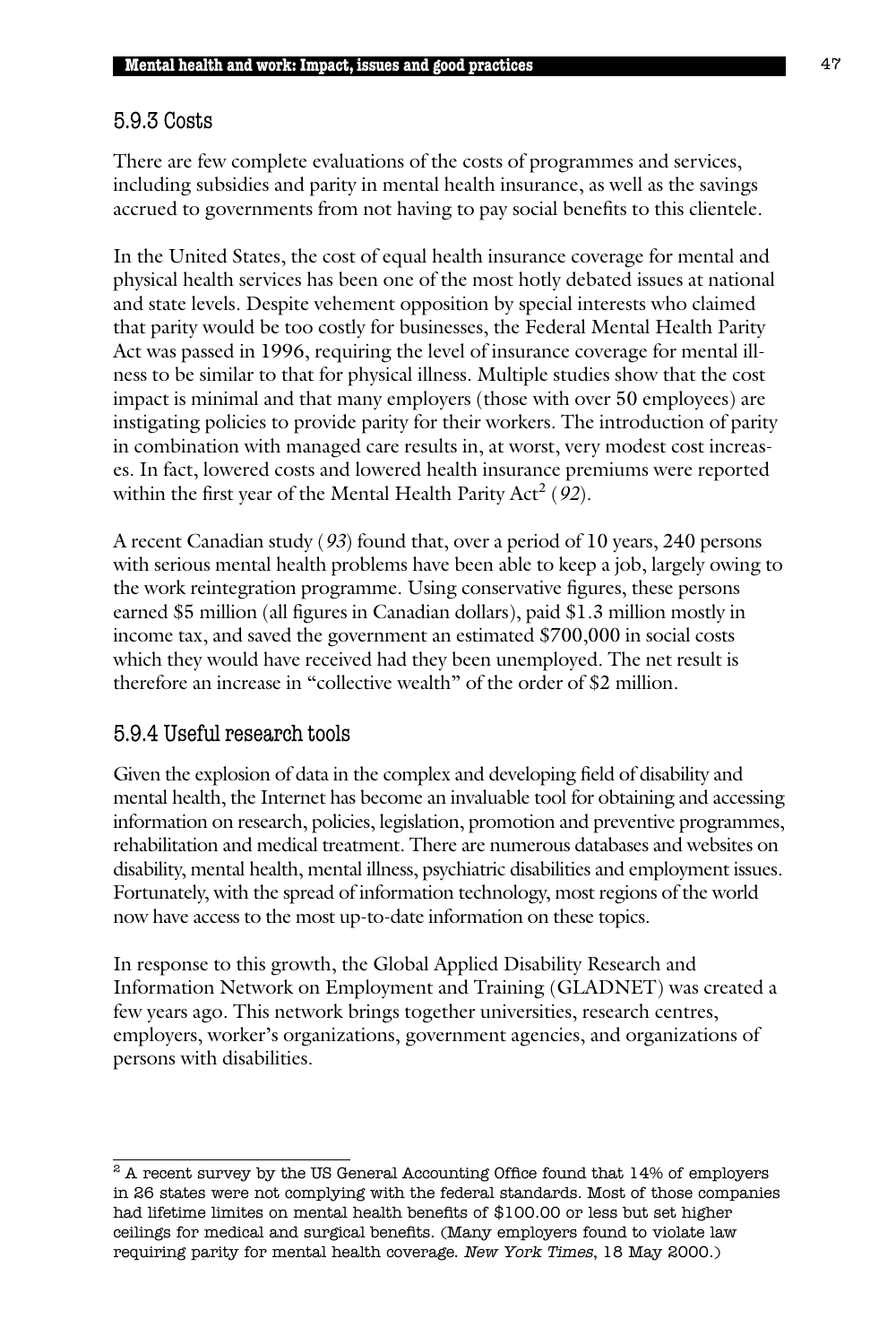GLADNET is a nonprofit organization, affiliated with the ILO's Target Groups Unit in the InFocus Programme on Skills, Knowledge and Employability. While it does not deal specifically with disability related to mental health problems, it contains several elements that are related and remains a very useful tool for persons to keep abreast of developments in the field. It can be found at the following Internet address: http://www.gladnet.org.

# **5.10 Successful work programmes at the international level**

## 5.10.1 Utilization of supported employment programmes

While the obtaining of permanent competitive employment remains a major goal, many persons with severe mental health problems will not be able to achieve this. Many are involved in so-called "supported employment" (SE) programmes.

The American Rehabilitation Act defines supported employment as follows:

"Competitive employment in an integrated setting with ongoing-support services for individuals with the most severe disabilities:

- for whom competitive employment has not traditionally occurred or for whom competitive employment has been interrupted or intermittent as a result of a severe disability;
- who, because of the nature and severity of their disabilities, need intensive supported employment services from the designated state unit (Division of Vocational Rehabilitation) and extended services after transition in order to perform this work; or,
- transitional employment for individuals with the most severe disabilities due to mental illness."

Therefore, most SE programmes will help the individual find a job and may offer assistance before the individual starts working, and usually throughout the employment period. Quite often the jobs found are at the lower end of the salary scale, near the minimum wage. They may include clerks, shippers, helpers, etc.

Substantially more persons who have participated in SE programmes get and maintain a job than comparison groups. While participants report overall improvements in quality of life and job satisfaction, only a minority are able to earn enough so as to be able to do away with the various existing government support programmes.

# 5.10.2 Finding a job on the regular market (the work integration contract)

In order to foster the progressive reintegration of persons in the job market, individual "work integration contracts" may be used. The employers tend to be small to medium-sized businesses or community agencies.

The contracts, which vary in duration (many do not have any time limits), all receive government support in a decreasing proportion. For instance, in Quebec,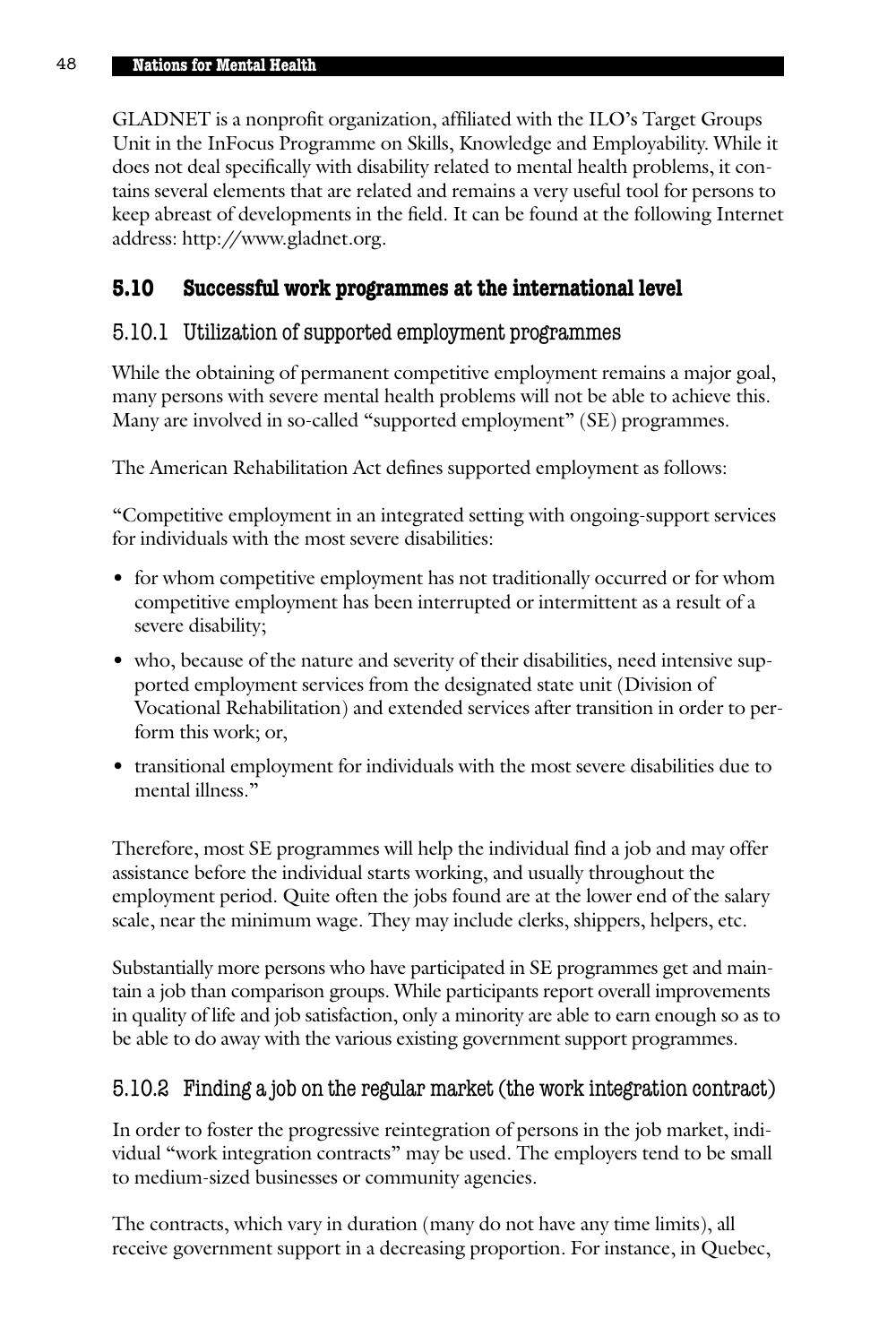Canada, the government will give the employer a grant of up to 85% of the person's salary for the first year and of up to 75% in subsequent years. The grant will also pay for "special needs" such as access to worksite, accompaniment, evaluation of capacities, and medical treatment, in a proportion ranging from 50% to 100%.

In one such programme, (*94*) 300 of the 3000 persons with work integration contracts have a background of serious mental health problems and the state contributes (after several years) 40% of their salary.

# 5.10.3 Developing social firms (enterprises)

Social firms are small to medium-sized firms which have been developed with the primary purpose of providing employment for persons with a disability in a context which is more or less the same as that of a regular firm, while at the same time offering the required support to workers who need it.

In social firms, persons with disabilities work side by side with nondisabled individuals. All are paid regular wages and work on the basis of a regular work contract. They all have the same rights and obligations (*95*).

"The balance between commerce and care is the single most critical issue which faces social firms, and this balance is achieved differently according to the origins of the firm and the orientation of its founders." (*96*)

Social firms have developed mostly in the last 20 years in order to deal realistically with increasing unemployment ratios and major changes in the nature of work itself, characterized by downsizing, increasing requirement for specialized training, and an ongoing demand for higher productivity. These are all factors that tend to exclude many persons who have experienced severe mental illness.

Mention should be made of the exemplary support offered by the EU for the development and evaluation of social firms, mostly through its Azimuth and Horizon I and II projects. The projects have fostered transnational cooperation which has allowed participating countries to exchange views, experiences, problems and solutions.

The concurrent existence of the Confederation of European Firms, Employment Initiatives and Cooperatives for People with Psychosocial Handicaps (CEFEC) has been extremely useful. CEFEC has acted as a leader and a broker on many transnational issues regarding the employment of persons with disabilities. Recently CEFEC has extended its membership to other countries, and specifically to North America.

CEFEC's charter, principles and guidelines (*97*) provide very useful orientation for the development of social firms.

Using a broad definition of social firms, and including Italian cooperatives, there are said to be in excess of 2000 social firms at this point in time in Europe offering employment to persons with psychiatric disabilities.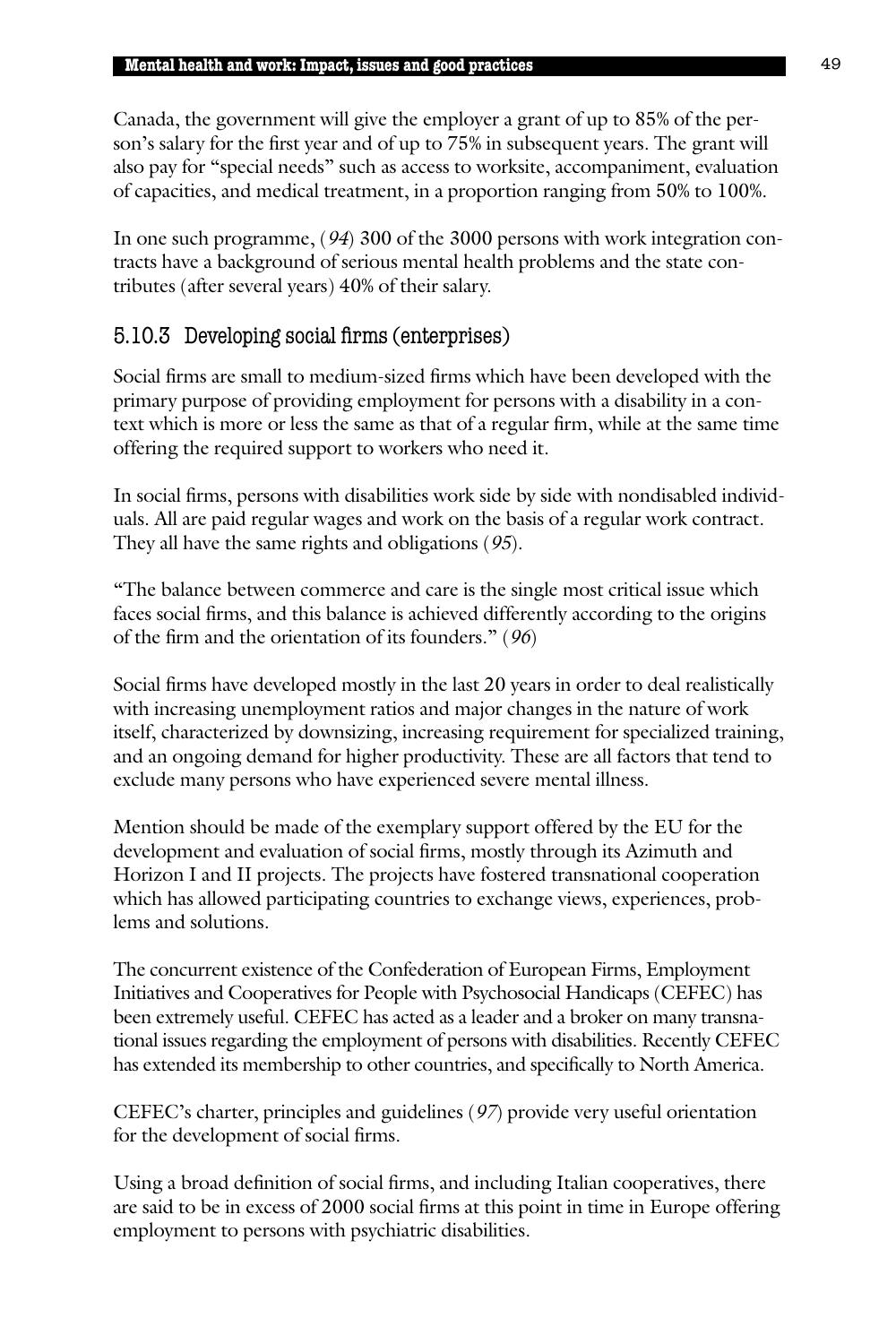"There are some key differences between social firms and regular businesses:

- First of all it is the mission of a social firm to create jobs for people with disabilities and disadvantaged people. Social firms have a social and a commercial mission.
- One of the most important characteristics of a workplace in a social firm is the 'empowering atmosphere' for their employees with disabilities. While in a regular business people with disabilities might be considered as a disturbing factor, social firms do actively recruit from this target group and provide the necessary reasonable accommodations.
- The emphasis is on the potential and abilities of the worker rather than on potential problems and barriers. With this flexible approach work tasks can be arranged and adjusted to accommodate worker needs. This often results in the job being accomplished as quickly and to as high a standard as in any other workplace" (*98*).

All social firms initially receive support from the state. In the most advanced firms, a full market analysis and business plan must be developed prior to receiving the go-ahead.

Several firms, once established, reach 85% self-financing. All firms employ, side-byside, handicapped and non-handicapped workers. All are paid the regular rate for the sector of employment in which they work.

While the majority of workers are permanent employees, approximately 25% may use the firm as transitional work while 10-15% receive "qualifying training". A good majority of workers are trained on site and all of them receive ongoing support as necessary.

The firms are involved either in the provision of services (office work, recycling, restaurant, catering, landscaping, etc.) or in manufacturing (textiles, computer hardware, furniture, etc.).

| Country list of social firms in Europe (1999) |                     |                  |                           |
|-----------------------------------------------|---------------------|------------------|---------------------------|
| Country                                       | Social firms        | <b>Employees</b> | <b>Disabled employees</b> |
| Germany (1998)                                | Approx. 300         | Approx. 6000     | 50%                       |
| Italy (1997)                                  | Approx. 1,600       | Approx. 40,000   | 40%                       |
| (type B social cooperatives)                  |                     |                  |                           |
| Spain (Andalusia)                             | 8                   | 340              | 50%                       |
| <b>United Kingdom</b>                         | $72*$               | 370              | 36%                       |
| Austria                                       | 8                   | 200              | 50-60%                    |
| (Carinthia & Styria, 1999)                    |                     |                  |                           |
| <b>Total</b>                                  | <b>Approx. 2000</b> | Approx. 47,000   | 40-50%                    |

\* Includes 50 "emerging social firms"

*Source*: Schwartz G, Higgins G. *"Marienthal": a social firm's network*. Netherne Printing Services – Social Firms, United Kingdom, 1999:4.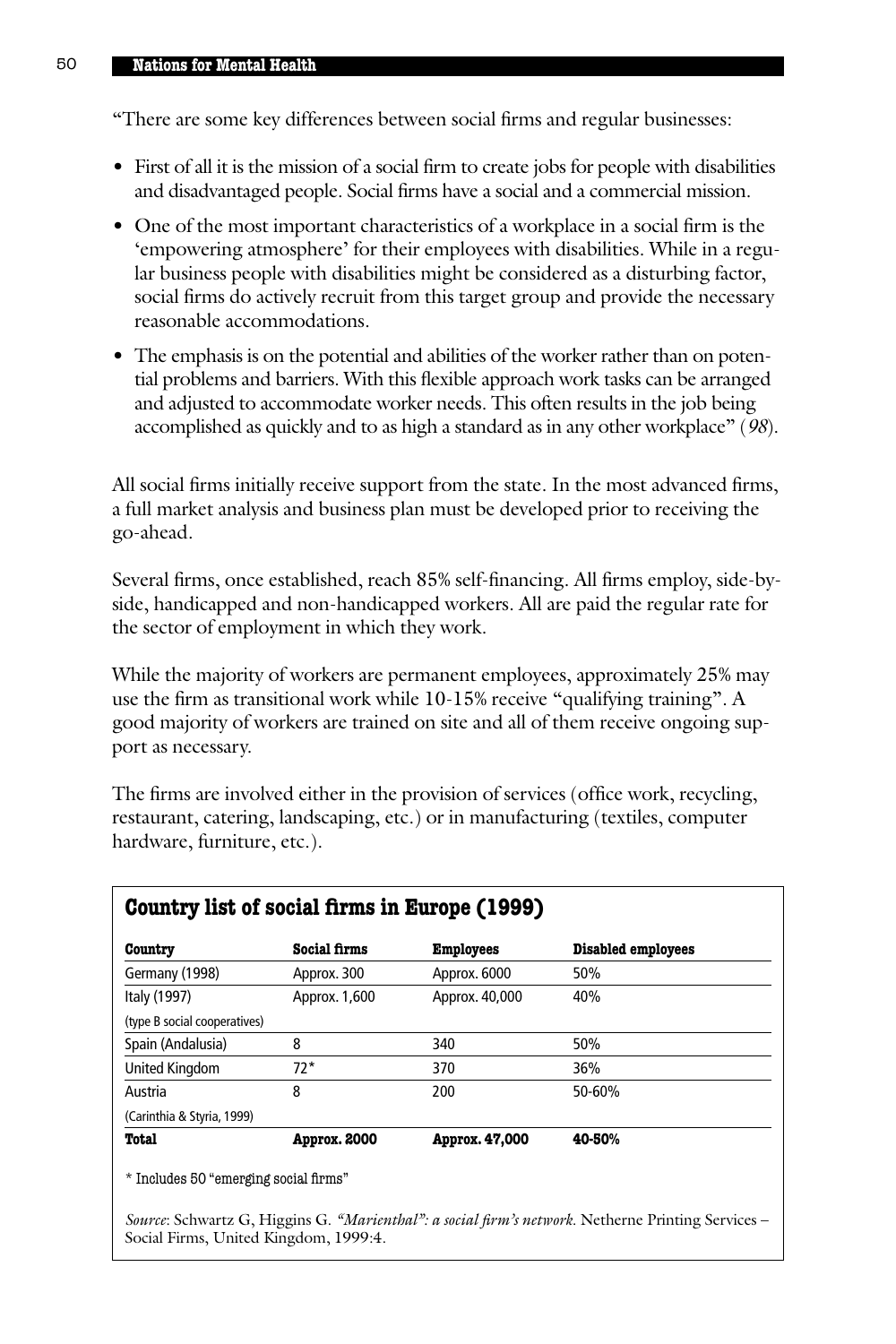Because of the differing contexts and variations of each individual's disabilities, and because of the lack of evaluative studies with comparative groups, it is difficult to judge the social firm's efficacy solely in terms of economic independence of its members (*99*). "The performance of an integration company (social firm) may not be judged merely in economic terms, it must also be seen in terms of integration" (*100*).

# 5.10.4 Utilizing the cooperative movement

There exist various models of cooperatives around the world, but perhaps the best known examples are in Italy where more than 700 cooperatives exist.

Italy is well known for its *avant garde* mental health legislation. Law 180, passed in 1978, stopped admissions to psychiatric hospitals, prescribed treatment and follow-up in "community mental health centres", and allowed hospitalization only in general hospitals of fewer than 15 beds. Regions, departments and municipalities (the mayors themselves) play a key role in the operationalization of the law whose philosophy is based on equality of rights, community integration, and full citizenship, including the right of access to work.

Although they function independently from the mental health services, social cooperatives maintain a close working liaison with them. Many cooperatives share the social firms' philosophy of the need to find a place in the labour market. At the same time they provide a protected workplace for persons with disabilities (*101*).

The importance of social cooperatives was acknowledged in 1991 by Law 381 which describes two types of social cooperatives:

- type A which aim to provide social and health assistance (here the workers are involved in the management of care centres; many provide rehabilitation packages and professional education and programmes);
- type B which aim to promote job opportunities for people with disabilities.

Both types of social cooperative must employ a minimum of 30% of persons with disabilities in order to receive government grants.

Given the fact that several younger persons are no longer satisfied with the type of work which traditional cooperatives have been offering them, there has been considerable effort in the last few years to find new types of work which would be more suitable to a younger people who often have more education than in the past (*102*).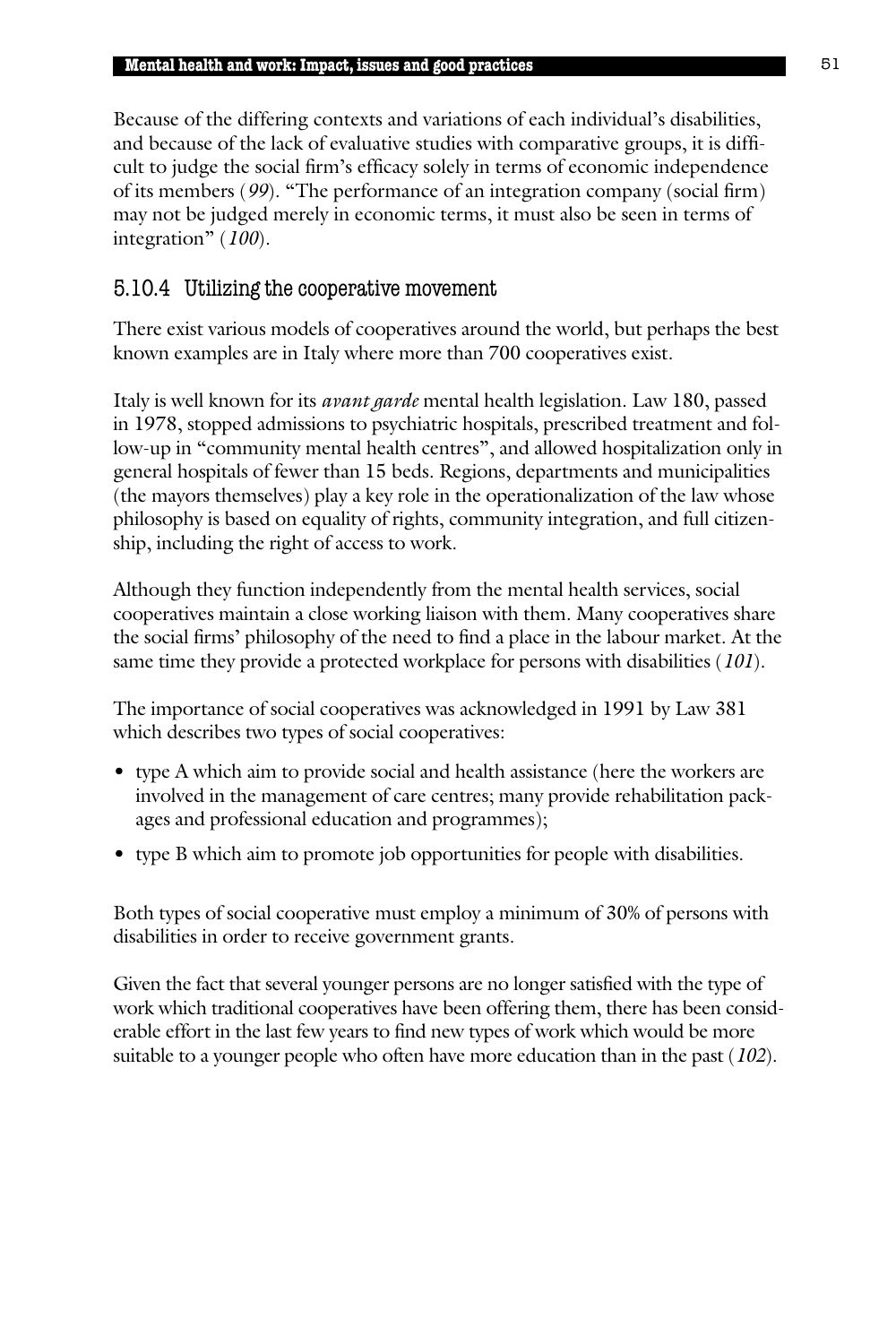# 5.10.5 Other international examples

Several examples show the great variety of possibilities which exist in the development of social firms and other types of programmes that promote the employment of persons with serious mental illness.

More recently, a number of initiatives have involved the provision of white collar jobs for persons with serious mental health problems, as opposed to jobs which are close to the minimum wage.

In the United States, Project Employ (part of the President's Committee on Employment of People with Disabilities) has identified programmes which offer white collar office occupations (*105*). The common features of most of these new programmes involve the following: many were initiated by large corporations themselves and corporate contacts were systematically used; individualization of job development is the rule rather than the exception, even though it is more costly; several initiatives came from local governments.

## **Good practice: an American bank**

A large US credit card lender provides a variety of jobs for people with cognitive disabilities. This includes positions in clerical support, the mail centre, the copy centre, the fitness centre, environmental services, fleet services, and landscaping. In 1990, a parent advocate approached the company to discuss jobs for people with cognitive disabilities. The chairman made the initial corporate commitment. An in-house staff member assists the managers and co-workers who are mentors to the individuals with disabilities with techniques to give meaningful instructions, encouragement and needed support.

Of the 36 jobs at the company, 20 are nontraditional. Salaries are between US\$ 13,000 and US\$ 20,000 annually, plus up to US\$ 2000 in individual and company performance incentives. All personnel are evaluated after six months and are eligible for merit increases. People receive full company benefits, including health care, life and disability insurance, pension and retirement plans.

Thirty-five employees with disabilities work 40 hours per week, and one works 20 hours per week.

Source: Supported Employment InfoLines (106).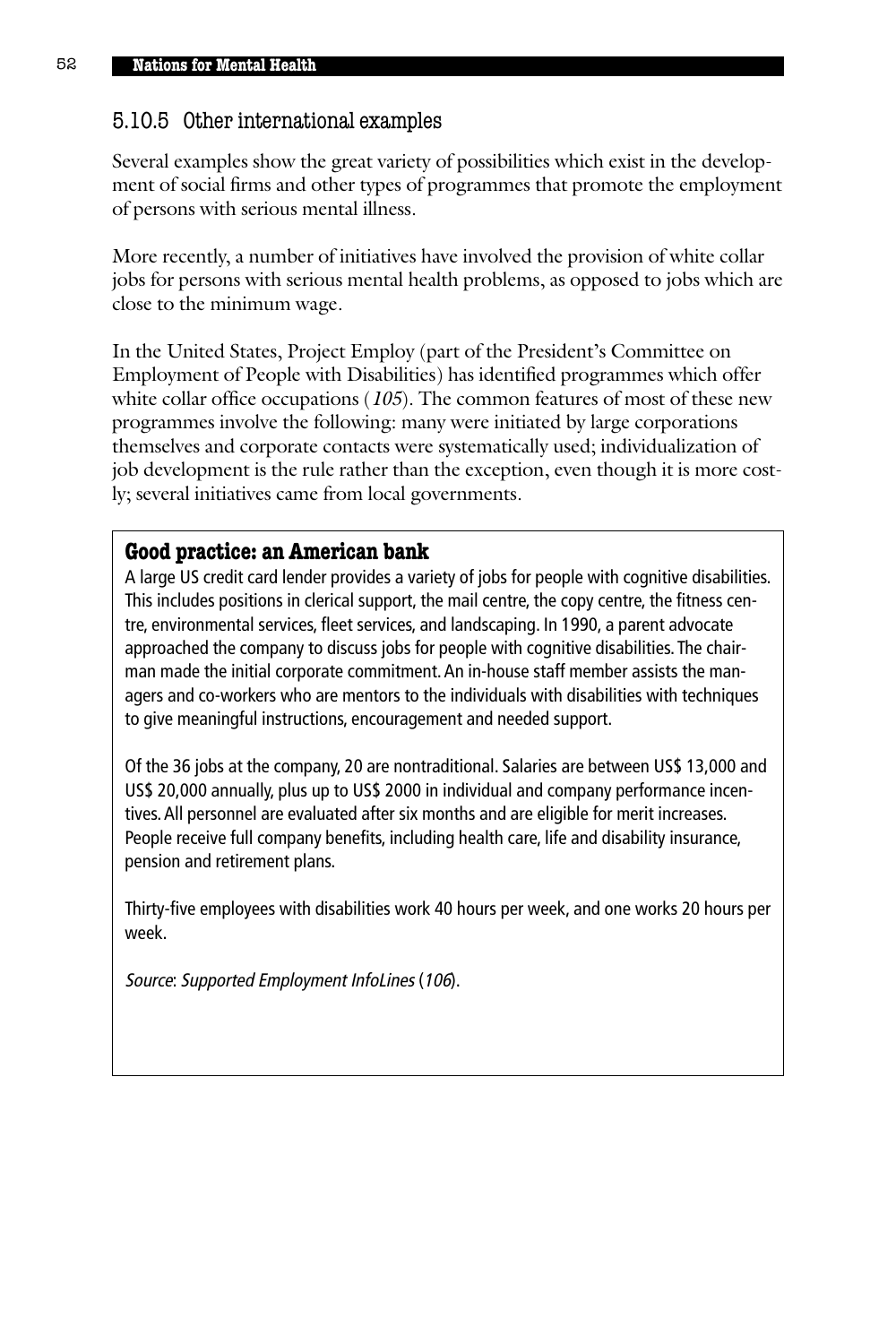## **Good practice: A complete furniture factory, Spain**

A major Spanish NGO has created 12 service centres employing more than 800 handicapped persons who fill 183 service contracts (104).

In Cabra, Andalusia, they run a commercial furniture factory employing 212 persons, the vast majority having had long stays in psychiatric hospitals. The factory is very modern and has several separate assembly chains where the needs of individual workers are taken into account. There is also a large showroom and the products are sent throughout Europe and even to America.

Most workers live where the NGO is located and they are very well accepted owing, among other things, to the constant cooperation between the city council and the workshop leaders. Seventy workers live in an Andalusian type of residence with a swimming pool next to the factory.

The NGO also has a research centre affiliated to the University of Cordoba where the emphasis is placed on scientific and technical research in rehabilitation with emphasis on computer technologies.

All workshop workers receive salaries equivalent to those of workers in regular industries. The workshop is 90% self-financing.

Like all European programmes mentioned here, this NGO receives material help within the framework of the Horizon and Helios 1 and 2 programmes put together by the EU.

# **Good practice: Service Cooperative, Italy**

This cooperative was founded in 1981 as an "integrated cooperative" because its members both worked together and supported each other.

The cooperative has grown from 9 members to more than 500.

The cooperative offers:

- cleaning services (interior and exterior cleaning in schools, public offices, private homes, industrial buildings and district health offices);
- social services (assistance to elderly and handicapped persons, programmes for children, and work training programmes;
- upkeep of parks and gardens, and reclamation of run-down green areas, using specially trained staff (defence of the environment in cooperation with private individuals, firms, and public entities);
- general maintenance activities (plumbing, electrical work, house painting) (103).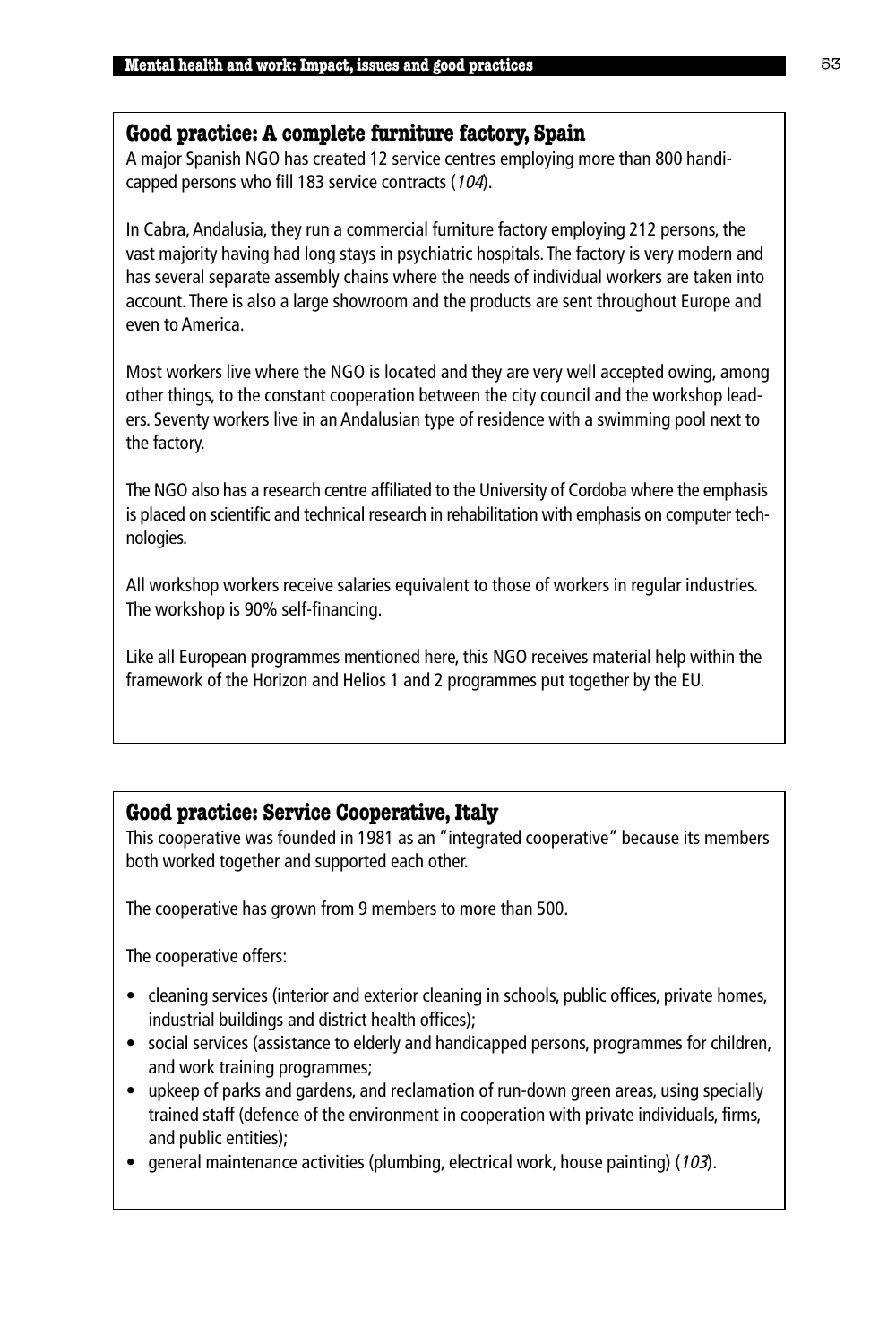## **Good practice: Gardening project in Milan, Italy**

A few years ago, 12 patients were discharged from a psychiatric hospital in Milan, Italy, to be followed up as outpatients. They all found living accommodation either with their families or in apartments with some supervision close to the hospital. They tended to be somewhat passive until a formal work training programme was offered to them in gardening by a cooperative that had been recently created and subsidized by the regional government.

After an apprenticeship of a few months, the cooperative obtained a formal, year-round contract from three suburbs of Milan. This included seeding, planting, looking after flower arrangements and grass, and general maintenance of public gardens.

Within 4 months of initiating their work, all ex-patients had moved to the areas where they were working.

The project includes two monitors who are professional gardeners. All employees are paid the regular rate corresponding to their job.

Harnois, G.: The Role of Work in Psychosocial Rehabilitation – European Union Symposium on Training and Employment for People with Psychosocial Disabilities, Sweden, October 14-16, 1994.

## **Good practice: An olympic task, Montreal, Canada**

An adapted work centre with a yearly budget of \$5 million Canadian dollars, of which 25% comes from the Quebec Office of Handicapped Persons (OPHQ). This centre has a staff of 203 persons, of whom 55% have had serious mental health problems.

A small factory at the head location makes carton products for offices. The larger portion of the enterprise has a 5-year contract for cleaning of the Olympic sites and village.

There are 11 teams of 12-16 persons deployed around the clock. In order to ensure full availability, 20 persons are on a standby list. Most of the workers are unionized and are paid union wages.

The employees are very proud to wear their company uniforms.There are very few dropouts.

In order to lessen the stigma problems associated with mental illness, a special educational programme is offered to the non-handicapped employees.

Taking the OPHQ subsidy into account, the company is 75% self-financing.

The majority of handicapped employees freely admit that they would be unemployed but for the existence of the programme.

The board of directors comprises 10 persons, of which 5 are from the private sector, mostly banking. The board also includes one user.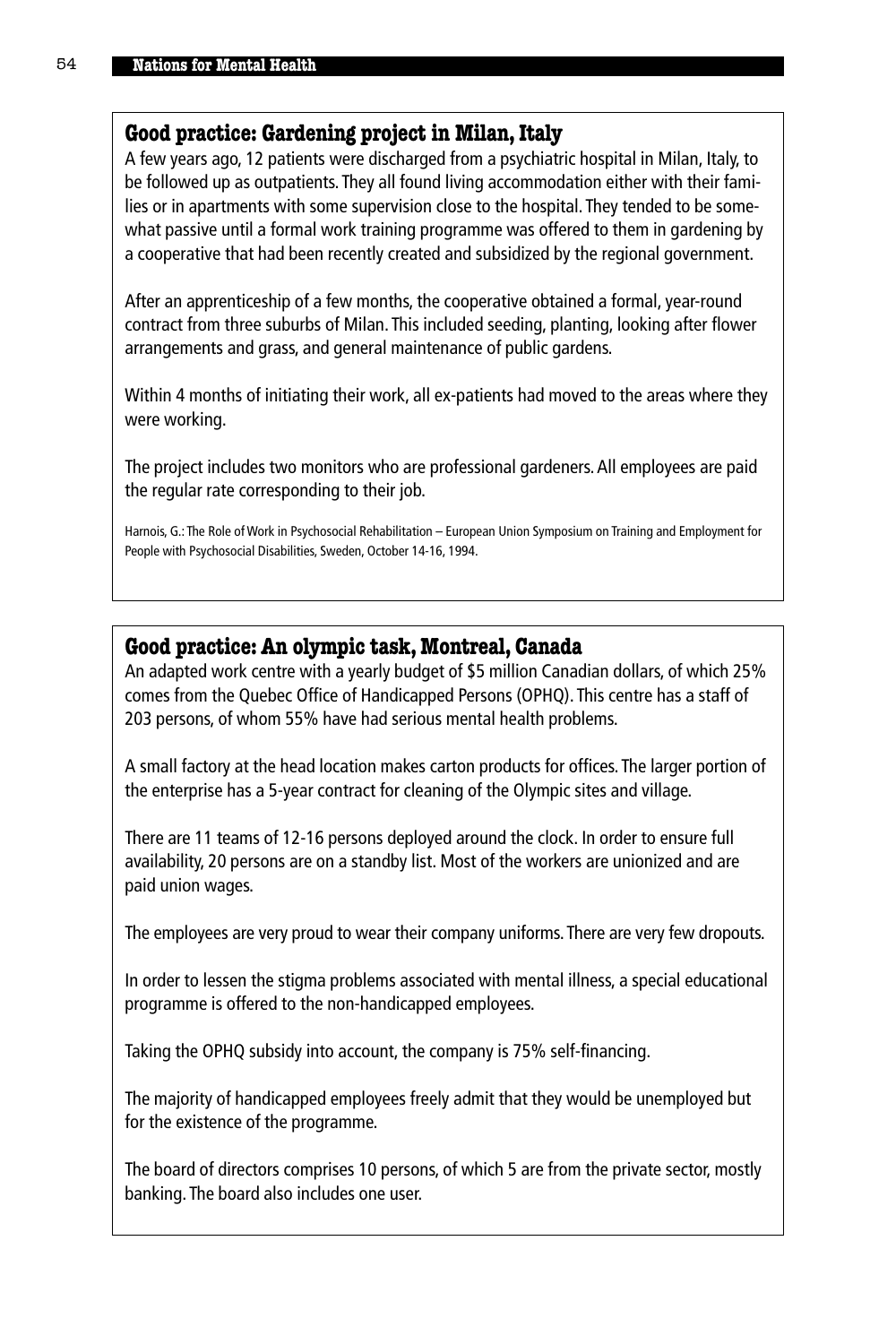## **Good practice: A mental health NGO in Northern Ireland**

"Through work to health" is the motto of this NGO which operates in Northern Ireland to promote employment opportunities for people who are recovering from mental ill-health. It is one of the largest regional voluntary sector organizations in the United Kingdom providing vocational rehabilitation and personal development training programmes with employment placement and support. Over 1000 adults participate in a range of programmes each year and about a quarter of them move to either full or part-time employment or other training organizations.

## **A quality provision**

This success is due to a number of factors. One clearly relates to the encouragement and training provided to the trainees.The organization's efforts have obtained regional and national recognition in the United Kingdom National Training Awards competition in 1997 and 1999. The other has to do with the strong links which have been established with over 300 of the largest employers in Northern Ireland. Indeed, since its earliest days the work of the organization has been led by businessmen helped by health professionals.

## **Partnership working**

Great importance is attached to maintaining ongoing links with employers and this is promoted on two levels. One had been secured as the result of the organization being successful in attracting subcontract work – based on quality, price and time delivery – from a range of companies. The other is due to the personal links established with human resources departments by the employment service officers.This has helped to overcome the stigma which is still attached to mental illness and, more importantly, has ensured that ongoing help is available to both the employer and the trainee once a job placement has been secured. A range of organizations from many parts of Europe has studied the methods employed by this NGO.

### **Good mental health makes good business sense**

The organization has also recently adopted a more proactive approach by encouraging employers to promote positive "mental health in the workplace" policies. This makes good business sense, as there is clear evidence about the loss of production allied to the litigation which can arise if employees seek compensation payments as the result of work-related stress. To that end, a consultancy and training service to industry has just been launched with the full support of employer organizations, including the Institute of Directors.

### **There is no health without mental health**

This NGO is also proactive in promoting a positive understanding about mental health and has launched a "Design for Life" competition aimed at the student population. Information packs about this innovative competition were circulated to all post-primary schools and youth groups across Northern Ireland. The response was encouraging.

Further information can be obtained from: Cecil Graham, Chief Executive, Action Mental Health, 19 Knockbracken Healthcare Park, Saintfield Road, Belfast, BT8 8BH, Northern Ireland.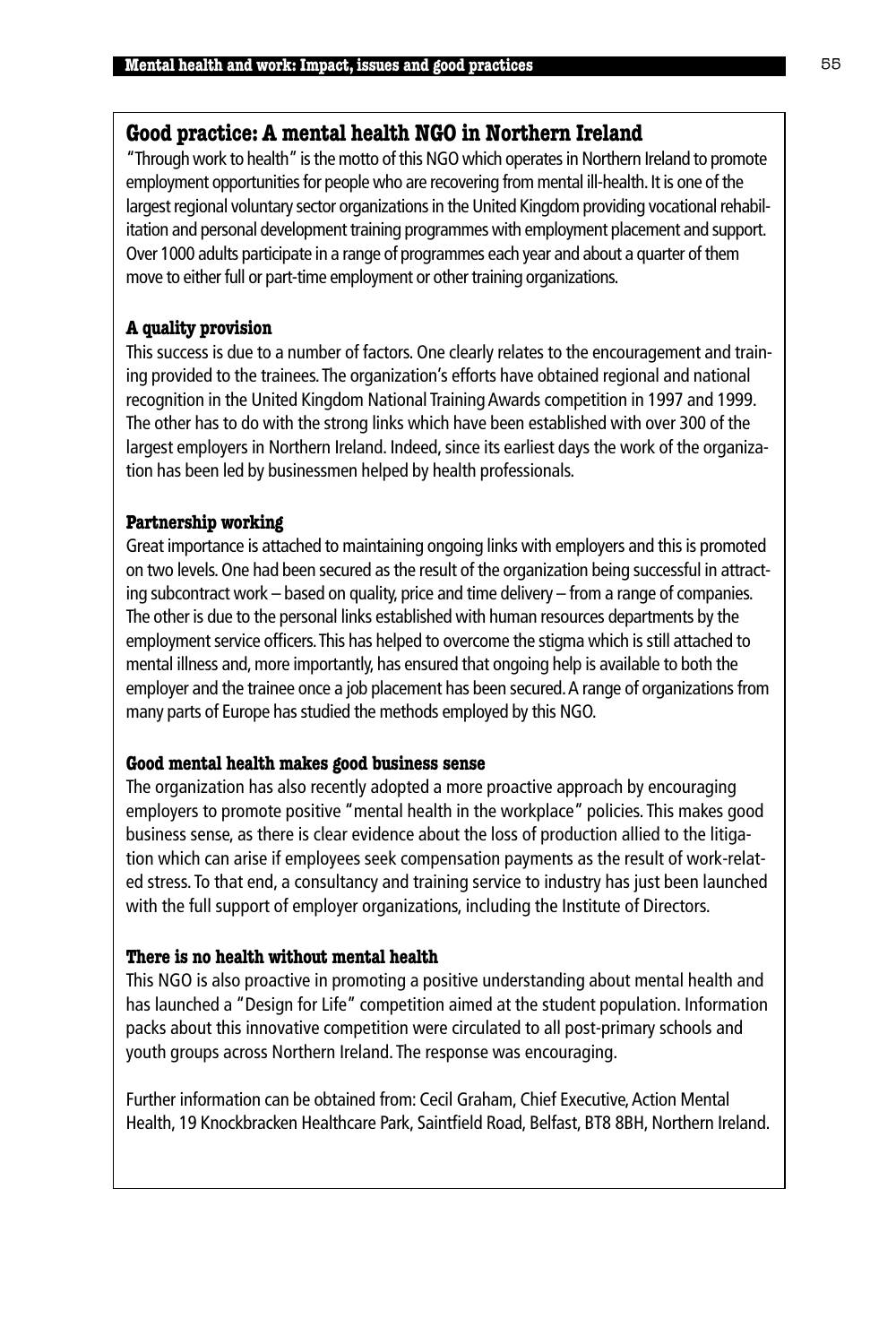# Chapter 6 **Discussion**

The issue of work and mental health has been explored from two different perspectives. The first emphasized mental health problems that may arise in employees who have an employment history. The second addressed the issue of making employment accessible to persons who never had a job, or have lost it due to serious mental illness**.**

The magnitude of mental health problems in the general population and in the working population tends to be highly underestimated**.** The percentages of the population that admitted having had any psychiatric disorder during their life were: Brazil (36.3%), Canada (37.5%), Netherlands (40.9%), USA (48.6%), Mexico (22.2%) and Turkey (12.2%) (*107*). It was also found that the highest prevalence rates occurred amongst the youngest age group with the lowest socioeconomic status. Further, most individuals with mental health problems do not receive professional help.

With respect to the impact of mental health problems at work, a major study (*108*) suggested a prevalence of 18.2% for any mental health problems. Work impairment is always higher in workers with comorbid psychiatric disorders (more than one disease at the same time). "The average number of psychiatric work days loss was 6 days per month per 100 workers, and the average number of psychiatric work cutback days was 31 days per month per 100 workers."

Loss of productivity is often substantial, especially since absenteeism caused by mental health problems can be prolonged, the more so if it is not officially recognized and adequately addressed as part of the health coverage benefits available to the employee. There will be instances in which mental health problems appear to be mostly related to difficult working conditions. In other cases,

Clinical depression is a major workplace health issue. Employers are beginning to recognize its implications for productivity and, fortunately, there are effective treatments which lead to positive longterm results.

the illness may appear regardless of the nature of the work environment. Whatever the etiology, the issues must be addressed adequately.

Employers of all sizes are beginning to recognize that depressive disorders often constitute their single highest mental health (medical) and disability cost. Employers experience expensive consequences of depression through absenteeism, lower productivity, disability, accidents and the inappropriate use of medical services (*109*). A large percentage of employers understand the relationship between health and productivity and are improving their management strategies by developing and implementing programmes supportive of work/family/life issues, such as flexitime, part-time schedules, child care benefits, personal leave, wellness health programmes, and family counselling. Innovative employers have developed prac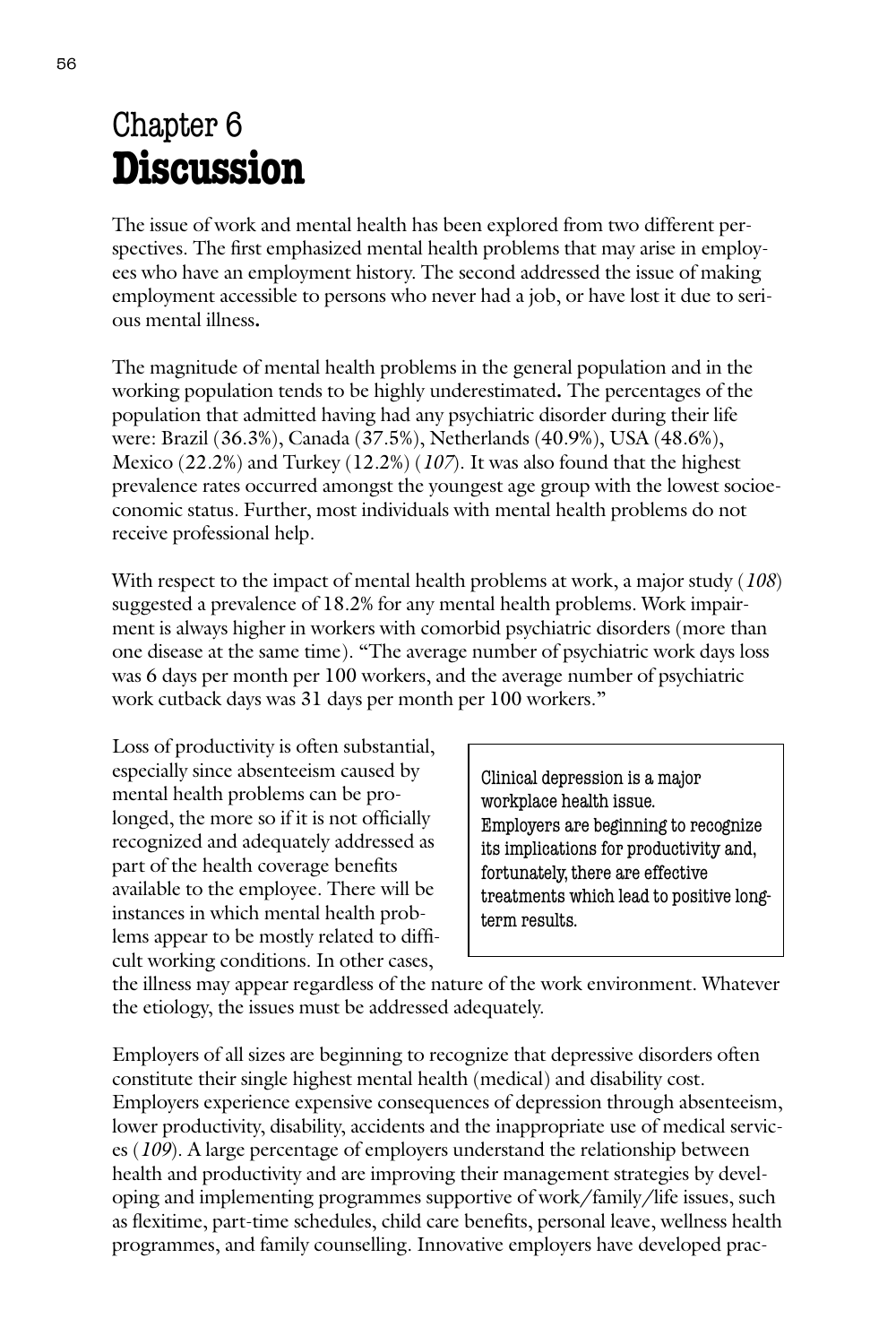tices in conjunction with their health and human resource systems for managing both the direct and indirect cost consequences of mental illness in general and depressive disorders in particular. To recap briefly, these employers are encouraging early recognition, appropriate and cost-effective care management, accommodations, and timely return to work. This is especially evident with the larger employer (over 1000 employees) who is more apt to have the resources in terms of time, staff and capital expenditure. It is important to note, though, that smaller enterprises (under 50 employees) can partially implement aspects of these programmes without incurring financial costs.

Access to sustained employment for individuals with serious mental health problems is a more difficult issue to address.

Serious mental illness affects approximately 2% of the world's population. It results in persons having much difficulty in fulfilling the role which they may have set for themselves in life. Those individuals no longer live in institutions for long periods of time; the vast majority are in the community where they often receive inadequate follow-up.

Even though more than 70% of these people would like to work, only 10-12% do in fact work, all too often in jobs that do not correspond to their liking and capacities. In contrast, the employment rate of other forms of disability is in the vicinity of 50%.

Most countries have legislation which basically states that disability does not constitute valid grounds to deny someone the right of access to equal opportunities, including that of competitive employment.

Within the realm of disability, persons with serious mental illness are particularly vulnerable. We have reviewed how one can overcome obstacles related to ignorance, prejudice and stigma. The concept of rights to equal opportunity fully justifies taking all measures to facilitate access to paid work for those who wish it and are capable of it. Globalization, privatization and downsizing are not valid excuses for social and economic exclusion of individuals with mental health problems.

The "users" themselves now increasingly utilize "empowerment strategies" to demand proactive policies and coordinated action.

Perhaps the single most important myth that has been dispelled is that nothing much can be done for the clientele with

Perhaps the single most important myth that has been dispelled is that nothing much can be done for the clientele with serious mental health problems.

serious mental health problems. There is now a very important body of scientific knowledge attesting to the contrary. The skills and tools exist to treat and to facilitate meaningful life in the community and they have been proven successful. Numerous examples of "good practices" have been mentioned. Very often, the most successful stories involve cooperation between the private and public sectors.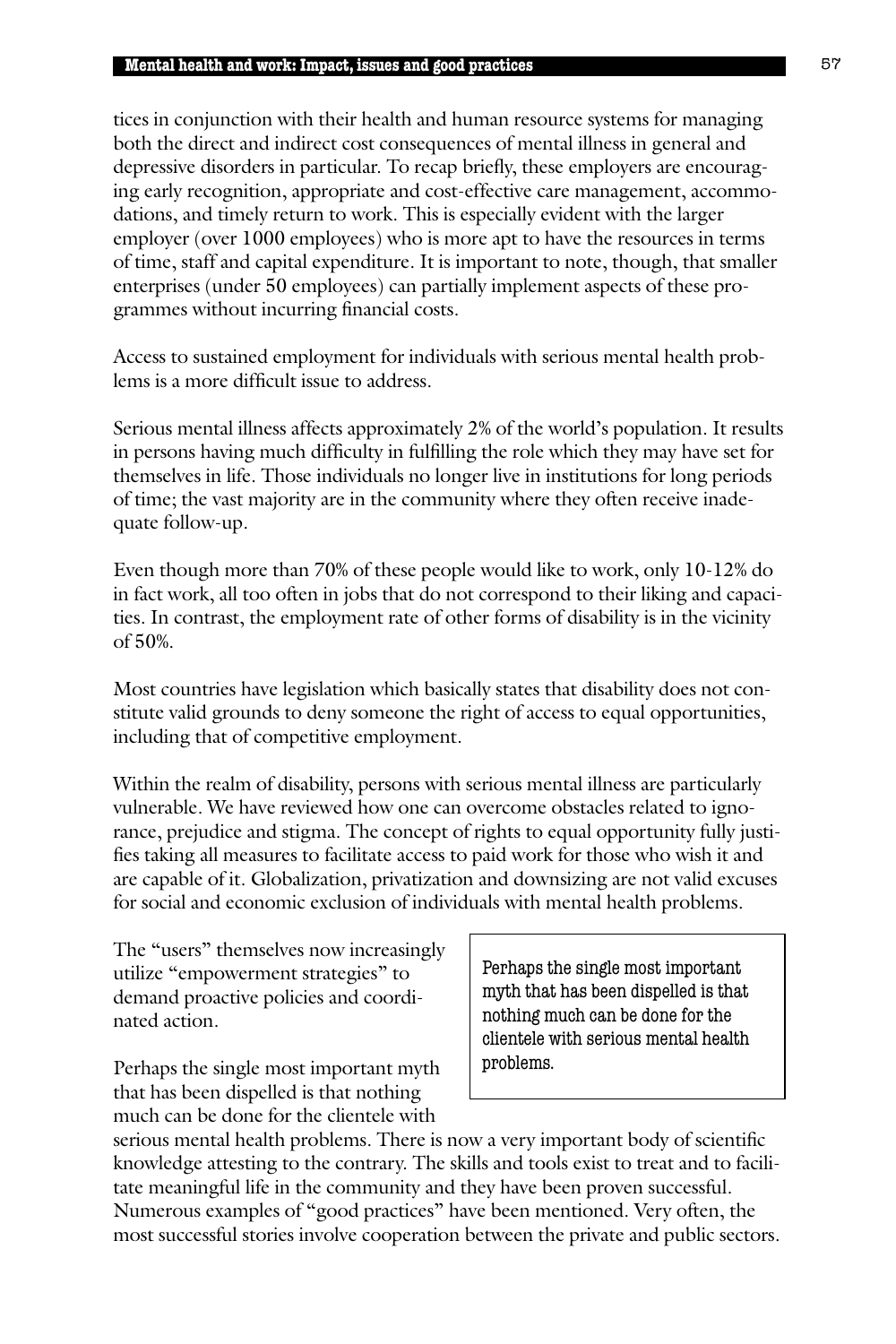The ongoing creation of social firms (enterprises) testifies to the fact that it is possible to function in an entrepreneurial manner and to be competitive, while at the same time not sacrificing the social needs of persons with serious mental illness on the altar of unrestricted profitability. Data now prove that successful employment programmes not only exist but that they can be very cost-effective.

Given the magnitude of the problem, it is expected that government-supported initiatives will remain the rule rather than the exception. We have noticed with approval the active involvement of the EU in support of the development of "model programmes" in 11 countries. Many of these programmes now function in a largely autonomous manner.

Once an employer recognizes that mental health problems are probably the single most important factor responsible for the disability of employees, it makes sense to recognize mental health as a legitimate concern of the organization.

We now know that there are effective preventive and promotion programmes as well as those for treatment and rehabilitation.

The promotion and prevention programmes will attempt to create a climate that fosters motivation and commitment, reduces obvious stressful agents and promotes harmony among co-workers. The good practices in this monograph illustrate the importance of health education in order to increase awareness of factors affecting mental health and well-being; screening programmes to detect risk factors or early signs of stress-related illness; and communication, clear work goals and participation of employees in this process. In addition, occupational health services and employee assistance programmes are instrumental in implementing promotion and prevention activities.

Treatment programmes should include the capacity for correct diagnosis, remembering that often mental illness "hides behind physical signs and symptoms". Quick access to and intervention by competent medical and professional staff will be called for. Integral to quick access and early intervention of appropriate medical treatment for individuals is reducing the stigma and shame associated with mental health problems. As discussed, often an individual will not seek treatment or will delay seeking it because of the stigma associated with mental illness. Furthermore, there is a need for more easily accessible mental health treatment programmes.

Rehabilitation programmes will emphasize the requirements for a prompt return to work by focusing on necessary accommodations to the work situation, as well as required support to the individual. The good rehabilitation practices highlighted in the monograph encourage high levels of client participation in all aspects of the rehabilitation process. This also includes the participation of an individual's support system such as family members, a mental health professional, case manager, vocational counsellor and work supervisor. A successful timely return to work and the identification of necessary accommodations needs to involve the client as well as his/her support system.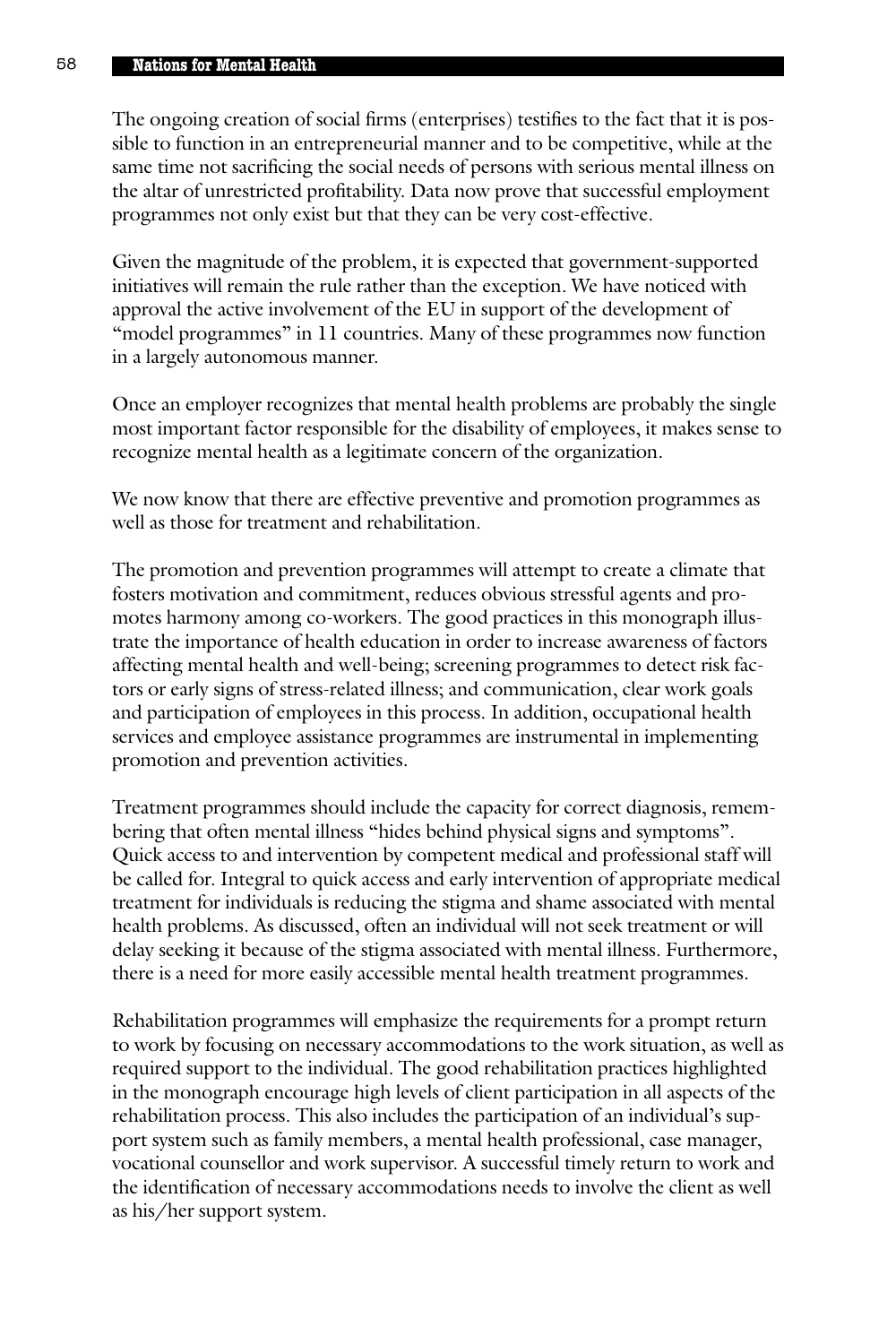Breaking the cycle of discouragement and eliminating the numerous societal barriers that affect employment are key to enhancing the economic and social integration of people with mental health problems (*110*). We must consider the mental health system and its influence on challenging negative

Breaking the cycle of discouragement and eliminating the numerous societal barriers that effect employment are key to enhancing the economic and social integration of people with mental health problems.

stereotypes as well as encouraging employers to implement good practices. It is important to recognize that in many parts of the world the mental health delivery system often discourages an individual from entering the workforce or returning to work after a diagnosis of mental ill-health, despite stabilization of symptoms. Although there is an increasing emphasis on employment and re-employment, there is still a tendency by mental health and rehabilitation professionals to minimize the importance of work for many individuals, particularly for strengthening and maintaining recovery. Furthermore, the system of financial supports for individuals with mental health disability is a disincentive for employment. Financial concerns are often cited as a major contributing factor to discouraging a person with a mental illness from seeking employment, education and training opportunities (*111*). It is important that these issues be fully understood as they impact employment prospects.

This monograph has illustrated that steps can be taken to help reduce barriers to employment and the systematic cycle of discouragement. For example, early and timely intervention, networking and client participation in identifying and setting goals are all elements of effective programmes sponsored by some employers and vocational rehabilitation agencies. Engaging all individuals in early discussions about work and recognizing that the purpose of early discussions may ultimately help an individual identify realistic goals and strategies for achieving these goals. Early intervention, for example, in recognizing and ameliorating the impact of workplace stress has shown to be effective in reducing stress-related absenteeism. Accessing resources and referral information to become more knowledgeable in assisting individuals in exploring vocational supports and services are important components of networking. Furthermore, using community resources such as state or local rehabilitation agencies and support groups may aid in the successful return to work of an employee. For the mental health and rehabilitation professional, in particular, learning about all of the options available within the surrounding community – including details about types of employment programmes, eligibility criteria and key contact personnel – is a good practice in assisting the individual to find employment or re-employment (*112*). Lastly, it is important to recognize the impact of family and/or significant others on an individual's choice to engage in education, training or employment activities. A person recovering from mental illness may be reluctant to pursue work-related goals that may reflect the concerns of the family who fears that stressors may occur that could trigger a relapse. Within this context, the family and significant others are often relying on the mental health professional for information regarding resources in their communities for rehabilitation and support.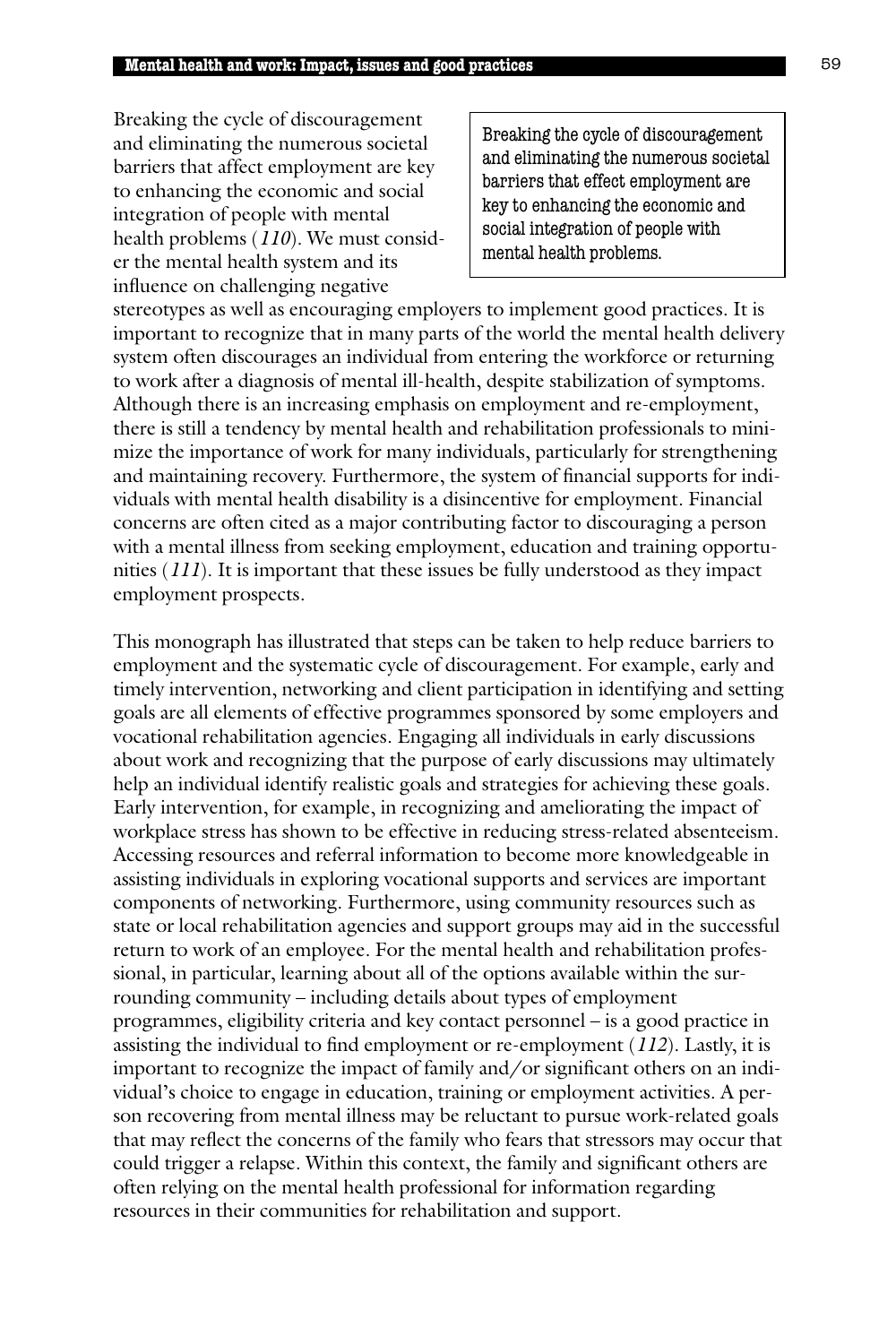# Chapter 7 **Conclusion**

The central themes of this monograph were: to address the importance of work for people with mental health problems; to discuss the different vocational strategies and programmes for people with a mental health disorder; and to consider the role of the workplace in promoting good mental health practices for employees. Integral to these themes is the identification of good practices by employers as well as vocational rehabilitation agencies and professionals.

It is clear that there are many factors involved in addressing the importance of work for people with mental health problems, as well as identifying effective practices that encourage employment, re-employment and retention. Social support systems, mental health professionals and employers all have a significant role in helping individuals define options, make choices, learn to manage potentially disabling conditions, and avoid long-term hospitalization. The ultimate goal is for individuals to obtain and/or return to gainful, worthwhile activity, such as meaningful work (*113*).

Access to satisfying work remains one of the most sought-after goals of the adult population of most countries. Employers, employees and unions are starting to realize that, for this population, mental health problems are the single most important cause of disability responsible for a global burden of disease larger than that due to infections, AIDS, cancer and physical accidents. The impact of mental health problems on absenteeism, productivity and job satisfaction is only starting to be realized.

Given the importance of work, and due to advances made in the prevention, treatment and rehabilitation of persons with mental health problems, it makes eminent sense to address all aspects of the mental well-being of employees.

For the same reasons, the disability associated with severe mental health problems can no longer serve as an excuse to deny those who so wish reasonable access to competitive employment. It is a precondition to full citizenship.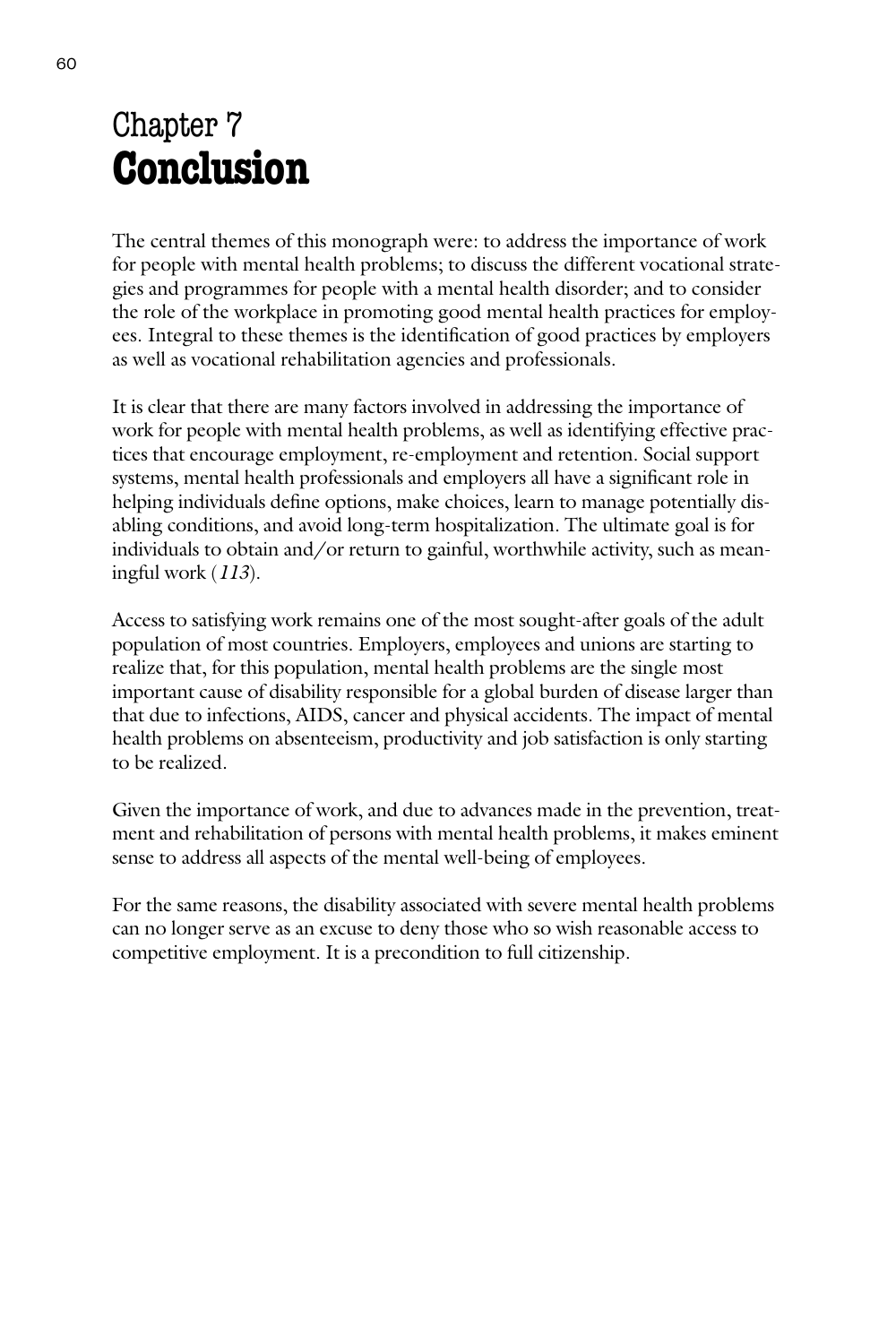# **References**

- 1. Brundtland GH. Mental health in the 21st century. *Bulletin of the World Health Organization*, 2000, 78(4):411.
- 2. Ibid.
- 3. Mental illness: key area handbook. *The health of the nation*. London, UK Department of Health, 1993:11-24.
- 4. STAKES. *Introduction to mental health issues in the EU*. Helsinki, Finnish Ministry of Social Affairs and Health, 1999 (www.stakes.fi/mentalhealth).
- *5. Strategies, employment, mental illness: strategies to secure and maintain employment for people with long-term mental illness*. United States National Institute on Disability and Rehabilitation Research (NIDRR), 1993, XV(10).
- *6. The cost of mental health problems. The fundamental fact*. The Mental Health Foundation, UK, 2000 (www.mentalhealth.org.uk//ffcost.htm).
- 7. Conti DJ, Burton WH. The economic impact of depression in a workplace. *Journal of Occupational Medicine*, 1994, 36:983-988.
- *8. Managing the impact of depression in the workplace: an integrated approach*. Washington Business Group on Health. D/ART National Worksite Program, 1995.
- 9. Lahtinen E, Lehtinen V et al. (eds). *Framework for promoting mental health in Europe*. STAKES National Research and Development Centre for Welfare and Health, 1999.
- *10. Disability, poverty and development*. Issues papers. UK Department for International Development, 2000**:**4-9.
- 11. Ibid., p. 7.
- 12. Ibid., p. 8.
- 13. Ibid., p. 9.
- 14. Jenkins R. Mental health at work Why is it so under-researched? *Occupational Medicine*, 1993, 43:65-67.
- 15. National Alliance for the Mentally Ill (NAMI). Fact sheet. *Facts about mental illness and work*. August 1999 (www.nami.org). (NAMI is a United States non-profit self-help advocacy organization.)
- 16. Warr PB. *Work, unemployment and mental health*. Oxford, Oxford University Press, 1987.
- 17. Miller D. Work problems caused by mental ill health and their management. In: Jenkins & Coney, *Prevention of mental ill-health at work: a conference*. 1992.
- 18. US National Institute for Occupational Safety & Health (NIOSH). *Stress at work*. 1998.
- 19. UK Trades Union Congress (TUC). *Stressing the law*. 2000.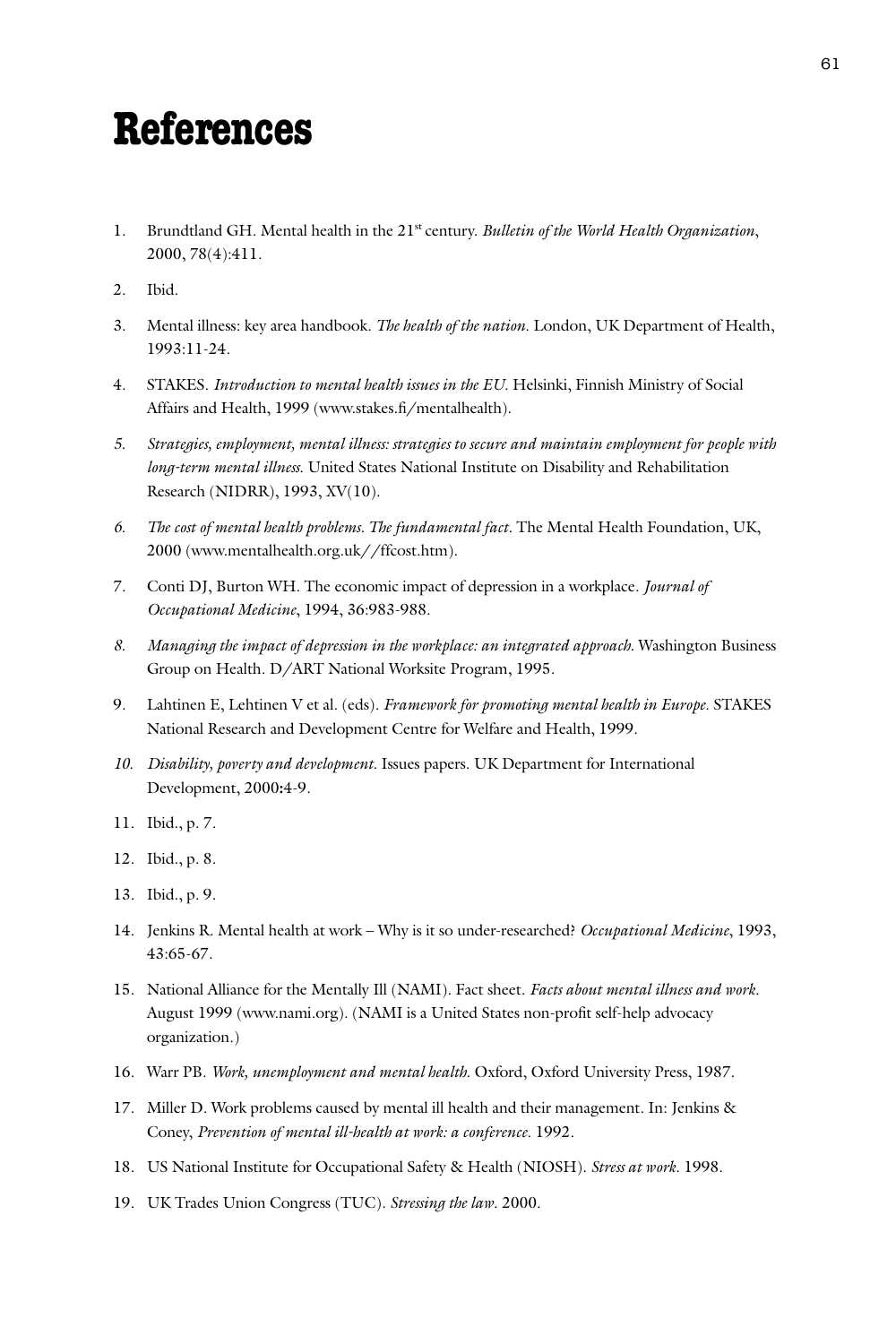- 20. Kelly-Radford L. *Diversity*. Greensboro, North Carolina, Center for Creative Leadership. Paper presented at the Work, Stress and Health '99 Conference. NIOSH & American Psychological Association.
- 21. UK Trades Union Congress (TUC). *Stressing the law*. 2000.
- 22. Haratani T, Kawakami N. *International perspectives*. National Institute of Industrial Health. Paper presented at the Work, Stress and Health '99 Conference. NIOSH & American Psychological Association.
- 23. Ibid.
- 24. *Employment strategies for people with disabilities: the role of employers*. Report prepared by a study group, 1993–1994 Programme of Coordinated Research in the Social Field. Council of Europe, 1995.
- *25. Stress at work: a guide for employers*. UK Health & Safety Executive. Crown, 1995.
- 26. Lehtinen V, Riikonen E, Lehtinen E. *Promotion of mental health on the European agenda*. STAKES National Research & Development Centre for Welfare and Health, 1998.
- 27. National Alliance for the Mentally Ill (NAMI). Fact sheet. *Facts about mental illness and work*. August 1999 (www.nami.org).
- 28. Dooley D et al. Depression and unemployment: panel findings from the Epidemiologic Catchment Area Study. *Journal of Community Psychology*, 1994, 22(6):745-765.
- 29. Schott R. Managers and mental health: mental illness and the workplace. Washington, *Public Personnel Management*, 1999, 161183-161197.
- 30. Ibid., p.161183
- 31. Ibid., p.161190
- 32. Ibid.
- 33. N.E. Essex Mental Health Trust Organisational Stress Pilot. *Health at work in the NHS*. UK Health Education Authority.
- 34. Jenkins R. Psychiatry and the health of the nation: the view from the Department of Health. *British Journal of Hospital Medicine*, 1996, 56(4).
- 35. Liimatainen M. *Finland: mental health in the workplace a situational analysis.* Geneva, International Labour Organisation (in preparation).
- 36. Kalimo R. *Balanced mentally healthy working life*. Finnish Institute of Occupational Health, 1999.
- 37. Frierson J. *Employer's guide to the Americans with Disabilities Act* (2nd edition). Washington, DC, Bureau of National Affairs, 1995 (adaptation).
- 38. BNA Policy and Practice Series, 1996–1999. *Counselling and employee assistance programs*. Washington, DC, Bureau of National Affairs.
- 39. D/ART Worksite Program. US National Institute of Mental Health, Washington Business Group on Health (WBGH). In: *Good company. Developing EAP strategies for clinical depression*. A series of educational/training material distributed by WBGH, 1998.
- 40. Gabriel P. *Mental health in the workplace. Situation analysis United States*. Geneva, International Labour Organisation (in preparation).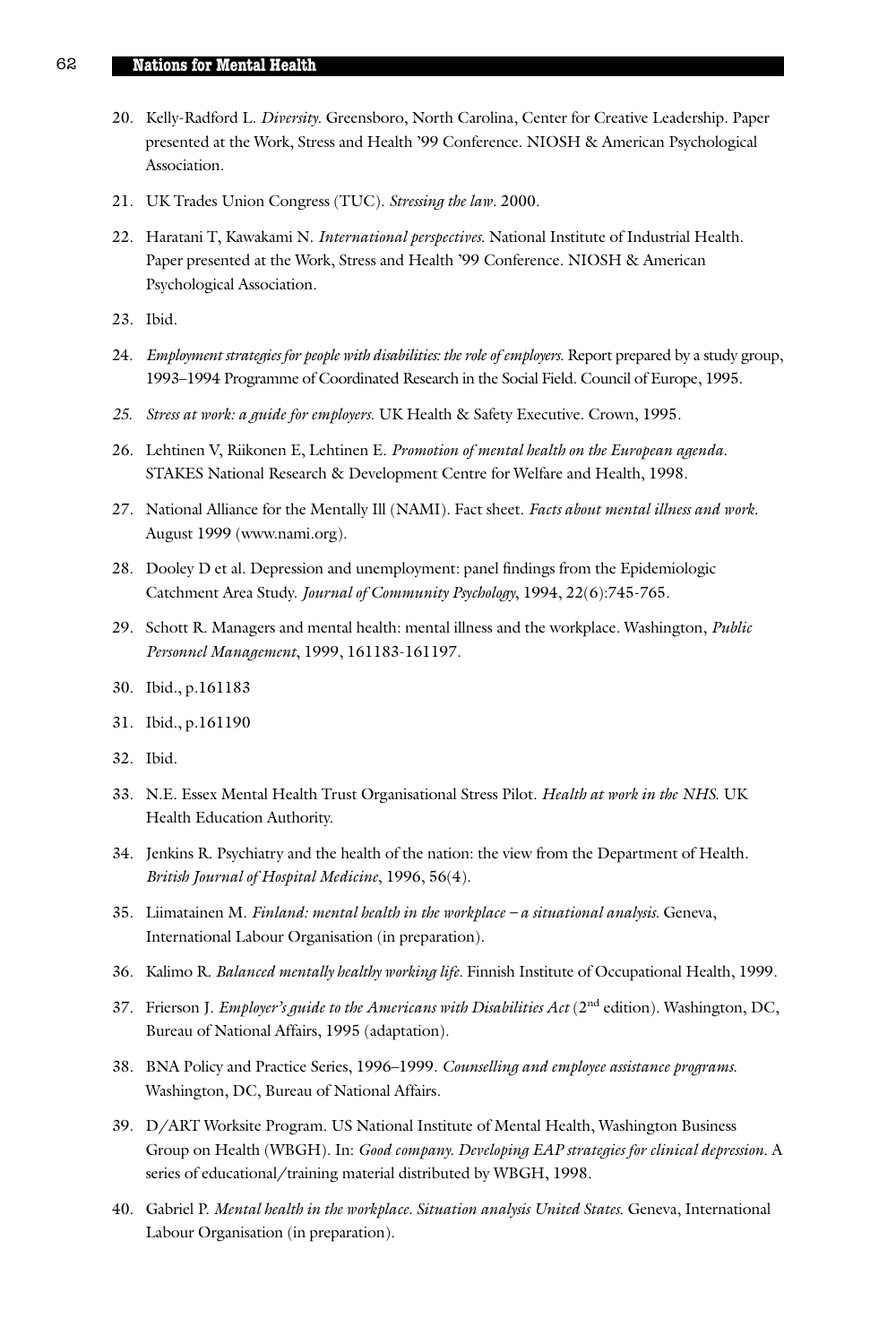- 41. Burgess A, Davidoff I, Goff V. *Investing in workplace productivity: Innovation in managing indirect mental health costs*. Washington Business Group on Health, National Institute of Mental Health, National Worksite Program, 1999.
- 42. Rotelli F. *Introductory remarks to the Parma Conference,* January, 1991.
- 43. Jansen M. Emotional disorders and the labour force: prevalence, costs, prevention and rehabilitation. *International Labour Review*, 1986:605.
- 44. Henderson, C., Thornicroft, G. & Glover, G.: *Inequalities in mental health*. Br. J. Psychiatry, 173, 105-109. 1998.
- 45. Bennett D. Feature article. *Bulletin of the World Association for Psychosocial Rehabilitation*, January 1995.
- 46. Anthony W, Cohen M, Farkas M. *Psychiatric rehabilitation*. Boston, MA, Center for Psychiatric Rehabilitation, 1990.
- 47. Campbell RJ. Psychiatric dictionary (1996), p. 629.
- 48. Tessier L, Clement M. *La réadaptation psychosociale en pschiatrie: Défis des années 90*. Le Comité de la santé mentale du Québec (Morin G, ed.), 1992.
- 49. Stein LI, Test MA, Marx AJ. Alternative to the hospital: a controlled study. *American Journal of Psychiatry*, 1975, 132:517-522.
- 50. Allness D, Knoedler WH. *The PACT model*. Arlington, VA, NAMI Anti-Stigma Foundation, 1998.
- 51. Stein L et al. Work and social support: a comparison of consumers who have achieved stability in ACT and clubhouse programs. *Community Mental Health Journal*, 1999:193-204.
- 52. ILO. *World employment report, 1998-99. Employability and the global economy how training matters*. Geneva, International Labour Organisation, 1998:35.
- 53. Ibid, p. 36.
- 54. Rifkin J. *La fin du travail*. Éditions du Boréal, 1996:242-246.
- 55. Goldfinger C. The future of work. *UNESCO Courier*, December 1998.
- 56. Poirier Y. Centre d'étude sur l'emploi et la technologie. *Le Devoir*, 25 juin 2000.
- *57. Document d'orientation*. Comité Santé Mentale et Travail de Montréal, 1995.
- 58. National Alliance for the Mentally Ill (NAMI). *Facts about mental illness*. 2000.
- 59. Strauss JD, Carpenter WT. The prediction of outcome in schizophrenia, II. Relationships between predictor and outcome variables. *Archives of General Psychiatry*, 1974, 31(3):37-42.
- 60. Anthony WA, Cohen MR, Cohen BF. Psychiatric rehabilitation. In: Talbott JA (ed). *The chronic mental patient: five years later*. Orlando, FL, Grune & Stratton, 1984: 137-157.
- 61. Sullivan A et al. Choose/get/keep: a psychiatric rehabilitation approach to supported education. *Psychosocial Rehabilitation Journal*, 1993, 17(1).
- 62. Unger KV. *Adults with psychiatric disabilities on campus*. American Council on Education. HEALTH Resource Center, Resource Paper, 1992:1-6.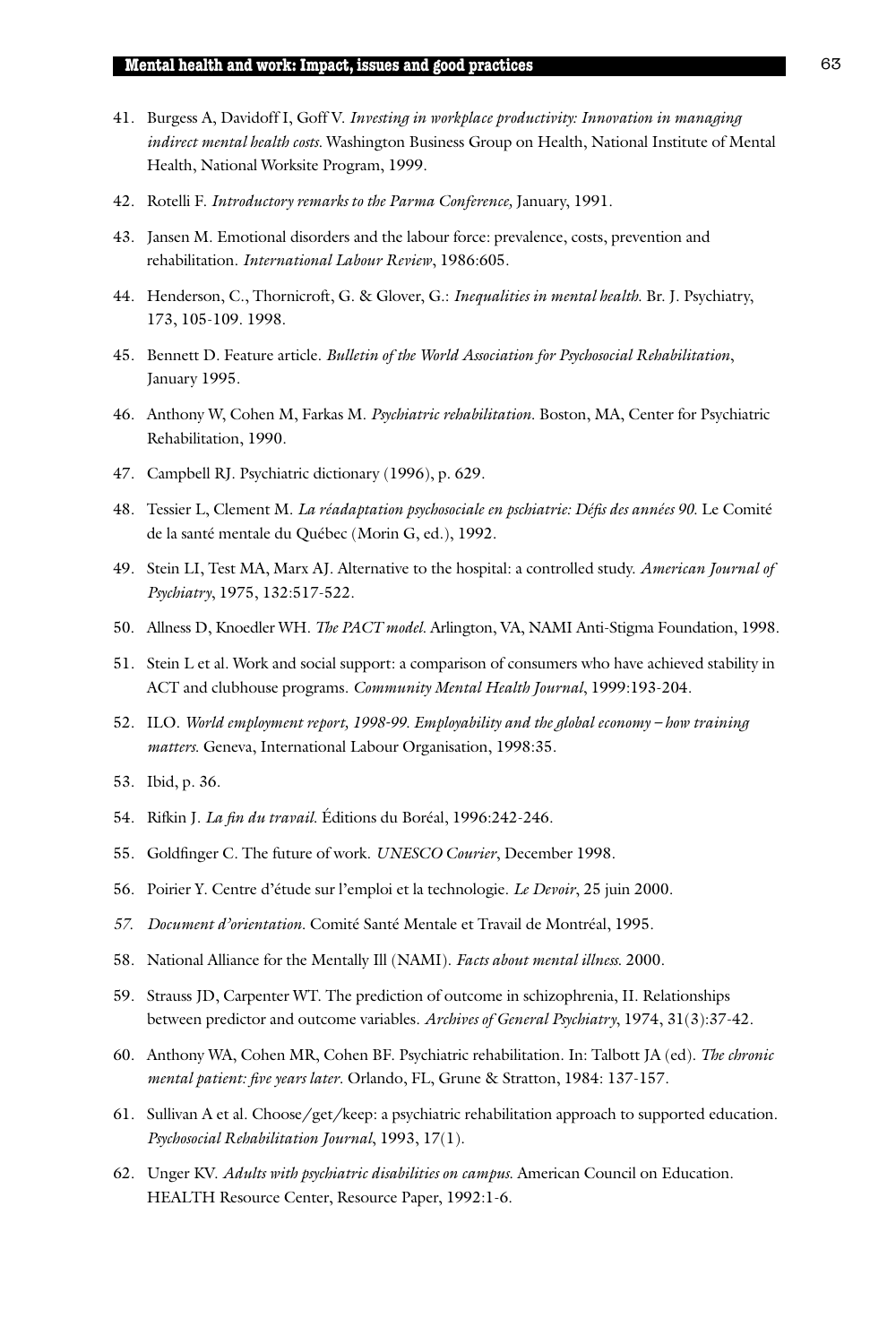- 63. ILO. *World employment report, 1998-99. Employability and the global economy how training matters*. Geneva, International Labour Organisation, 1998:35.
- 64. Mulvey EP. Assessing the evidence of a link between mental illness and violence. *Hospital and Community Psychiatry*, 1994, 45:663-668.
- 65. *World Schizophrenia Fellowship Newsletter*, 3rd Quarter, 1997.
- 66. Duncan B. *The media and mental illness*. March 2000 (www.disabilityworld.org).
- 67. *Employing and accommodating workers with psychiatric disabilities*. Cornell University, School of Industrial & Labour Relations, January 1994. Frierson, *Employer's guide to the Americans with Disabilities Act* (2nd edition), 1995:257-259.
- 68. *The impact of welfare reform on employment of people with psychiatric disabilities*. Networks National Tech. Assistance Center, State Mental Health Planning, Winter 1997.
- 69. United Nations. *The standard rules on the equalization of opportunities for persons with disabilities*. Adopted at the 48<sup>th</sup> Session, 20 Dec. 1993 (Resolution 48/96).
- 70. *World development report. Investigating health* (Executive summary). Washington, DC, World Bank, 1993.
- 71. Desjarlais R et al. *World mental health: problems and priorities in low-income countries*. Oxford, Oxford University Press, 1995:35.
- 72. WHR Rivers lecture & workshop. *Placing mental health on the international health agenda*. Harvard Medical School, Dept. of Social Medicine & WHO Dept. of Mental Health, 10-11 April 2000.
- 73. Andrew G, Sanderson K, Beard J. Burden of disease. *British Journal of Psychiatry*, 1008, 173:123-131.
- 74. Metts RL. *Disability issues, trends and recommendations for the World Bank*. Washington, DC, World Bank, 2000.
- 75. International Labour Conference. Convention 159. *Convention concerning vocational rehabilitation and employment (disabled persons)*.
- 76. International Labour Conference. Convention Recommendation 168. *Recommendation concerning vocational rehabilitation and employment (disabled persons)*.
- 77. WHO. *Basic documents*, 8th edition. Geneva, 1990:1.
- 78. WHO. *Alma Alta 1978*. *"Health for All"* series No. 1. Geneva, 1978.
- 79. WHO. World health report, 1998. Life in the 21<sup>st</sup> century: a vision for all., Geneva, 1998.
- 80. ILO. *A summary review of the replies to the ILO General Survey on Convention 159 and Recommendation 168*. Geneva, 1997.
- 81. Cabala C. Institute of Psychiatry and Neurology, Warsaw. *Mental health in the workplace: situation analysis, Poland*. Geneva, International Labour Organisation (in preparation).
- 82. Harnois GP. *Mission report to WHO Regional Office for South-East Asia*. October 1999.
- 83. *The Americans with Disabilities Act (ADA), 1990*.
- 84. Mancuso LL. Reasonable accommodation for workers with psychiatric disabilities. *Psychosocial Rehabilitation Journal*, 1990, 14 (2).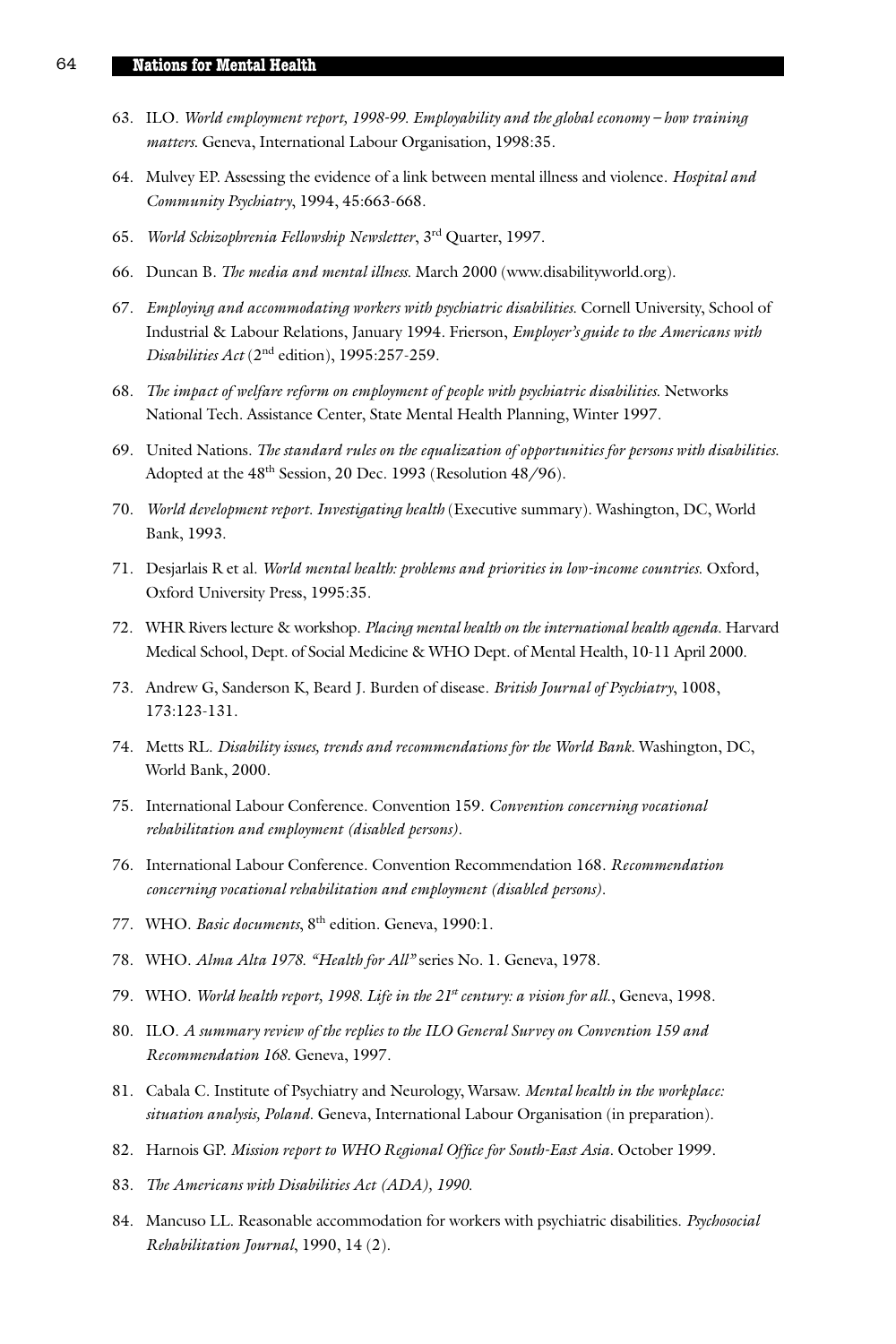- 85. Bybee D, Mowbray CT, McCrohan NM. Towards zero exclusion in vocational opportunities for persons with psychiatric disabilities: prediction of service receipt on a hybrid vocational/case management service program. *Psychiatric Rehabilitation Journal*, 1996, 19(4).
- 86. Mind. *Managing for mental health the Mind employers resource pack*. Guide No. 2. Mind Publications, 2000.
- 87. Thornton P, Lundt N. *Employment policies for disabled people in 18 countries: a review*. York, University of York Social Policy Research Unit, 1997.
- 88. Mercier C et al. *Rapport final de la recherche-action Impact Travail Le dévelopement de l'employabilité et l'intégration au travail pour les personnes ayant des problèmes de santé mentale*. Montreal, Centre de recherche de l'Hôpital Douglas, 1999.
- 89. Hindle K, Noble J, Phillips B. *Are workers with a disability less productive? An empirical challenge to a suspect axiom*. September 1999.
- 90. Banks D, Munk D, Grosal T. *Indiana University, natural supports research projects*. Presented at the VII WAPR Congress, Paris, May 2000.
- 91. Jenkins R. Mental health at work why is it so under-researched? *Occupational Medicine*, 1993:65-67.
- 92. UCLA/Rand Center for Research on Managed. William Mercer, Inc., Senate report No. 104-368. Cited in: National Alliance for Mentally Ill (NAMI), *Cost data on parity for mental illness*. 1999.
- 93. Lauzon G, Charbonneau C. *Favoriser l'intégration au travail en santé mentale: l'urgence d'agir*. Association québecoise pour la réadaptation psychosociale, 2000 (in preparation).
- 94. Office des personnes handicappées du Québec. *Programme de subventions aux employeurs 1999- 2000*. Contrat d'intégration au travail (CIT):8.
- 95. Schwartz G, Higgins G. *"Marienthal": a social firm's network*. Netherne Printing Services Social Firms, UK, 1999.
- 96. Grove B et al. *The social firm handbook*. South Hampton, Ashford Press, p. 11.
- 97. Ibid., p. 75.
- 98. Schwartz G, Higgins G. *"Marienthal": a social firm's network*. Netherne Printing Services Social Firms, UK, 1999, p. 3.
- 99. Grove B et al. *The social firm handbook*. South Hampton, Ashford Press, p. 58.
- 100. Seyfried & Lambert, p. 84.
- 101. Conte S. *Memorandum to WAPR board of directors*, 1994.
- 102. Rotelli F. *Address to the 1st Trieste International Meeting for Mental Health*. October 1998.
- 103. Cooperative service Noncello balance sheet for  $10^{th}$  anniversary.
- 104. Marin JP. *Insercion socio-laboral de la minus-valida psiquica: la experencia PROMI*. Cadiz, University of Cadiz, 1004:210.
- 105. Chafkin R. In: *Supported Employment InfoLines*, 2000, 11(2).
- *106. Supported Employment InfoLines*, 2000, 11 (2).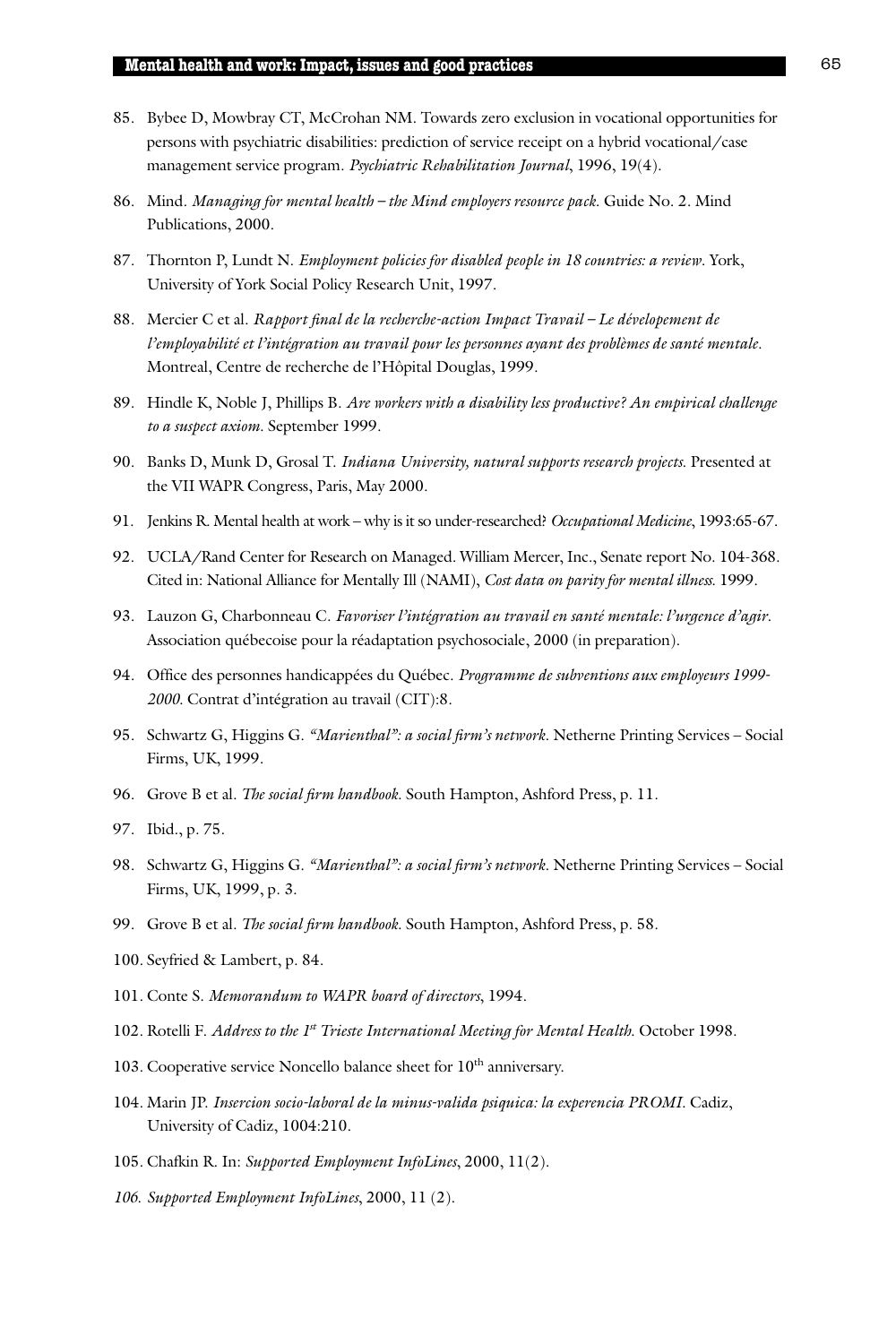- 107. Cross-national comparisons of the prevalences and correlates of mental disorders. WHO International Consortium in Psychiatric Epidemiology. *Bulletin of the World Health Organization*, 2000, 78(4):417.
- 108. Kessler RC, Frank RG. *The impact of psychiatric disorders on work loss days*. *Psychol. Med*., 1997, 27:861-873.
- 109. Burgess et al. *Investing in workplace productivity. Innovations in managing indirect mental health costs*. Washington Business Group on Health & Naional Institute of Mental Health,1999.
- 110. Palmer-Erbs V, Donegan K. Promoting the importance of work for persons with psychiatric disabilities – the role of the psychiatric nurse. *Journal of Psychosocial Nursing and Mental Health Services*, April 1998:13-25.
- 111. Ibid., p. 17.
- 112. Ibid., p.16.
- 113. Ibid., p. 20.